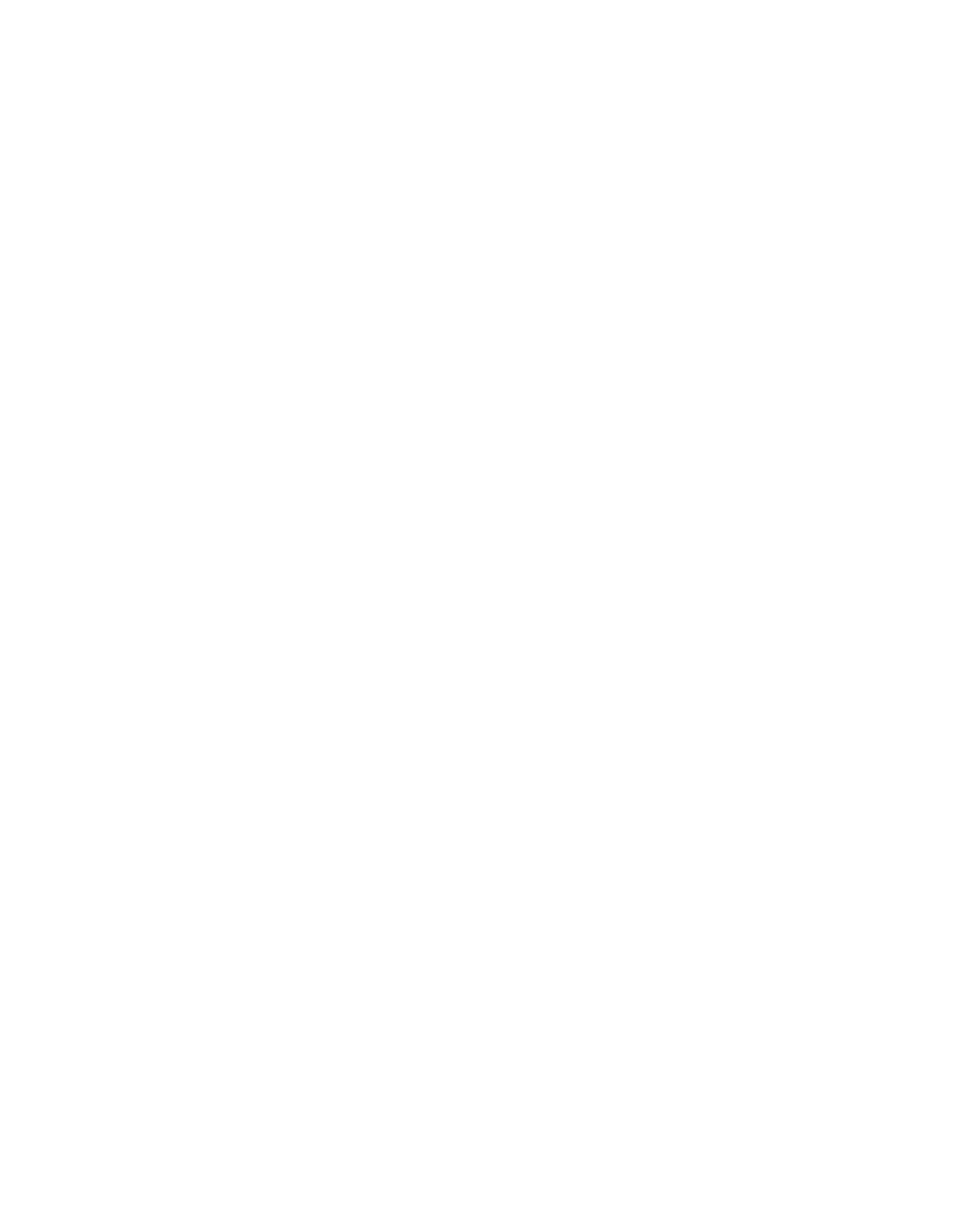### **SECTION 16480 MOTOR CONTROL CENTERS, SWITCHBOARDS, AND PANELBOARDS**

#### <span id="page-2-0"></span>PART 1 - GENERAL

#### <span id="page-2-1"></span>1.01 SCOPE

- A. This section specifies the requirements for the design, fabrication, assembly, wiring, testing, delivery, and installation of low voltage (600 volt) motor control centers (MCCs), switchboards, and panelboards. Switchboards shall include utility service switchboards and distribution switchboards.
- B. Contractor shall furnish and install MCCs, utility service switchboards, distribution switchboards, and panelboards as specified herein and indicated on the Drawings.

#### <span id="page-2-2"></span>1.02 RELATED SECTIONS

- A. The Contract Documents are a single integrated document, and as such all Specification Sections apply. It is the responsibility of the Contractor and its subcontractors to review all sections and ensure a complete and coordinated project.
- B. Related Specification Sections include, but are not limited to, the following:
	- 1. Sections of the Specifications specifying equipment and/or systems requiring electrical power and control.
	- 2. Division 16 Electrical
	- 3. Division 17 Instrumentation and Controls

#### <span id="page-2-3"></span>1.03 REFERENCE STANDARDS, SPECIFICATIONS, AND CODES

A. Equipment and materials shall meet or exceed the applicable requirements of the following standards, specifications, and codes (latest edition):

#### Underwriters Laboratories (UL)

- UL 44 Standard for Thermoset-Insulated Wires and Cables
- UL 50 Standard for Enclosures for Electrical Equipment, Nonenvironmental Considerations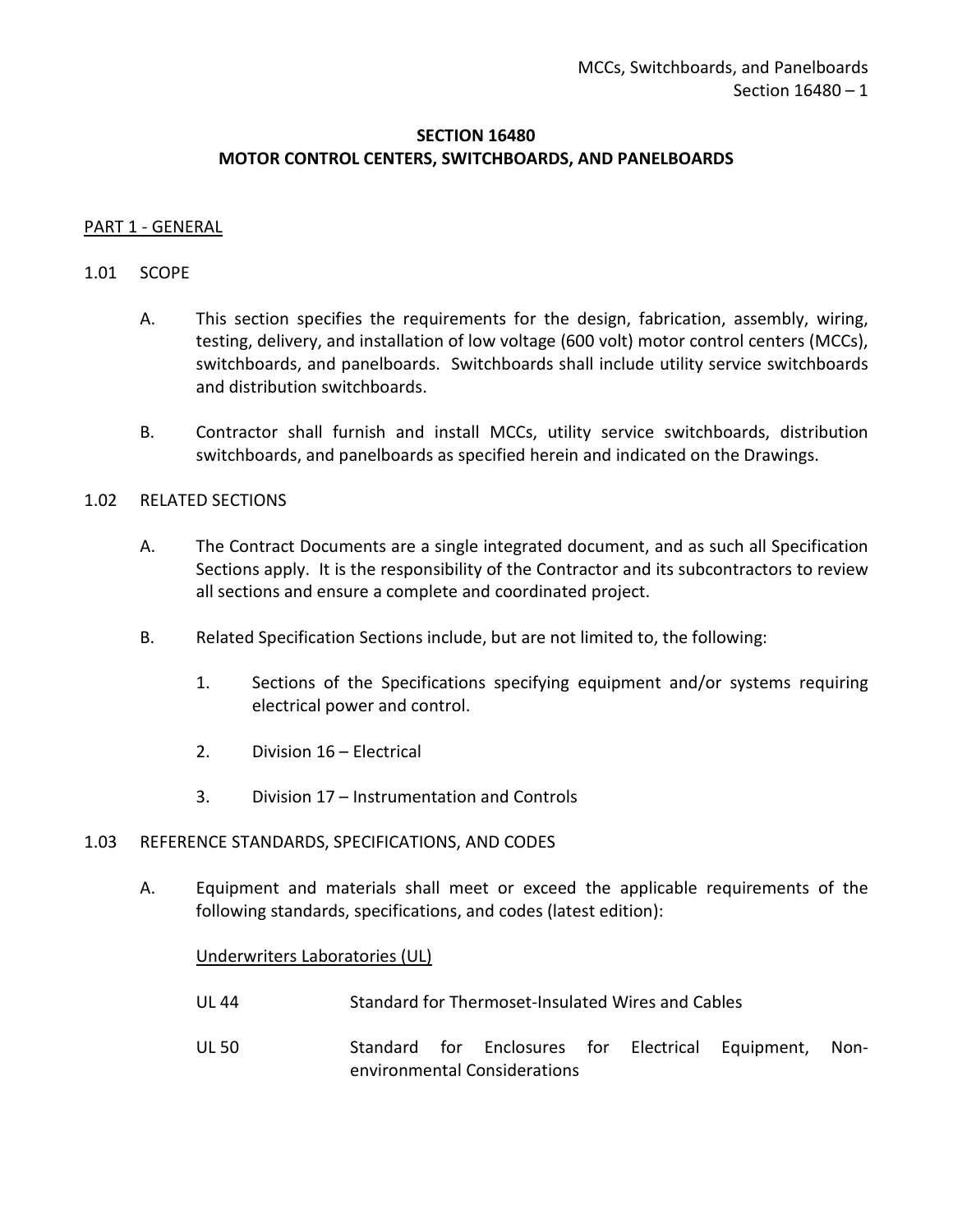| <b>UL 50E</b>      | Standard for Enclosures for Electrical Equipment, Environmental<br>Considerations                  |
|--------------------|----------------------------------------------------------------------------------------------------|
| <b>UL 67</b>       | <b>Standard for Panelboards</b>                                                                    |
| <b>UL 98</b>       | Standard for Enclosed and Dead-Front Switches                                                      |
| <b>UL 489</b>      | Standard for Molded-Case Circuit Breakers, Molded-Case Switches,<br>and Circuit-Breaker Enclosures |
| <b>UL 508</b>      | Standard for Industrial Control Equipment                                                          |
| <b>UL 845</b>      | <b>Standard for Safety for Motor Control Centers</b>                                               |
| UL 891             | <b>Standard for Dead-Front Switchboards</b>                                                        |
| <b>UL 943</b>      | Standard for Ground-Fault Circuit Interrupters                                                     |
| UL 1063            | <b>Standard for Machine-Tool Wires and Cables</b>                                                  |
| UL 1561            | Standard for Dry Type General Purpose and Power Transformers                                       |
|                    | <b>National Electrical Manufacturers Association (NEMA)</b>                                        |
| <b>NEMA 250</b>    | Enclosures for Electrical Equipment (1000 Volts Maximum)                                           |
| <b>NEMA AB 1</b>   | Molded Case Circuit Breakers and Molded Case Switches                                              |
| <b>NEMAICS 1</b>   | Standard for Industrial Control and Systems: General Requirements                                  |
| <b>NEMAICS 2</b>   | Industrial Control and Systems Controllers, Contactors and Overload<br>Relays Rated 600 V          |
| <b>NEMAICS 2.3</b> | Instructions for Handling, Operation and Maintenance of Motor<br><b>Control Centers</b>            |
| <b>NEMAICS4</b>    | <b>Terminal Blocks</b>                                                                             |
| <b>NEMAICS 5</b>   | Industrial Control Systems, Control Circuit and Pilot Devices                                      |
| <b>NEMAICS 6</b>   | Enclosures                                                                                         |
| <b>NEMAICS 18</b>  | Industrial Control and Systems: Motor Control Centers                                              |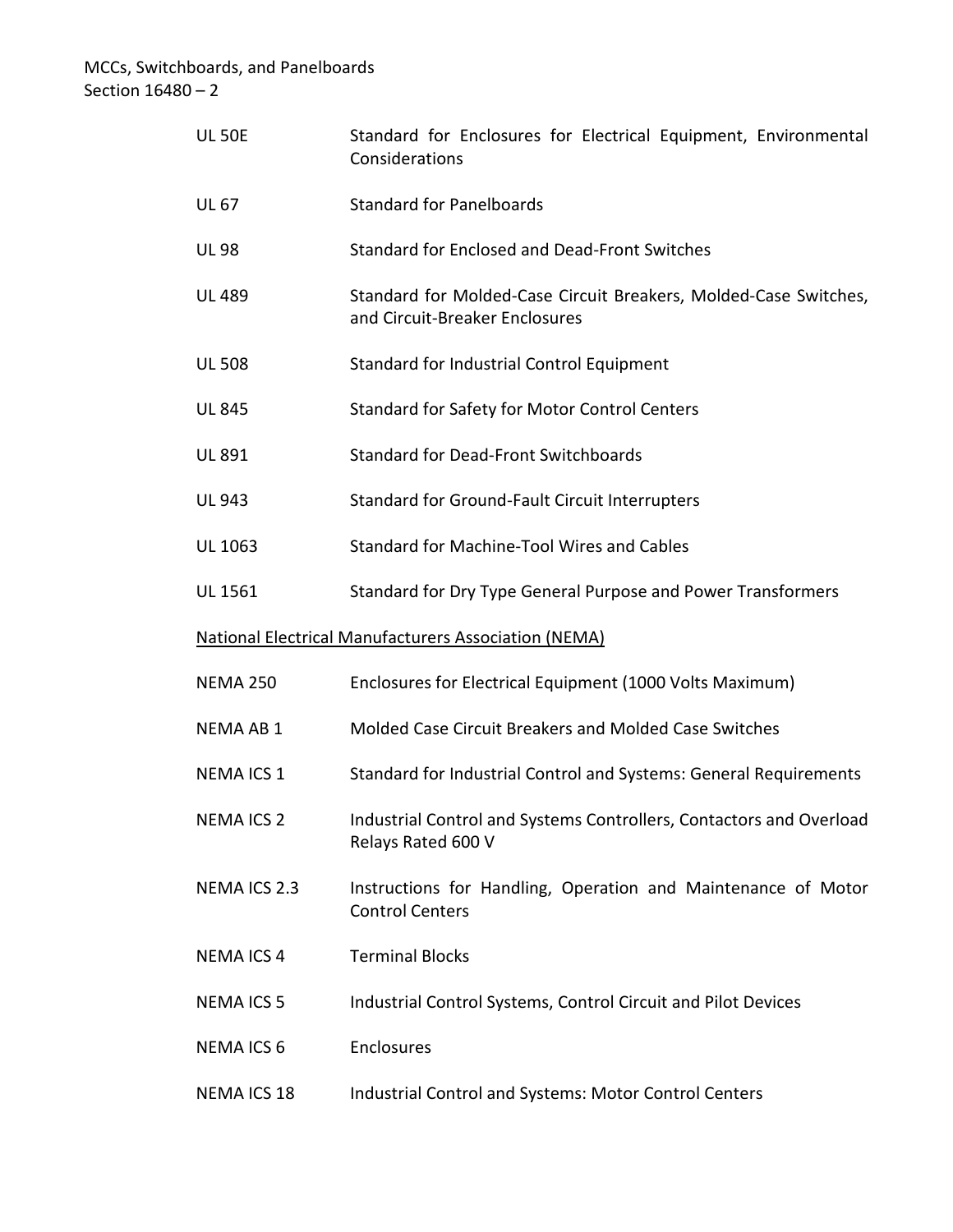- NEMA KS 1 Heavy Duty Enclosed and Dead-Front Switches
- NEMA PB 1 Panelboards
- NEMA PB 1.1 General Instructions for Proper Installation, Operation and Maintenance of Panelboards Rated 600 Volts, or Less
- NEMA PB 2 Deadfront Distribution Switchboards
- NEMA PB 2.1 Proper Handling, Installation, Operation and Maintenance of Deadfront Switchboards Rated 600 Volts, or Less
- NEMA ST 1 Specialty Transformers (Except General Purpose Type)
- NEMA ST 20 Standard for Dry-Type Transformers for General Applications
- NEMA TP 1 Standard for the Labeling of Distribution Transformer Efficiency
- NEMA TP 2 Standard Test Method for Measuring the Energy Consumption of Distribution Transformers

### National Fire Protection Association (NFPA)

- NFPA 70 National Electrical Code
- NFPA 70E Standard for Electrical Safety in the Workplace
- B. Equipment shall bear the appropriate labels and markings in accordance with above standards, specifications and codes. Equipment shall be designed, manufactured, and tested in certified International Organization for Standardization (ISO) 9001 facilities.

### <span id="page-4-0"></span>1.04 SUBMITTALS

All submittals shall be in accordance with the General Conditions and requirements specified herein.

A. Shop Drawings

Contractor shall prepare and submit complete and organized information, drawings, and technical data for all equipment and components. All drawings shall be legible and reduced to a maximum size of  $11''$  x  $17''$  for inclusion within the submittal. Shop drawings shall include, but not be limited to, the following: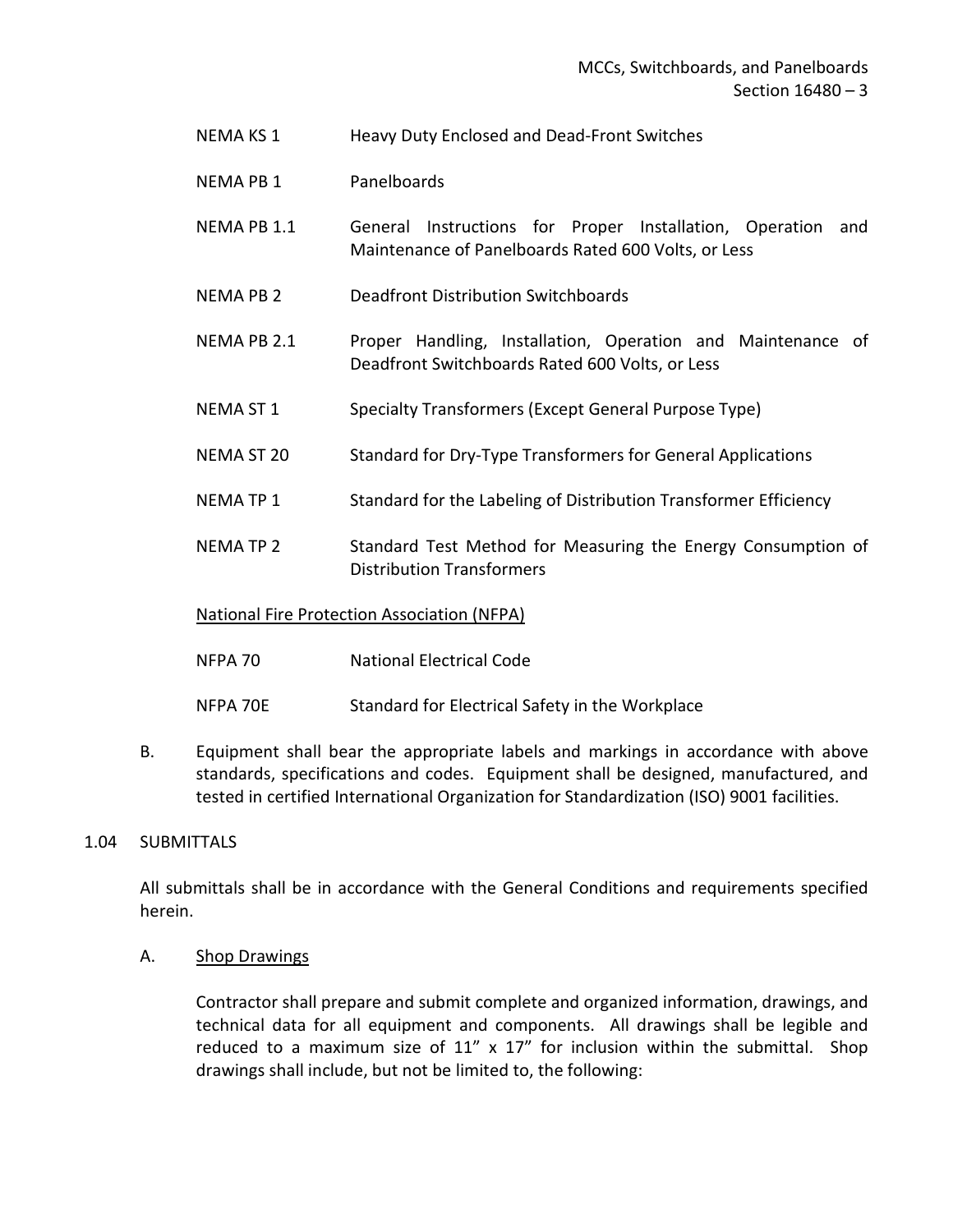# MCCs, Switchboards, and Panelboards Section 16480 – 4

- 1. Manufacturer's product literature and specifications for all major components including, but not limited to, the following: circuit breakers and fuse information (including time current characteristics), motor starters, overload relays, control power transformers, pilot devices, relays, timers, fans, heaters, thermostats. Product literature and specifications shall be marked to clearly identify all applicable information and crossing out all inapplicable information. Sufficient data and detail shall be provided to demonstrate compliance with these specifications.
- 2. Drawings showing structure elevation and plan views with dimensional information, including, but not limited to: structure height and depth, section widths, location of shipping splits, required bus splices, conduit stub up locations, and anchorage holes.
- 3. Single line diagrams and schematic wiring diagrams for each structure. Schematic wiring diagrams shall clearly identify internal and external devices, and all remote contacts and signals.
- 4. Structure descriptions with the following: bus ratings, enclosure ratings, shortcircuit withstand rating, and other information to demonstrate compliance with Contract Document requirements.
- 5. Component schedule, including, but not limited to: circuit breakers, disconnect switches, motor circuit protectors, and motor starters.
- 6. Drawings showing proposed control unit layouts for each different unit configuration with the location of all control pilot devices clearly shown (control station plate or control unit door). Each pilot device shall be clearly labeled on the drawings.
- 7. Unit descriptions including information such as, starter sizes, circuit breaker frame sizes, circuit-breaker continuous amperage ratings and interrupting ratings, and all proposed options/accessories.
- 8. Terminal size ranges for all cable connections (line and load sides).
- 9. Nameplate schedule for all structures and sections.
- 10. Short-circuit and Protective Device Evaluation Study, Protective Device Coordination Study, and Arc-Flash Hazard Study per Section 16040.
- 11. Utility company's written approval of electrical service equipment drawings.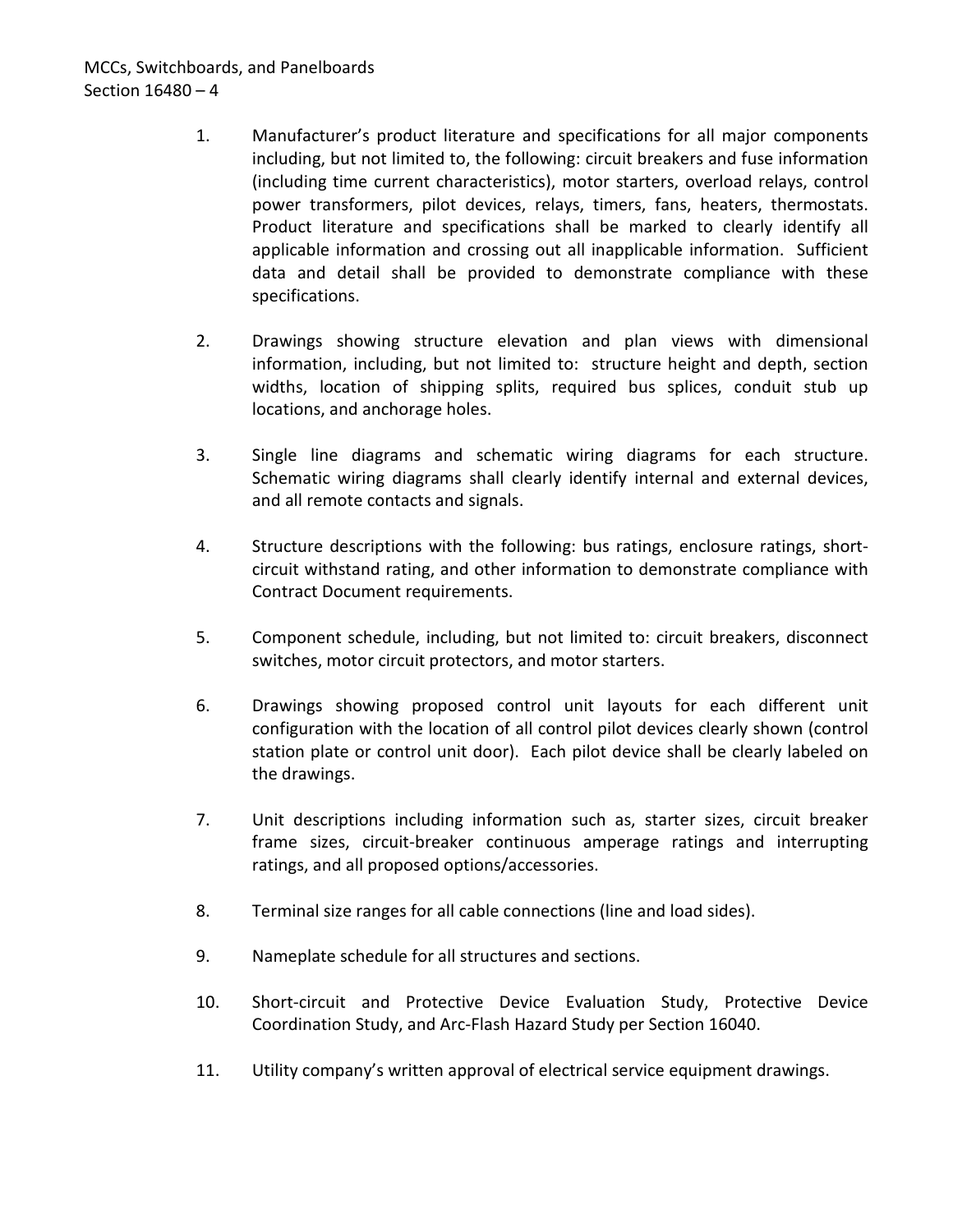- 12. Design calculations and details for equipment seismic design and restraint. Calculations and anchorage details shall be prepared and stamped by a Registered Professional Civil or Structural Engineer in the State of California. Equipment seismic design and restraint calculations shall be provided for all motor control centers and switchboards. Calculations shall include anchor bolt type, size, locations, and embedment depth. Anchor bolt embedment depth shall be based on the thickness of the structure floor slab only, and shall not include any portion of the raised concrete housekeeping pad beneath the equipment structures. Calculations shall be performed in accordance with the California Building Code (latest edition) for Occupancy Category IV, Essential Facilities.
- 13. Manufacturer's installation instructions, including:
	- a. Receiving, handling, and storage instructions.
	- b. General information for nameplate data, serial numbers, UL markings, and short-circuit ratings.
	- c. Installation procedures including seismic requirements, splicing procedures, and bus torque specifications.
	- d. Conduit and cable installation.
	- e. Grounding requirements.
	- f. Installing and removing plug-in units.
	- g. Arc-flash protection labeling.
	- h. Operation of operator handles and unit interlocks.
	- i. Checklists before energizing.
	- j. Procedures for energizing equipment.

### B. Operation and Maintenance Manuals

Contractor shall submit a detailed Operation and Maintenance Manual for the equipment specified herein and incorporated into the Work. The Operation and Maintenance Manual shall be provided in accordance with the requirements of the District's General Conditions, and Section 01430.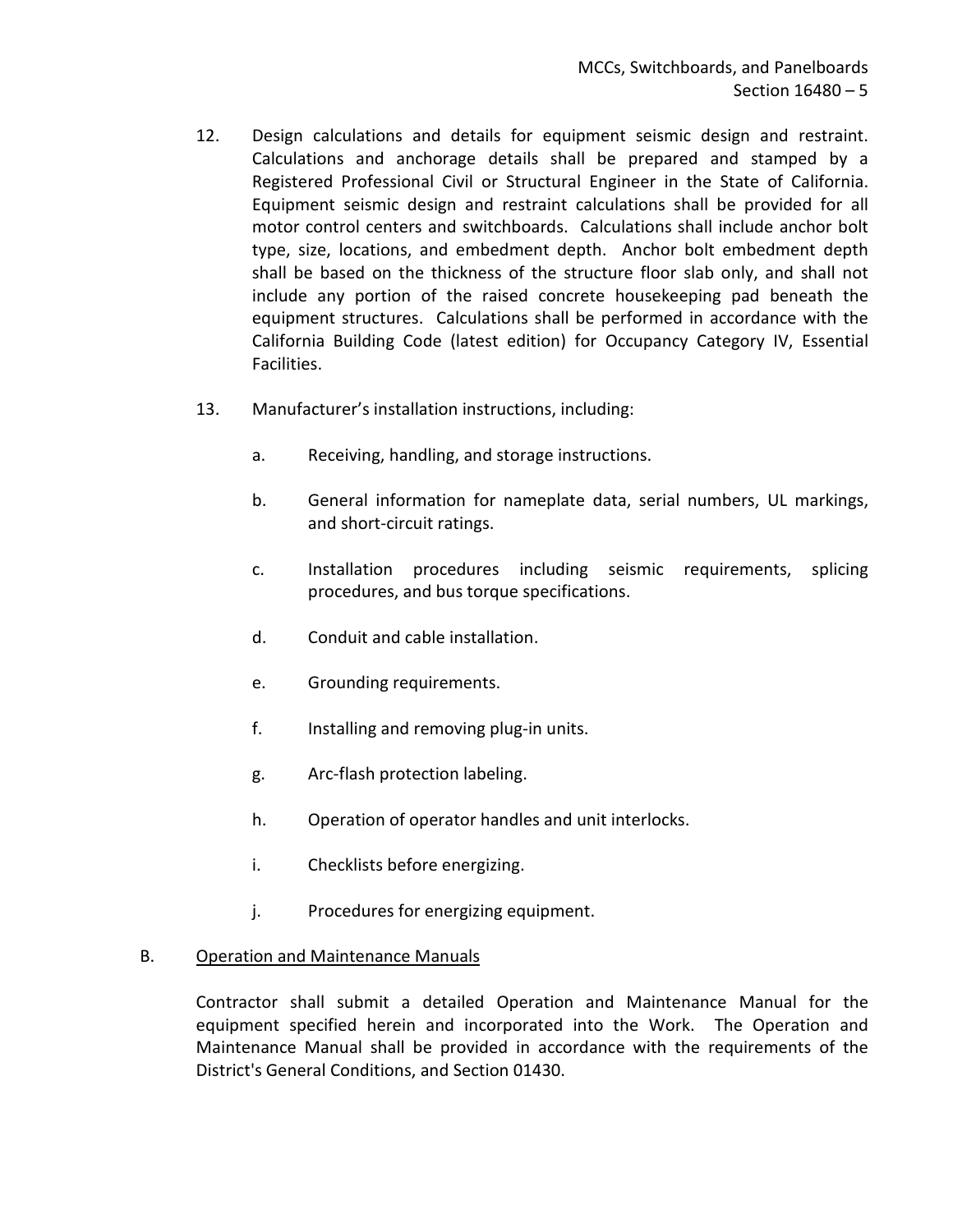Operation and maintenance manuals shall include, but not be limited to, the following:

- 1. Installation instructions, as specified herein.
- 2. Safety precautions, including protective equipment and clothing.
- 3. Pre-energizing and energizing procedures for MCCs, switchboards, and panelboards.
- 4. Maintenance procedures, including: inspection and cleaning, servicing, disconnect switch and contact lubrication, and testing
- 5. Maintenance procedures after a fault condition.
- 6. Troubleshooting procedures.
- 7. Technical data and illustrations.
- 8. Replacement parts list.
- 9. Manufacturer warranties.
- 10. Contact Information, including name, address, and telephone number of manufacturer and manufacturer's local service representative.

### <span id="page-7-0"></span>1.05 DESIGN REQUIREMENTS

- A. Provide equipment conforming to the requirements of NFPA 70, unless more stringent requirements are specified herein or indicated on the Drawings. NEMA rated and UL listed equipment is specified, and shall be provided when available. Equipment shall meet NEMA and UL construction and rating requirements as specified. No equivalent will be acceptable. Immediately notify the District of any requirements of the specifications or Contractor proposed materials or assemblies that do not comply with UL or NEMA. International Electrotechnical Commission (IEC) rated equipment will not be considered an acceptable alternative to specified NEMA ratings.
- B. Equipment, conduit, and wiring sizes indicated on the Drawings, including motor sizes and associated electrical equipment ratings, are minimum requirements. Contractor shall verify all actual equipment and motor full-load and locked rotor current ratings. Contractor shall coordinate the actual current rating of equipment furnished with the size of the branch circuit conductors, motor controller, motor overload relay, and branch circuit overcurrent protection.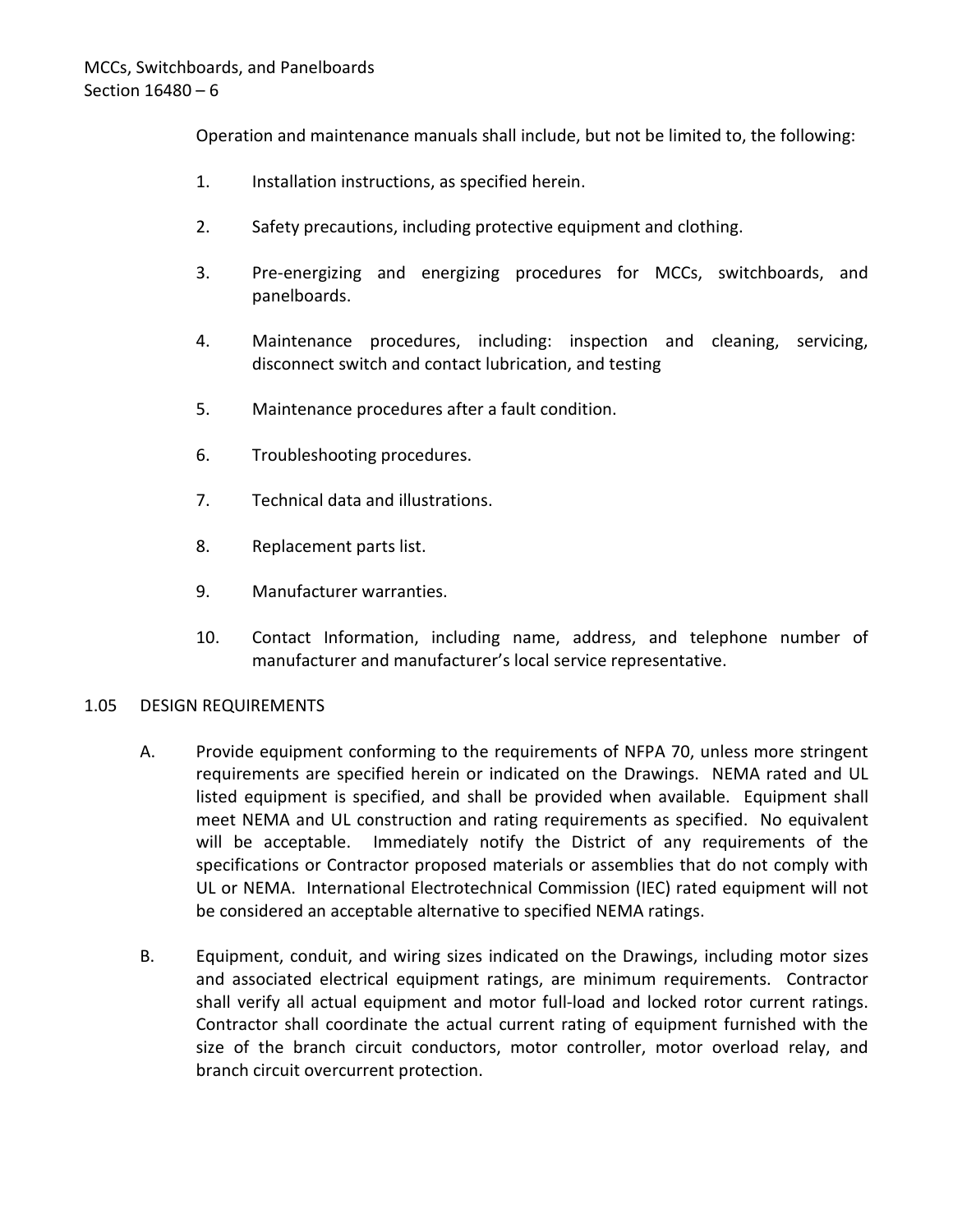The branch circuit conductors shall have a carrying capacity of not less than 125% of the actual motor full-load current rating. The size of the branch circuit conductors shall be such that the voltage drop from the overcurrent protection devices up to the equipment shall not be greater than 2% when the equipment is running at full load and rated voltage. Conductor ampacities shall be derated in accordance with NEC, Table 310-16 for ambient temperatures of 114 to 122°F.

The motor running overcurrent protection devices shall be ambient temperature compensated for temperatures up to 50°C and be rated or selected to trip at no more than 125% of the motor full-load current rating for motors marked to have a temperature rise not over Class B above 50°C ambient or motors marked with a service factor not less than 1.15, and at no more than 115% for all other types of motors.

The motor branch circuit overcurrent protection device shall trip open in 10 seconds or less on locked-rotor current of the motor. This device shall also protect the motor branch circuit conductors and the motor controller against overcurrent due to shortcircuits or grounds. The motor control circuits shall have overcurrent protection of the type indicated on the Drawings and specified herein.

Contractor shall make the necessary adjustments to wiring, conduit, motor controllers, disconnects, branch circuit protection, and other affected material or equipment to accommodate the motors actually furnished, all at no additional cost to the District.

C. Contractor shall verify that proposed equipment will fit into the available space for same. Prior to equipment fabrication, Contractor shall notify the District of any potential interferences or conflicts between the proposed equipment and corresponding installation locations, including associated conduit and conductors.

### <span id="page-8-0"></span>1.06 ARC-FLASH LIMIT

- A. Contractor shall provide an Arc-Flash Hazard Study per Section 16040 to determine potential arc-flash incident energies, arc-flash boundaries, shock hazard boundaries; required personal protective equipment (PPE) for all energized electrical equipment; and arc-flash and shock hazard warning labels.
- B. Unless specified otherwise, the study shall include all switchboard, emergency power transfer switch, MCC, and panelboard electrical circuits from the electric utility power source(s) and emergency power source(s) to and including all electrical equipment and panelboards rated 208 V and greater.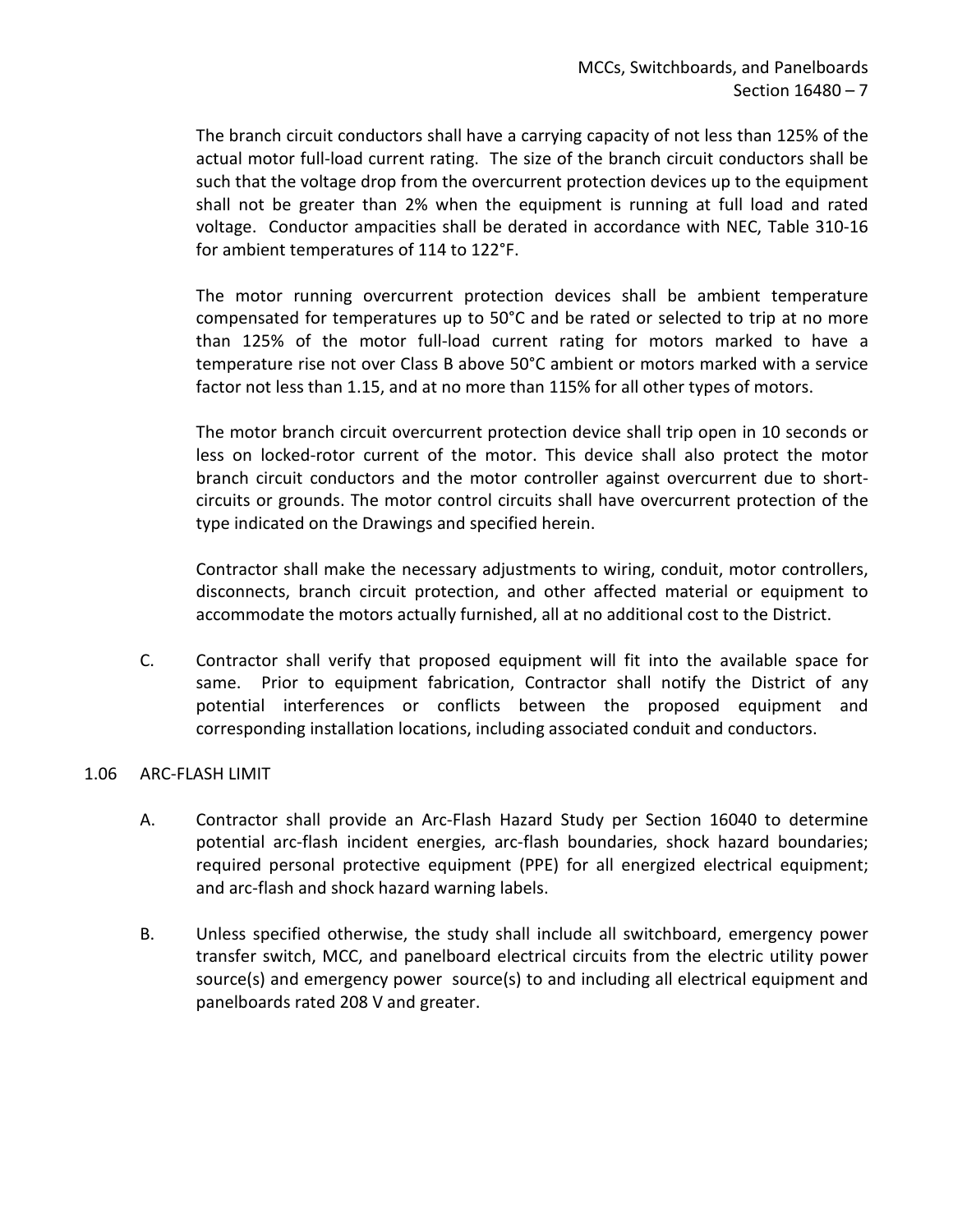# MCCs, Switchboards, and Panelboards Section 16480 – 8

- C. Wherever possible, the proposed electrical equipment, including MCCs, switchboards, and panelboards, shall be designed, manufactured, and supplied to limit the potential arc-flash incident energy to 8 cal/sq cm or less (PPE Category 2). The firm performing the studies shall coordinate with Contractor, the District, and the electrical equipment manufacturers to assist in achieving this requirement.
- D. Arc-flash and shock hazard warning labels shall be provided for MCCs, switchboards, and panelboards per Section 16040. Where the main protective device is specified to be equipped with an arc-flash reduction maintenance system, all MCCs, switchboards, and panelboards shall be provided with two (2) sets of labels. One (1) set shall be provided for the normal operating mode and one (1) set shall be provided for the arc-flash reduction maintenance system operating mode.

### <span id="page-9-0"></span>1.07 COORDINATION

- A. The general arrangement of the MCCs, switchboards, and panelboards is shown on the Contract Drawings. Any modifications of the equipment arrangement or device requirements as indicated on the Drawings shall be subject to District approval. If any conflicts occur necessitating a departure from the Drawings, a written explanation and details for said departure shall be submitted and approved by the District prior to implementing any change. All equipment shall be completely factory assembled. The MCCs and switchboards may be disassembled into sections, if necessary, for convenience of handling, shipping, and installation.
- B. Where project requirements include construction of a new electrical service or upgrading an existing electrical service, Contractor shall coordinate all required work with Southern California Edison (SCE) and the District. All electrical service equipment and material shall be in strict accordance with SCE requirements. Prior to commencing construction of electrical service facilities, Contractor shall submit shop drawings of proposed electrical service equipment and material to SCE and District for review and approval.

### <span id="page-9-1"></span>1.08 QUALITY ASSURANCE

A. The District believes that the manufacturers listed herein are capable of producing equipment and/or products that will satisfy the requirements of these specifications. The listing of specific manufacturers herein does not imply acceptance of their products that do not meet the specified ratings, features and functions. Manufacturers listed herein are not relieved from meeting these specifications in their entirety; and, if necessary, they shall provide non-standard, custom equipment and/or products. Contractor shall be responsible for confirming that the proposed equipment and/or products will meet these specifications.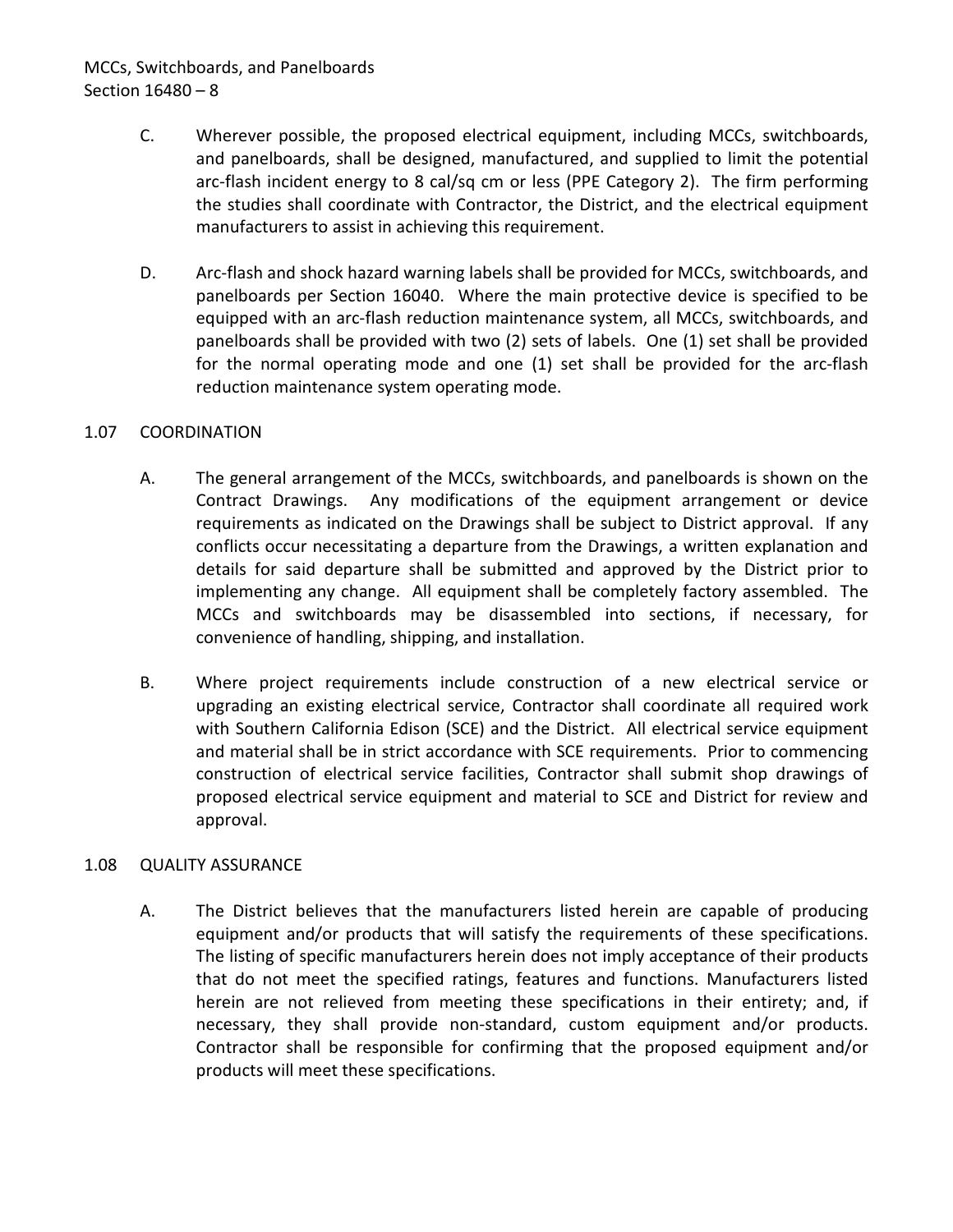B. Model numbers supplied herein are provided for information purposes only, to assist Contractor in selecting equipment that conforms to the Specification and Drawing requirements. In case of any conflict between model numbers provided and the descriptive requirements specified herein, the descriptive requirements shall govern.

#### <span id="page-10-0"></span>PART 2 - MATERIALS

#### <span id="page-10-1"></span>2.01 MOTOR CONTROL CENTERS

#### A. General

MCCs shall be 600 V class suitable for operation on a three-phase, 480 V, 60 Hz system. MCCs shall be configured for 3-wire or 4-wire systems, as indicated on the Drawings. MCCs shall be manufactured by Eaton/Cutler-Hammer, Schneider Electric/Square D, Allen Bradley, or General Electric (no substitutes).

#### B. Structures

- 1. Structures shall be totally enclosed, dead-front, free-standing assemblies. Structures shall be capable of being bolted together to form a single assembly.
- 2. The overall height of MCCs shall be 90 inches (nominal), not including base channels, lifting angles, baffles, or plenums. Structures shall contain horizontal wireways at the top and bottom of each section. A minimum of 72 inches of vertical compartments shall be available for mounting of control units, protective devices, transformers, lighting panelboards, etc.
- 3. For shipment and installation, each MCC shall be provided with rigid removable or non-removable base channels enclosing all four-sides of the equipment, and removable lifting angles. Non-removable base channels shall be provided with welded closing plates at the open ends the channels.
- 4. The total width of one section shall be 20 inches; widths of 25 inches, 30 inches, or 35 inches shall be provided where required for larger devices or where indicated on the Drawings.
- 5. The minimum depth of the MCC shall be 20 inches.
- 6. Each 20 inch wide standard section shall be provided with all the necessary hardware and bussing for modular plug-on units to be installed. All unused space shall be covered by hinged blank doors and equipped to accept future units. Vertical bus openings shall be covered by manual bus shutters.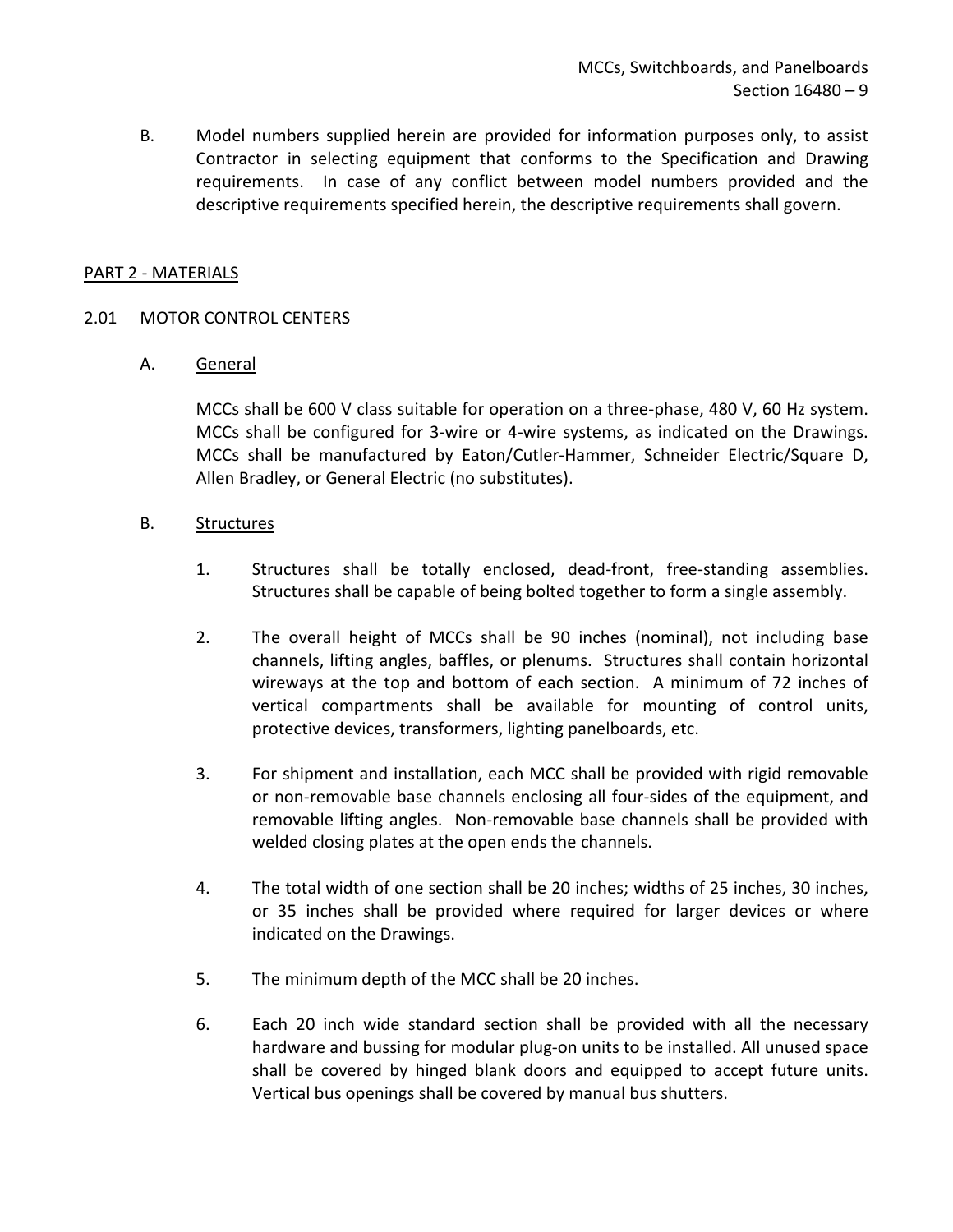- 7. Each section shall include a top plate (single piece or two-piece). Top plates shall be removable for ease in cutting conduit entry openings.
- 8. MCC Structures Located Indoors

Unless indicated otherwise on the Drawings, MCC structures located indoors shall be provided with NEMA Type 1A (gasketed general purpose) enclosures.

9. MCC Structures Located Outdoors

Unless indicated otherwise on the Drawings, MCC structures located outdoors shall be provided with NEMA Type 3R, non-walk-in (rainproof) enclosures. MCC NEMA Type 3R, non-walk-in enclosures shall be based on NEMA Type 1A enclosures with a NEMA 3R wrapper. The additional housing and gasketing supplied by the NEMA 3R wrapper shall provide protection from rain, sleet, and ice. As a minimum, MCC NEMA Type 3R, non-walk-in enclosures shall comply with the following requirements:

- a. The enclosing NEMA 3R wrapper shall be constructed of 12 gauge galvanneal steel with a flat or sloped roof line. Sloped roof lines shall be sloped from front to rear at a minimum of 1/2 inch per foot. Doors constructed of 14 gauge steel are acceptable if the doors are provided with suitable welded-in stiffening pans to prevent deflection. Doors constructed of 14 gauge steel without stiffening pans are not acceptable. Gasketing shall be provided all around door closing flanges (four sides).
- b. Each NEMA 3R wrapper split or section shall have a minimum of 29 inches working clearance from hinge flange to door closure flange or hinge to hinge with double doors. The width of open unobstructed area when door(s) are open shall be 29 inches minimum.
- c. NEMA 3R wrapper splits shall be coordinated with the MCC section splits. Cabinet spacers shall be provided at MCC section splits to permit full opening (90 degrees, minimum) of all MCC doors without interfering with the NEMA 3R wrapper doors. MCC shall be provided with all cabinet spacers, wireway extensions, horizontal bus splice kits, and ground bus splice kits required to interconnect MCC sections and provide the necessary separation for MCC doors to fully open. All MCC cabinet connections shall be provided with gaskets to maintain the specified NEMA 1 gasketed rating.
- d. The rear access covers shall be flanged on four sides, and gasketed. One piece flat or multi-piece flat lipped covers are not acceptable.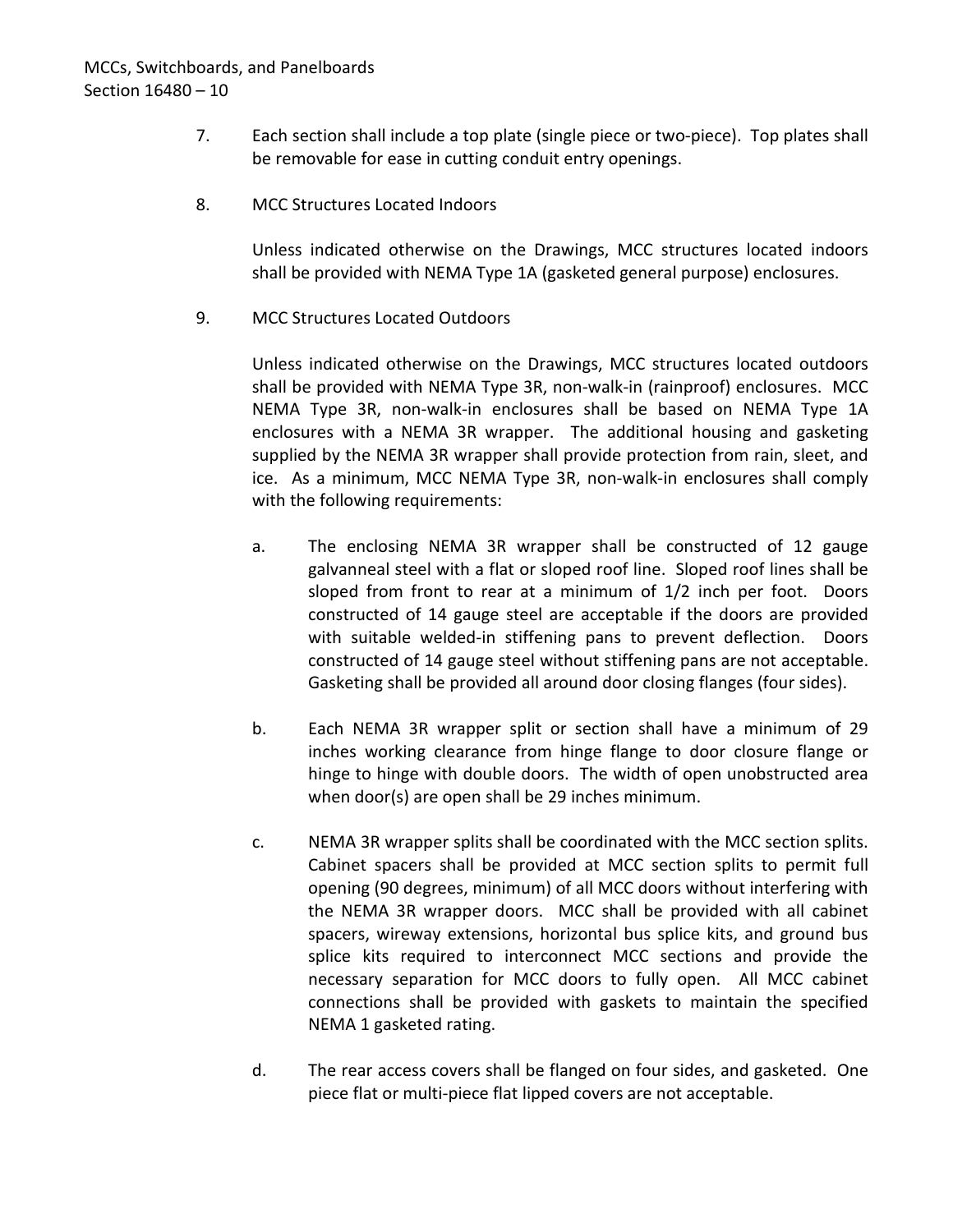- e. The distance in front of a NEMA 1A MCC section to the inside of the outer NEMA 3R wrapper door(s) shall be 11 inches, minimum.
- f. Lighting shall be provided using LED lighting fixtures, single-tube, with length as necessary for width of NEMA 3R wrapper split. A light switch shall be provided on side extension for each MCC shipping split, and shall be furnished with a stainless steel cover plate.
- g. Convenience receptacles shall be provided for each MCC shipping split. Receptacles shall be duplex GFCI type, with stainless steel cover.
- h. Control power transformers with primary and secondary fuse protection shall be provided to supply power to the NEMA 3R wrapper interior lighting and convenience receptacles, unless indicated otherwise on the Drawings. Supply voltage shall be 120 volts, 60 Hz. The control power transformers shall be prewired at the factory to all lights and receptacles.
- i. Where required for MCC ventilation, NEMA 3R wrapper doors shall be provided with louvered or hooded ventilation openings at the top and bottom. Louvered openings shall be integrally molded into the doors and covered by interior mounted air filters. Hooded openings shall be clear door openings covered by exterior weatherproof hoods and interior mounted air filters. Each weatherproof hood shall be provided with a removable insect screen at the bottom. Air filters shall be washable aluminum mesh type, gasketed on all sides, and removable (without the use of tools) for cleaning.
- j. NEMA 3R wrapper front door handles shall have provisions for padlocking and shall be equipped with wind stops.
- k. Both MCCs and Switchboards (if applicable) shall have the same NEMA 3R wrapper design and appearance, and shall be UL approved.
- C. Materials
	- 1. Steel material shall comply with UL 845 requirements.
	- 2. Each MCC shall consist of one or more vertical sections of heavy gauge steel bolted together to form a rigid, free-standing assembly. Vertical sections shall be made of welded side-frame assemblies formed from a minimum of 12 gauge steel. Internal reinforcement structural parts shall be of 12 and 14 gauge steel to provide a strong, rigid assembly. The entire assembly shall be constructed and packaged to withstand normal stresses included in transit and during installation.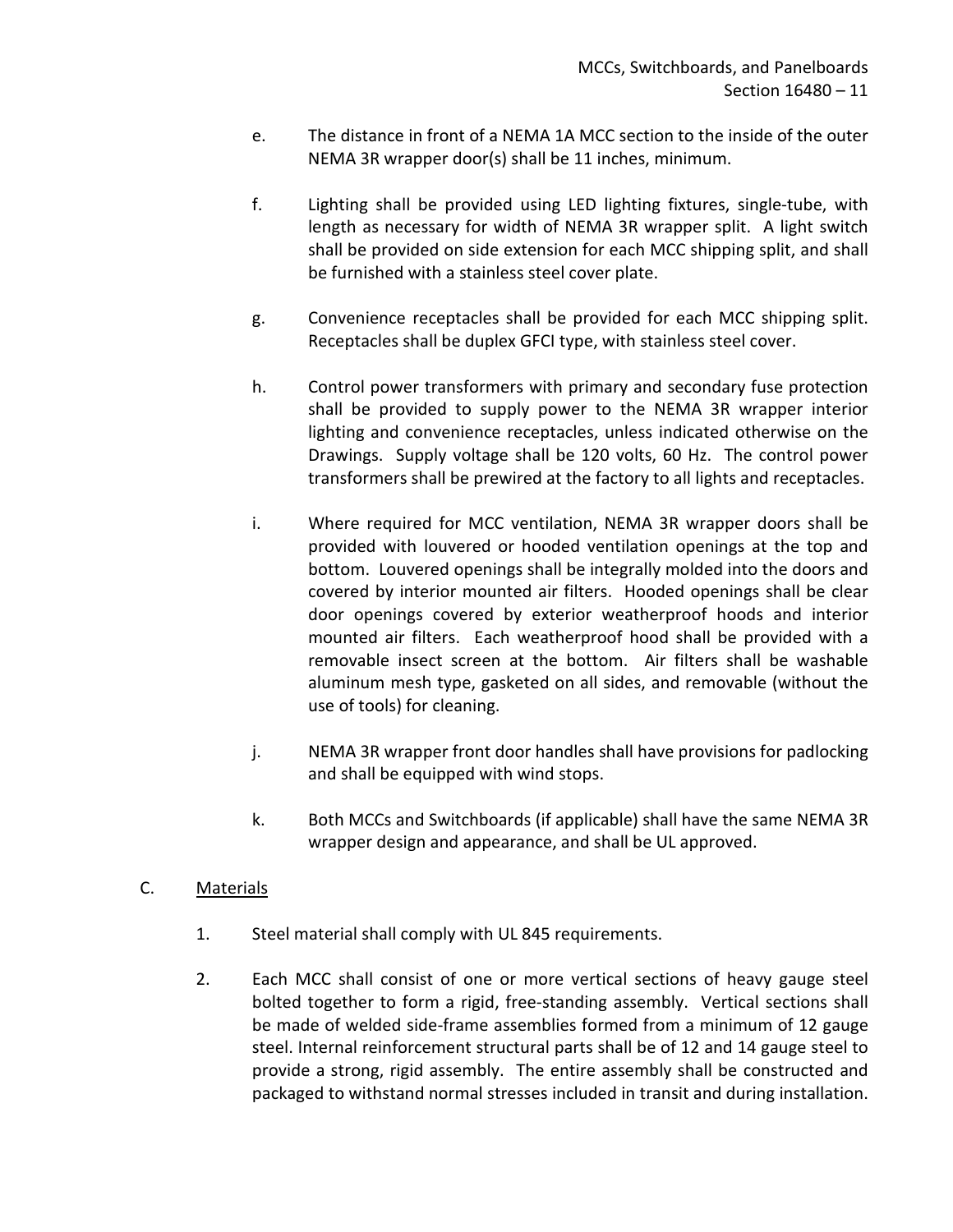### D. MCC Finish

- 1. All steel parts shall be provided with UL listed acrylic/alkyd baked enamel paint finish or TGIC Powder Coat, except plated parts used for ground connections. All painted parts shall undergo a multi-stage treatment process, followed by the finishing paint coat.
- 2. Pre-treatment shall include:
	- a. Hot alkaline cleaner to remove grease and oil.
	- b. Iron phosphate treatment to improve adhesion and corrosion resistance.
- 3. The paint shall be applied using an electro-deposition process to ensure a uniform paint coat with high adhesion.
- 4. The standard paint finish shall be tested to UL 50 per ASTM B117 (5% ASTM Salt Spray) with no greater than 0.125 inch loss of paint from a scribed line.
- 5. Paint color for MCC NEMA 1 enclosures shall be #49 medium light gray per ANSI Standard Z55.1 (60-70 gloss) on all exterior surfaces, unless specified otherwise. Control station plates and escutcheon plates shall be painted a contrasting gray. All unit interior surfaces shall be painted white for better visibility inside the unit, except for unit handle mechanism side plates.
- 6. Paint color for MCC NEMA 3R enclosures (NEMA 3R wrappers) shall be white (60-70 gloss) on all surfaces unless specified otherwise.

## E. Wireways

- 1. Horizontal Wireways
	- a. Wireways shall be located at the top and bottom of the MCC.
	- b. Wireways shall be a minimum of 6 inches in height and shall extend the full depth of the vertical sections to allow maximum flexibility in locating conduit and routing field wiring for the MCC. Where indicated on the Drawings, pull boxes shall be provided to extend the height of the top horizontal wireway by 12 inches.
	- c. Wireways shall be continuous across the length of the MCC, except where access needs to be restricted for horizontal isolation requirements.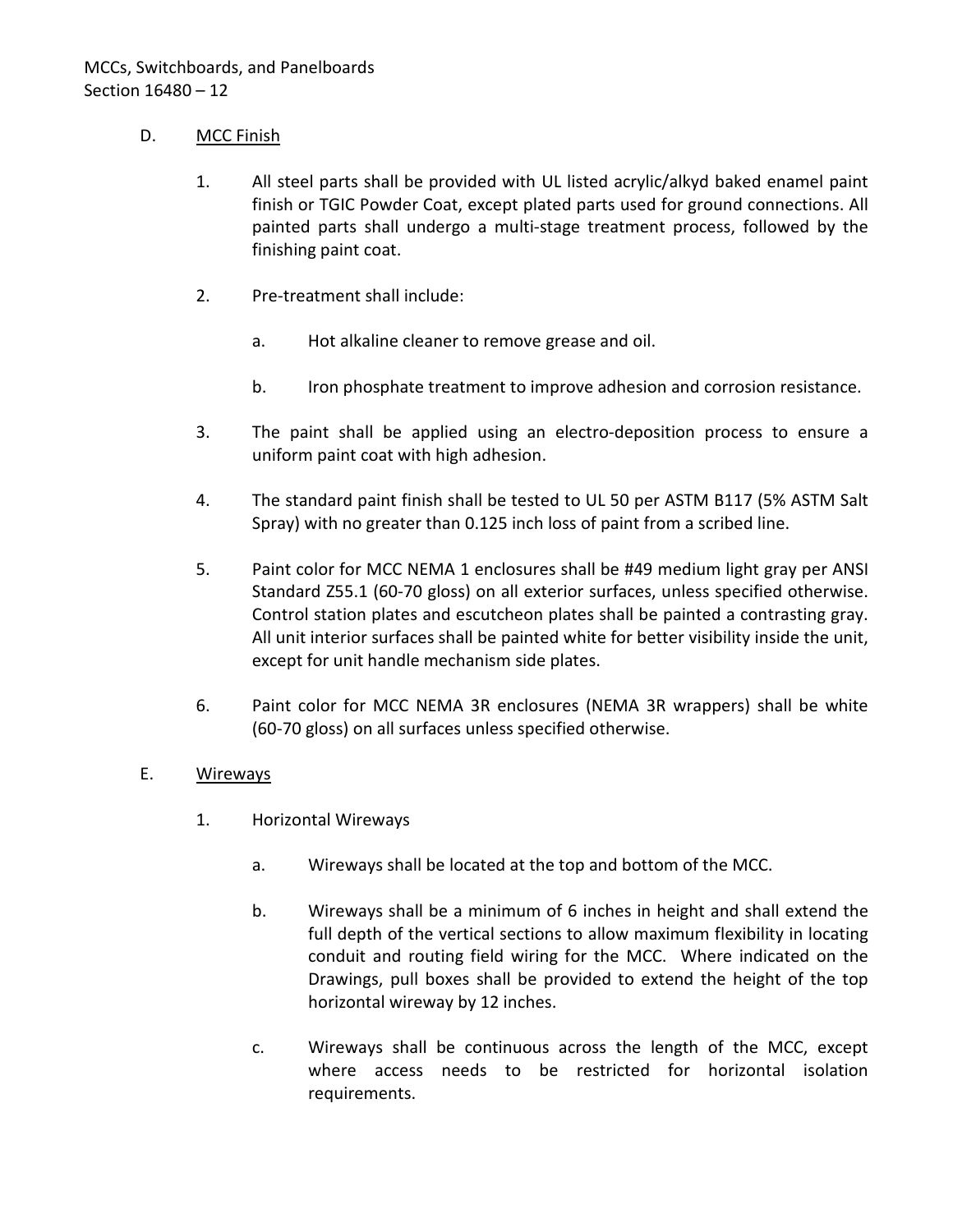- d. Wireways shall be isolated from the power buses.
- e. Wireways shall have removable covers held in place by captive screws.
- 2. Vertical Wireways
	- a. A full height vertical wireway, independent of the plug-in units, shall be provided in each standard vertical section.
	- b. Wireways shall be isolated from the vertical and horizontal buses.
	- c. Isolation shall be provided between the wireway and unit compartments.
	- d. Wireway tie bars shall be provided in each section.
	- e. Wireways shall be covered with hinged and secured access doors. Access to the wireways shall not require opening control unit doors.

### F. Barriers

- 1. All power bussing and splice connections shall be isolated from the unit compartments and the wireways. The horizontal bus shall be mounted onto a glass filled polyester support assembly that braces the bus against the forces generated during a short-circuit. The horizontal bus shall be isolated from the top horizontal wireway by a rigid non-conductive barrier.
- 2. Isolation of the vertical bus compartment from the unit compartment shall be by means of a full height insulating barrier. Vertical busing shall be provided with a glass-filled polyester barrier that provides bus insulation and braces the bus against the forces generated during a short-circuit. These barriers shall have openings at a maximum spacing of 6 inches for unit stab-on connections. Openings shall be provided with manual or automatic shutters to close-off the stab openings when plug-in units are removed. Manual covers shall be attached to the structure so that when they are removed (to allow a stab connection) they are retained in the structure and are readily accessible for use should a plug-in unit be removed from the MCC.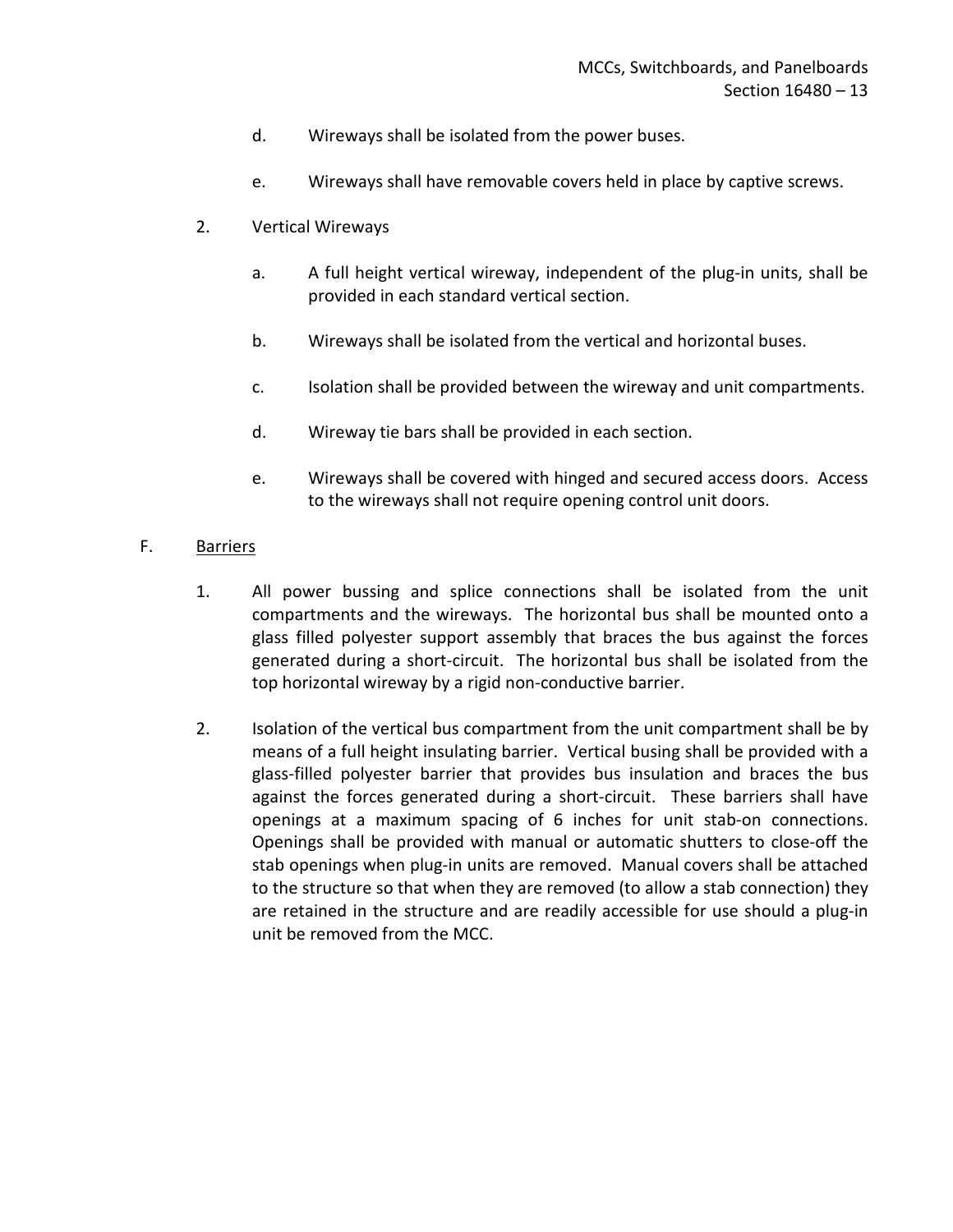### G. Busing

- 1. The main horizontal busing shall be tin-plated copper and shall be rated at the amperage indicated on the Drawings; however, the bus shall have a minimum ampere rating of 600 A. The vertical bus connecting an incoming power feeder cable to the horizontal bus shall have the same ampere rating as the main horizontal bus. Unless specified otherwise, horizontal bus bars shall extend the length of the MCC. Bus ratings shall be continuous and shall be based on a 65°C maximum temperature rise over a 40°C ambient temperature in compliance with UL standards. The main bus shall be isolated from the horizontal wireways, and all bus connections shall be front-accessible for ease of maintenance. Provisions shall be provided for splicing additional sections onto either end of the MCC.
- 2. Vertical busing feeding unit compartments shall be tin-plated copper and shall be securely bolted to the horizontal main busing. The vertical busing shall be rated at the amperage indicated on the Drawings; however, the busing shall have a minimum effective ampere rating of 600 A. If center horizontal bus construction is utilized, then the rating shall be 300 A above and below the horizontal bus for an effective rating of 600 A. If a top or bottom mounted horizontal bus is utilized, the full vertical bus shall be rated for 600 A. The vertical buses shall be continuously braced by a high strength, non-conductive, non-tracking, glass-filled polyester material and isolated from the unit compartments by a non-conductive, polycarbonate molded cover. The vertical power bus shall be isolated from the horizontal power bus, except where necessary to connect the vertical bus to the horizontal bus.
- 3. Unit power stabs for engaging the power bus shall be tin-plated copper and shall be provided with stainless back-up springs to provide and maintain a high pressure connection to the vertical busing. Power cable terminations at the plug-in stabs shall be maintenance-free compression type connections.
- 4. A tin-plated copper ground bus shall be provided that runs the entire length of the MCC. The ground bus shall be a minimum of  $0.25$  inch  $\times$  2.0 inch and be rated for 600 A (minimum). A mechanical lug shall be provided at each end of the MCC for connecting #1/0 AWG to 250 kcmil external ground cables. The ground bus shall be provided with a minimum of six (6) 3/8 inch diameter holes for each vertical section to accept Contractor-supplied ground lugs for any loads requiring a ground conductor.
- 5. Each vertical section shall be provided with a copper vertical ground bus that is solidly connected to the horizontal ground bus. This vertical ground bus shall be installed so that the plug-in units engage the ground bus prior to engagement of the power stabs and shall disengage only after the power stabs are disconnected upon removal of the plug-in unit.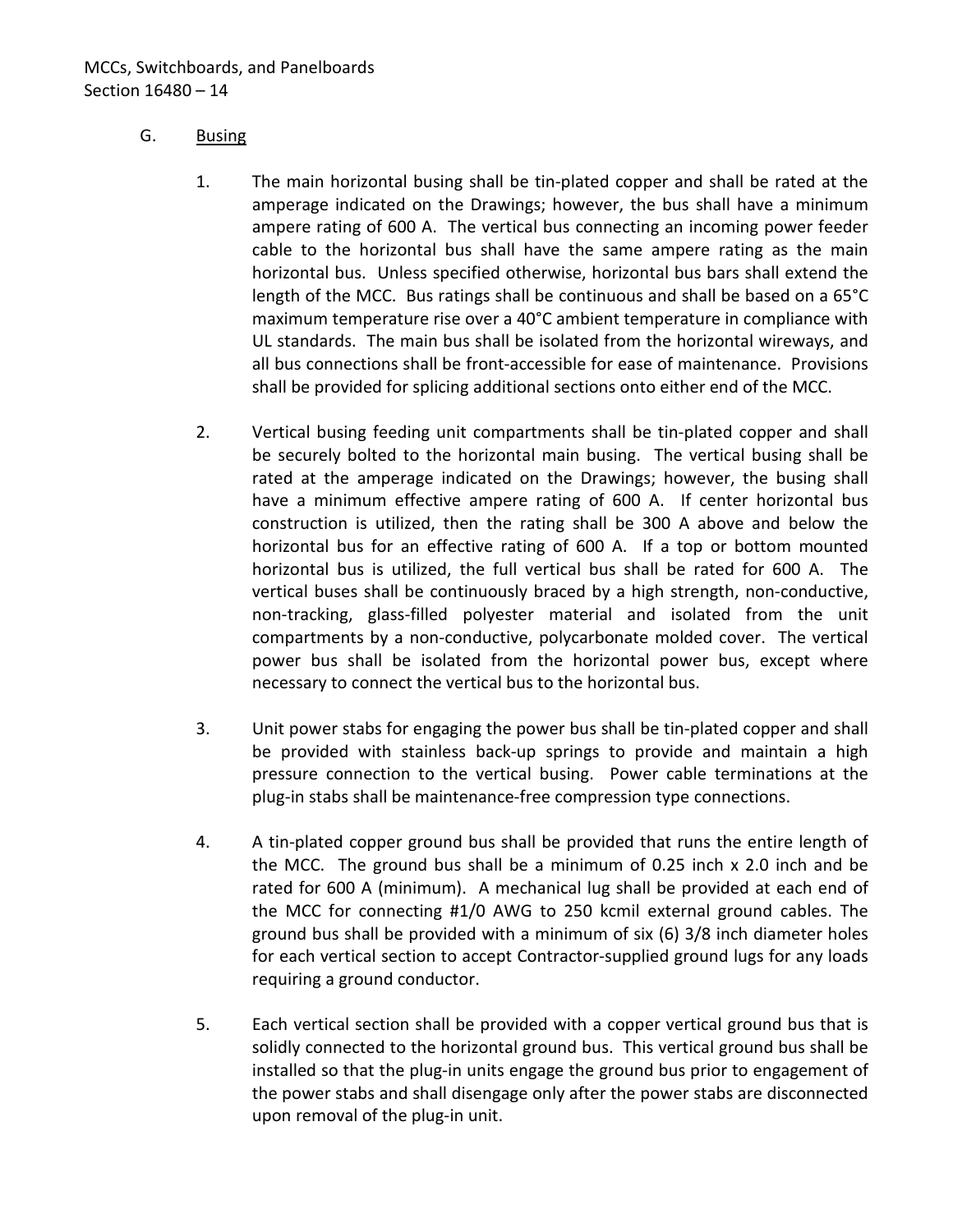- 6. The horizontal and vertical busing shall be mounted on supports constructed of materials having high dielectric strength, high impact strength, and low moisture absorbency.
- 7. The system shall be rated for an available short-circuit capacity of not less than 65,000 RMS amperes in accordance with NEMA standards. If the results of the Contractor's Electrical Short-circuit and Protective Device Evaluation and Coordination Study, as accepted by the District, indicate that a higher shortcircuit duty rating of the MCC is required, Contractor shall furnish the MCC with that higher rating.

## H. Disconnects

- 1. Main Lug Compartment (if indicated on the Drawings)
	- a. If no overcurrent protection is indicated on the Drawings for incoming power, MCC shall be provided with a main incoming-line lug compartment.
	- b. Lug connections shall be located at the back of the enclosure to reduce the potential hazard of contacting the lugs when opening the compartment door.
	- c. Lugs shall accommodate the incoming power conductors as indicated on the Drawings. Lugs shall be provided by the MCC manufacturer.
- 2. Main Circuit Breaker Disconnect (if indicated on the Drawings)
	- a. Lugs to accommodate the incoming power conductors as indicated on the Drawings shall be provided by the MCC manufacturer.
	- b. Circuit breaker frame and trip rating shall be as indicated on the Drawings.
	- c. The interrupting capacity rating shall meet or exceed the main bus rating of the MCC.
	- d. The main circuit breaker shall be a molded case circuit breaker with solidstate trip unit or insulated case power circuit breaker per Part 2.04 herein.
	- e. Provide a removable protective barrier to reduce the possibility of contact with the line terminals.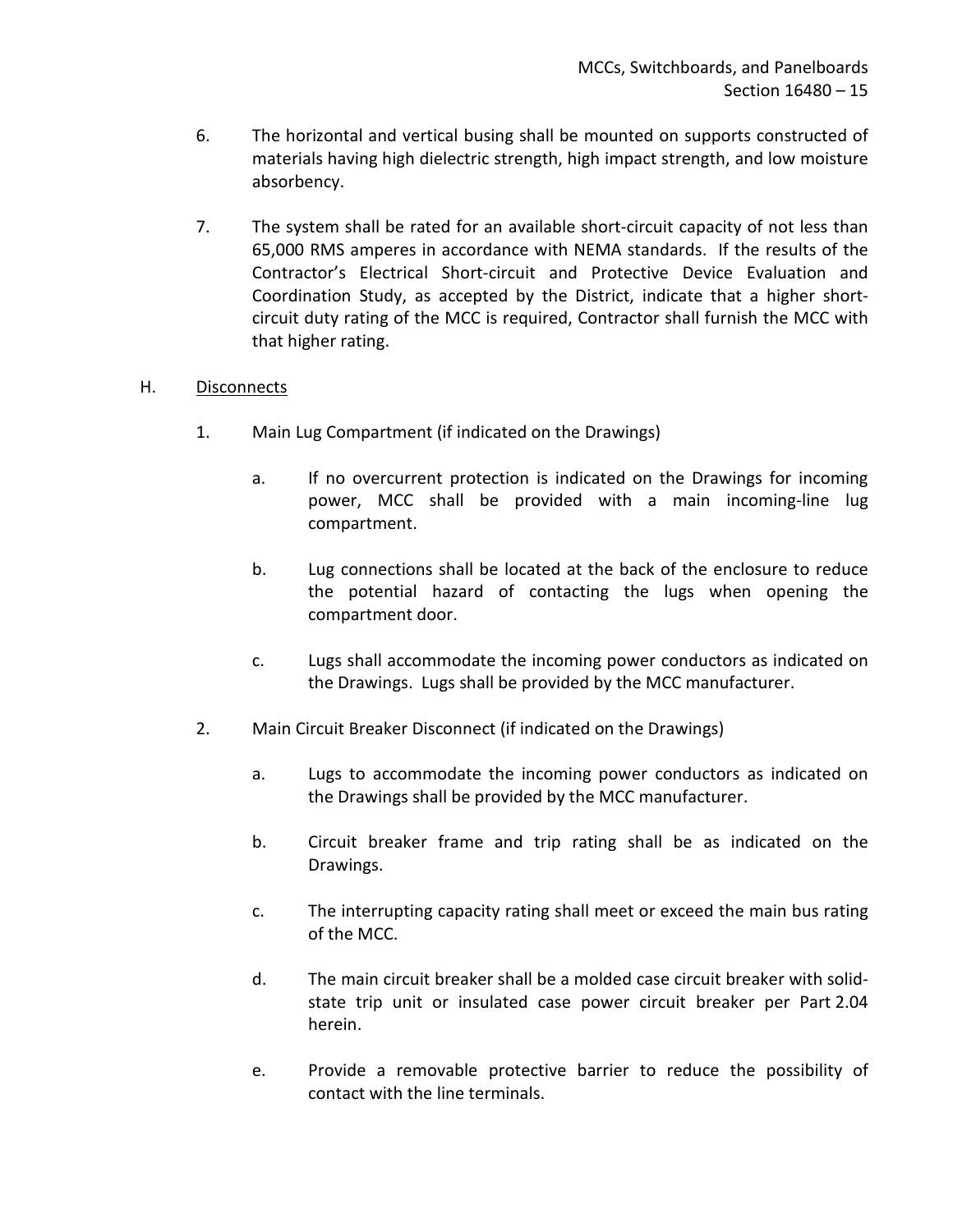- f. Where specified on the Drawings, provide one normally open and one normally closed circuit breaker auxiliary contact that follows the position of the circuit breaker main contacts for indication of 'On' or 'Off/Tripped'.
- 3. Feeder Disconnects and Transformer Disconnects
	- a. The disconnecting means for feeders and transformers shall be molded case circuit breakers per Part 2.04 herein.
	- b. The interrupting capacity rating shall meet or exceed the main bus rating of the MCC.
	- c. Circuit breaker frame and trip rating shall be as indicated on the Drawings.
- 4. Motor Starter Disconnects
	- a. Combination Full-Voltage Starters:
		- i. The disconnecting means for combination full-voltage starters (across-the-line starters) shall be motor circuit protectors. Motor circuit protectors shall be provided per Part 2.01K herein.
		- ii. The short-circuit rating of the motor circuit protector shall be greater than or equal to the MCC main bus rating.
	- b. Solid-State Controllers (Solid-State Reduced Voltage Motor Controllers) and Variable Frequency Drives
		- i. The disconnecting means for a solid-state controller or a variable frequency drive shall be a molded case circuit breaker.
		- ii. The short-circuit rating of the circuit breaker shall be greater than or equal to the MCC main bus rating.

### I. Typical Motor Control Unit Construction

- 1. Units with circuit breaker disconnects through 400 A frame, and fusible switch disconnects through 400 A, shall connect to the vertical bus through a spring reinforced stab-on connector. Units with larger disconnects shall be connected directly to the main horizontal bus with appropriately sized cable or riser bus.
- 2. All conducting parts on the line side of the unit disconnect shall be shrouded by a suitable insulating material to prevent accidental contact with those parts.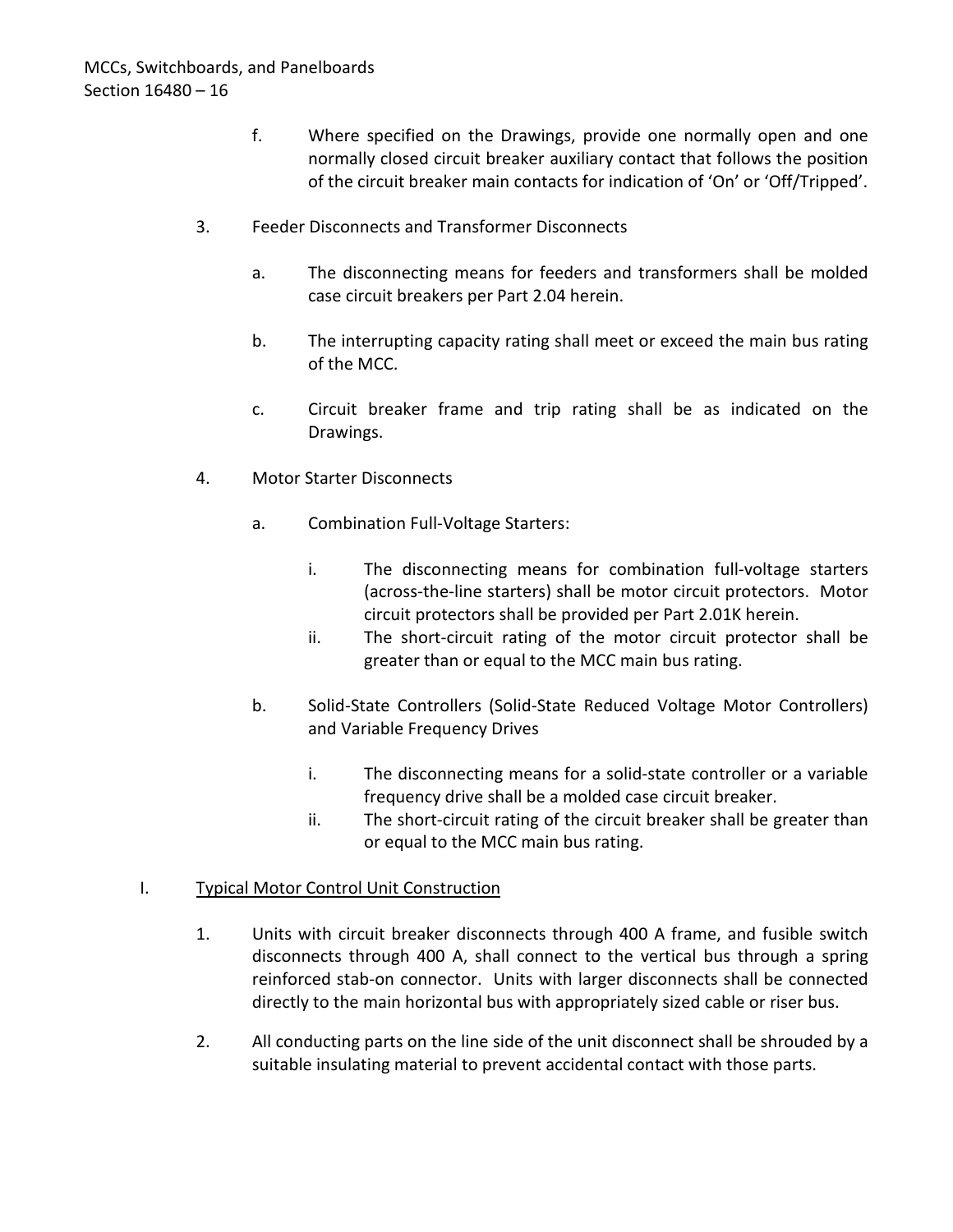- 3. Unit mounting shelves shall include hanger brackets to support the unit weight during installation and removal. All plug-in units shall use a twin-handle camming lever located at the top of the bucket to rack in and out the plug-in unit. The cam lever shall work in conjunction with the hanger brackets to ensure positive stab alignment.
- 4. A lever handle operator must be provided on each disconnect. With the unit stabs engaged onto the vertical bus and the unit door closed, the handle mechanism shall allow complete "On/Off" control of the unit. All circuit breaker operators shall include a separate "Tripped" position to clearly indicate a circuit breaker trip condition. It shall be possible to reset a tripped circuit breaker without opening the control unit door. Clear indication of disconnect status shall be provided by the following operator handle positions:
	- a. Handle "On" position shall be up or to the left and within 45 degrees of being parallel to the face of the equipment.
	- b. Handle "Off" position shall be down or to the right and within 45 degrees of being parallel to the face of the equipment.
	- c. The minimum separation between the "On" and "Off" positions shall be 90 degrees.
	- d. On circuit breaker disconnects, the handle "Tripped" position shall be perpendicular to the face of the equipment +/- 30 degrees. Minimum separation between "On" and "Tripped" shall be 30 degrees. Minimum separation between "Tripped" and "Off" shall be 45 degrees.
- 5. A mechanical interlock shall prevent an operator from opening the unit door when the disconnect is in the "On" position. Another mechanical interlock shall prevent an operator from placing the disconnect in the "On" position while the unit door is open. It shall be possible for authorized personnel to defeat these interlocks.
- 6. A non-defeatable interlock shall be provided to prevent installing or removing a plug-in unit unless the disconnect is in the "Off" position.
- 7. The plug-in unit shall have a grounded stab-on connector which engages the vertical ground bus prior to, and releases after, the power bus stab-on connectors.
- 8. Provisions shall be provided for locking all disconnects in the "Off" position with up to three padlocks.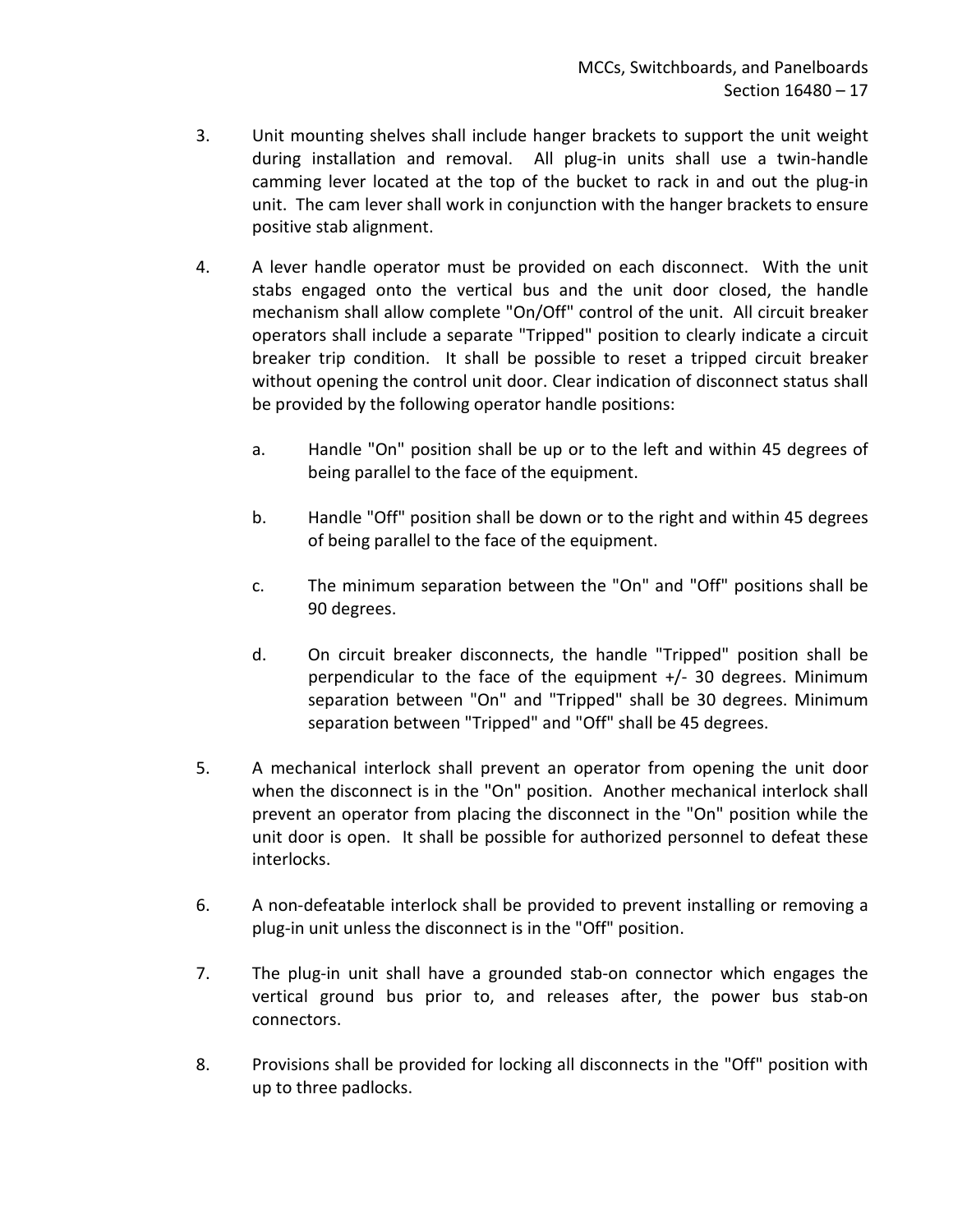- 9. Unit construction shall combine with the vertical wireway isolation barrier to provide a fully compartmentalized design.
- 10. Unit interior surfaces (back, sides and bottom plates) shall be painted white, except for handle mechanism side plates.

### J. Wiring and Terminations

- 1. Wherever possible, copper compression type lugs shall be provided for all line and load terminations, and shall be suitable for copper cable rated for 75°C of the size as indicated on the Drawings.
- 2. Copper compression type lugs shall be provided for all grounding conductor terminations to the ground bus.
- 3. Unless indicated otherwise on the Drawings, MCC wiring shall be NEMA Class II, Type B, with wiring schematics showing field devices and connections.
- 4. Where fine stranded conductors, Class C and higher (such as DLO cable) are utilized for internal wiring, all terminations in mechanical lugs shall be provided with copper flex-cable compression adapters to properly confine the fine strands and prevent overheating of the connection and wire pullout from lugs. The flexcable compression adapters shall fit mechanical set-screw mechanical lug type connectors and shall be sized for the full current carrying capacity of the cable. The adapters shall be provided a flared barrel-opening to allow easy cable insertion. The adapter shall be constructed of wrought copper with pin of Class B stranded copper conductor, rated for 600V and 105ºC cable, and shall be UL listed. Pin length shall be sufficient to allow full engagement into the mechanical lug. Flex-cable copper compression adapters shall be Shoo-pin PT-FX Series, as manufactured by Greaves Corporation, or equal.
- 5. Control Wiring Terminal Blocks
	- a. All starter units shall be provided with unit control terminal blocks (Type B wiring).
	- b. Terminal blocks shall be the pull-apart type with a minimum rating of 250 VAC and 10 A. All current carrying parts shall be tin plated. Terminals shall be accessible from inside the unit when the unit door is opened. Terminal blocks shall be DIN rail mounted with the stationary portion of the block secured to the unit. The stationary portion shall be used for factory connections, and shall remain attached to the unit when removed. The terminals used for field connections shall face forward so they can be wired without removing the unit or any of its components.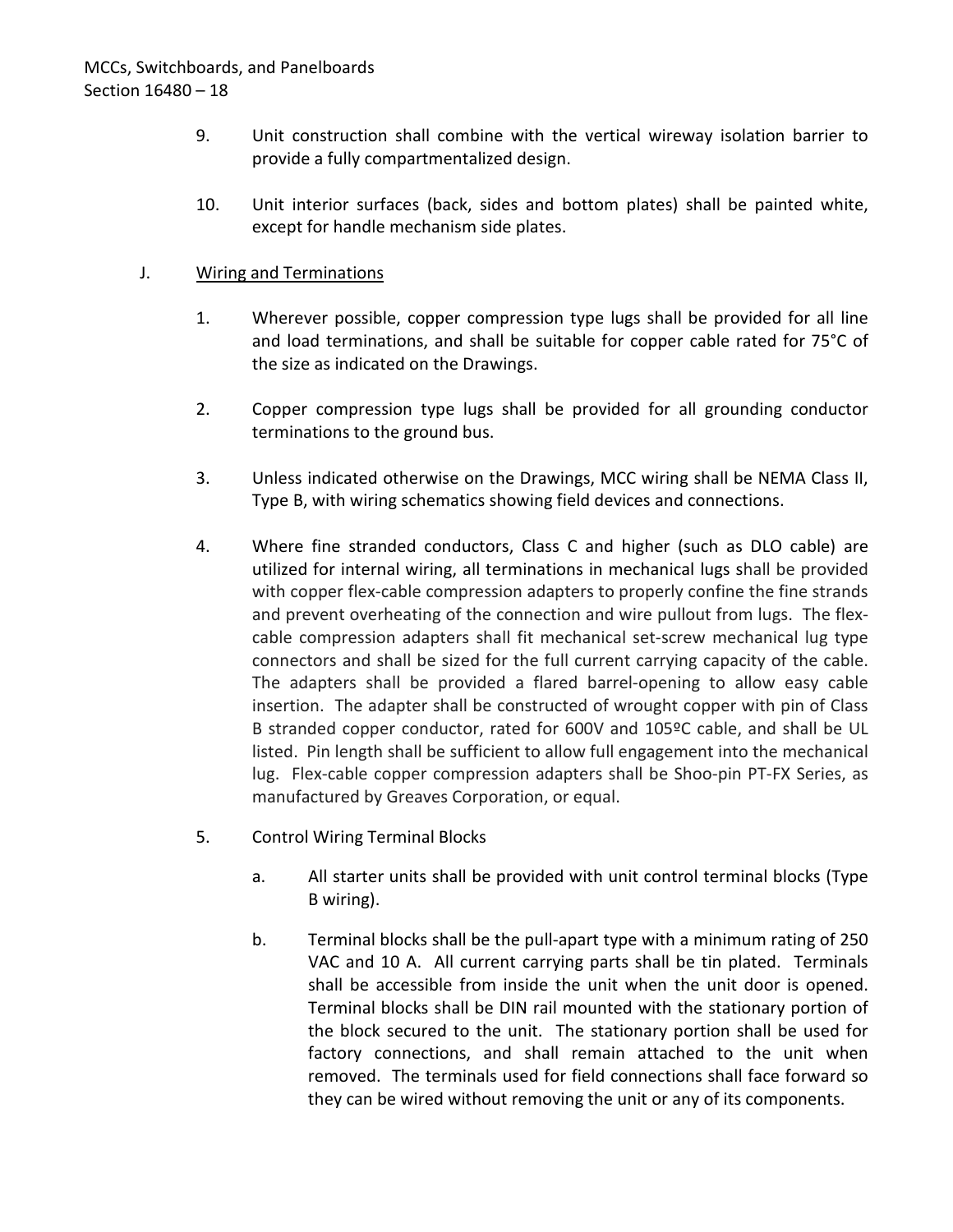- c. When Type C wiring is specified, all starter units shall be provided with unit control terminal blocks as described for Type B wiring along with power terminal blocks for NEMA size 1-3 units. An additional set of terminal blocks shall be provided in a terminal compartment located in each section. These terminal blocks shall be pre-wired to the unit terminals so that all field control connections can be made at the terminal compartments.
- 6. All internal wires shall be labeled at each termination. Terminals shall also be identified with labels showing the terminal block and terminal numbers.
- 7. Control wires connected to door mounted components shall be tied and bundled in accordance with good commercial practice. Bundles shall be made flexible at the hinged side of the enclosure. Adequate length and flex shall allow the door to swing full open without undue stress or abrasion. Bundles shall be held on each side of hinge by mechanical fastening devices.
- 8. Terminals on door mounted components shall be provided with finger-safe protective barriers; or alternatively, a single clear plastic protective barrier shall be provided covering all terminals.

### K. Combination Full-Voltage Motor Controllers (Across-the-Line Starters)

- 1. Combination motor controllers shall be full-voltage non-reversing, unless otherwise specified herein or on the Drawings. Combination full-voltage motor controllers shall utilize motor circuit protectors and magnetic motor starters. Each combination unit shall have a short-circuit rating greater than or equal to the MCC main bus rating. The motor circuit protector shall provide adjustable magnetic protection, and shall be adjustable to 1700% of motor nameplate full load current in compliance with NEC requirements. All motor circuit protector combination starter units shall have a "tripped" position on the unit disconnect and a push-to-test button on the motor circuit protector. Motor circuit protectors shall be Eaton Type HMCP, or equal.
- 2. Where specified on the Drawings, motor circuit protectors shall be provided with auxiliary contacts (one normally open and one normally closed) that follow the position of the motor circuit protector main contacts for indication of "On" or "Off/Tripped".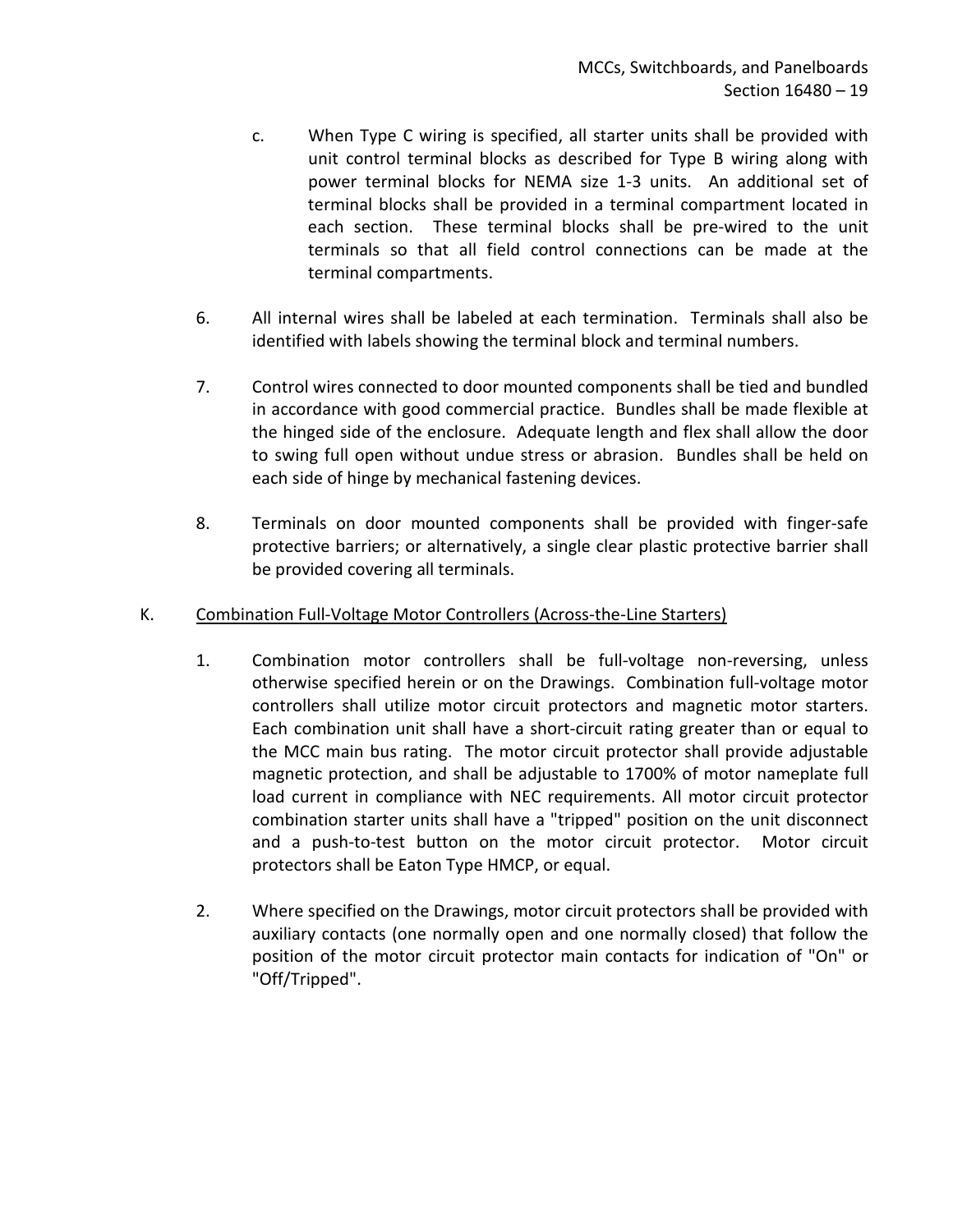# MCCs, Switchboards, and Panelboards Section 16480 – 20

- 3. Magnetic motor starters shall be NEMA ICS 2, alternating current Class A magnetic controllers for induction motors rated in horsepower. Magnetic motor starters shall be equipped with totally enclosed, double-break silver alloy contacts. Contact inspection and replacement shall be possible without disturbing line or load wiring. Starter wiring shall be straight-through with all terminals clearly marked. Each starter shall be provided with necessary number of normally open and/or normally closed auxiliary contacts to perform all functions shown on the control ladder diagrams in the Drawings.
- 4. Starter coils shall be of molded construction and permanently marked with voltage, frequency and manufacturer part number. Unless specified otherwise, starter coil voltage shall be 120 VAC.
- 5. Starters shall be provided with bimetallic-type overload relays or solid-state overload relays for motor protection. Overload relays for motor protection shall be as indicated on the Drawings and as specified herein. Unless specified otherwise, bimetallic-type overload relays shall be provided on starters for motors of less than 5 HP, and solid-state overload relays shall be provided on starters for motors of 5 HP and greater. For each combination motor controller, Contractor shall verify motor rating and coordinate starter and overload relay size with the horsepower and starting characteristics of the actual motor furnished.
- 6. Bi-metallic overload relays shall be ambient compensated with interchangeable heaters, calibrated for 1.0 and 1.15 service factor motors. Electrically isolated normally open and normally closed contacts shall be provided on the relay. The relay shall be capable of accepting additional auxiliary contacts. Visual trip indication shall be standard. A test trip feature shall be provided for ease of troubleshooting and shall be conveniently operable without removing components or the motor starter. The overload shall be capable of 20% (minimum) adjustability (plus or minus) and single-phase sensitivity. The overload relay shall be provided with an isolated alarm contact, and manual reset.
- 7. Solid-state overload relays shall be integral with the motor starter, and shall be listed under UL Standard 508. Solid-state overload relays separate from the motor starter are not acceptable. As a minimum, solid-state overload relays shall have the following features and capabilities:
	- a. Self-powered.
	- b. Class 10, 20, or 30 selectable tripping characteristics.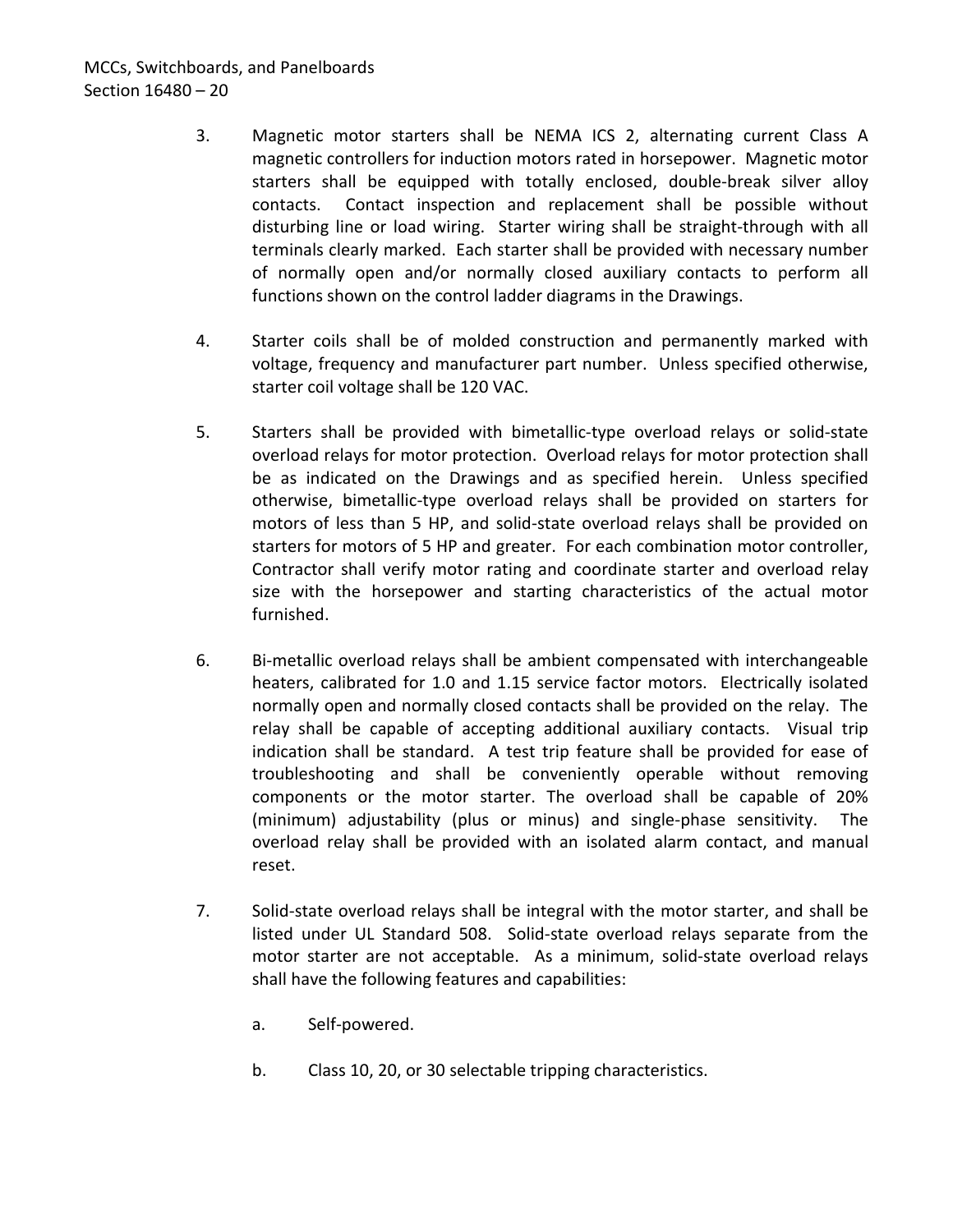- c. Manual or automatic reset. Automatic reset shall be provided if indicated on the Drawings. Reset shall be electronic 120 VAC.
- d. Selectable "On/Off" phase loss protection. The relay shall trip in 10 seconds or less under phase loss condition.
- e. Selectable "On/Off" phase imbalance protection. The relay shall trip in 10 seconds or less under phase imbalance condition.
- f. Visible trip indication.
- g. One normally open and one normally closed isolated auxiliary contact and capable of accepting additional auxiliary contacts.
- h. Test button that operates the normally closed contact.
- i. Test trip function that trips both the normally and normally closed contacts.
- j. A current adjustment range of 3:1, or greater.
- k. Embedded, selectable "On/Off" ground fault protection shall be an available option, and shall be provided where indicated on the Drawings. Relay shall trip when ground fault is detected at 50% of full load ampere setting.
- l. An LED that provides self-diagnostic information.
- m. An LED that aids in commissioning by indicating running current is too high compared to the FLA dial.

Solid-state overload relays shall be Eaton Type C440, or equal.

### L. Solid-State Reduced Voltage Motor Controllers (Soft Starters)

1. The solid-state reduced voltage motor controller unit shall be a combination disconnect/soft starter, MCC-style unit. A molded case circuit breaker shall be provided for NEC required branch circuit protection. The branch circuit protection shall have an external operator. Wiring between the soft starter and the disconnect shall not be disturbed when removing or installing the soft starter controller unit from the MCC. Units shall be of modular construction so that units of the same size can be interchanged without modifications to the MCC structure.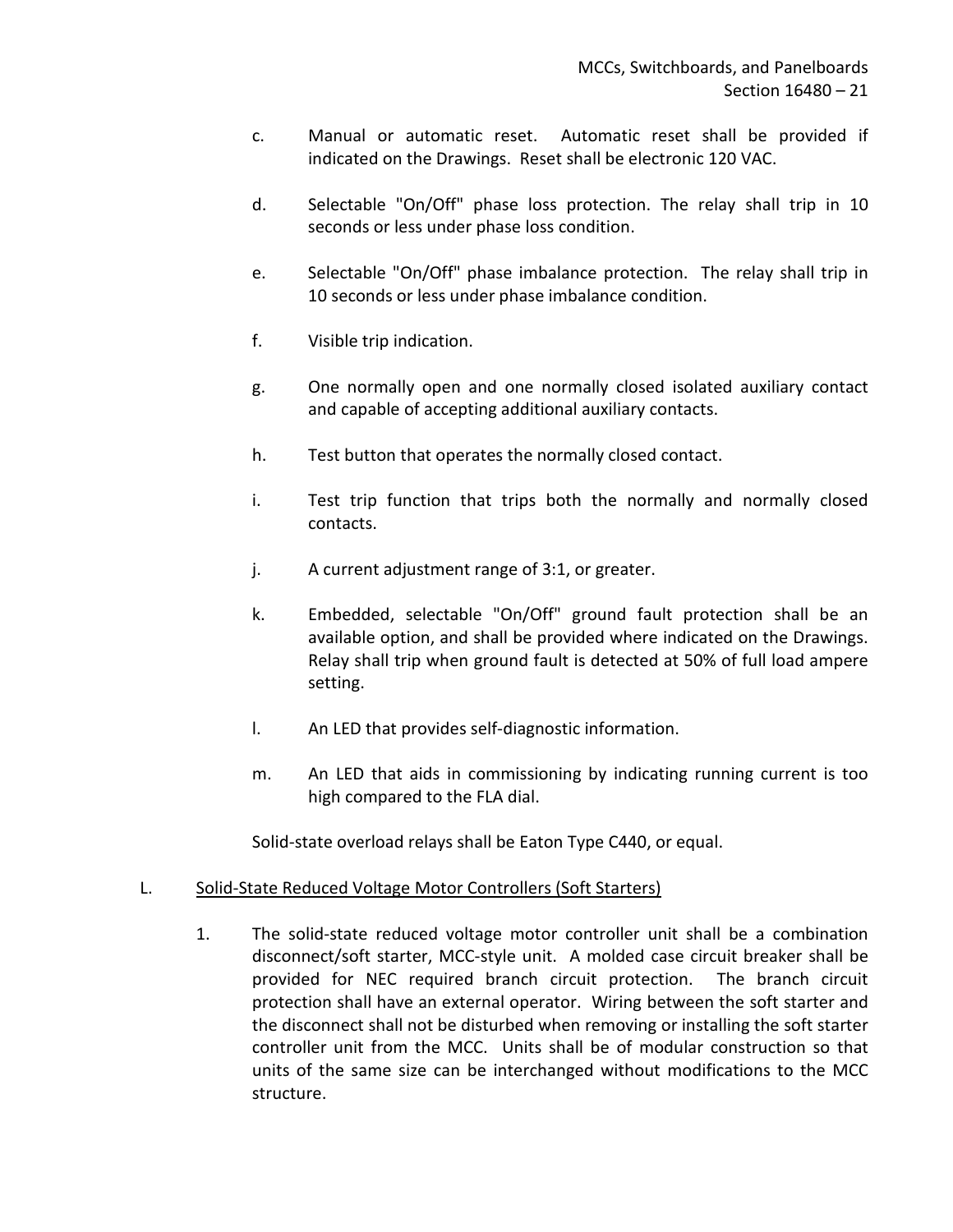- 2. All conducting parts on the line side of the unit disconnect shall be isolated to prevent accidental contact with those parts.
- 3. Soft starter units rated for standard duty (up to 156 A, FLA for 125 HP motor per NEC) shall be plug-in units which connect to the MCC vertical bus through a spring-reinforced stab-on connector. Units rated higher than 156 A shall be connected directly to the main horizontal bus with appropriately sized cable or riser bus.
- 4. The soft starter disconnect shall be a molded case circuit breaker per Part 2.04 herein.
- 5. For each soft starter unit, Contractor shall verify motor rating and coordinate soft starter and disconnect size with the horsepower and starting characteristics of the actual motor furnished.
- 6. All plug-in soft starter units shall have a grounded stab-on connector which engages the vertical ground bus prior to, and releases after, the power bus stabon connectors engage/release.
- 7. All soft starter units shall be provided with unit control terminal blocks for use in terminating field wiring. Terminal blocks shall be pull-apart type, 250 V, and rated for 10 A. All current-carrying parts shall be tin-plated. Terminals shall be accessible from inside the unit when the unit door is opened. The terminals used for field connections shall be accessible so they can be wired without removing the unit or any of its components.
- 8. The enclosure shall include a door-mounted digital keypad for adjusting the soft starter parameters and viewing the motor, soft starter, and fault status without opening the enclosure door.
- 9. Each soft starter shall include a shorting contactor which closes after full voltage has been applied to the motor by the soft starter to reduce the current carrying duty on the SCRs. The shorting contactor shall be rated to carry the motor full load current during steady state operation.
- 10. Electrical Ratings
	- a. The soft starter unit shall be designed to operate from an input voltage between -10% and +10% of nominal voltage rating.
	- b. The soft starter unit shall operate from an input voltage frequency range of +/-5%.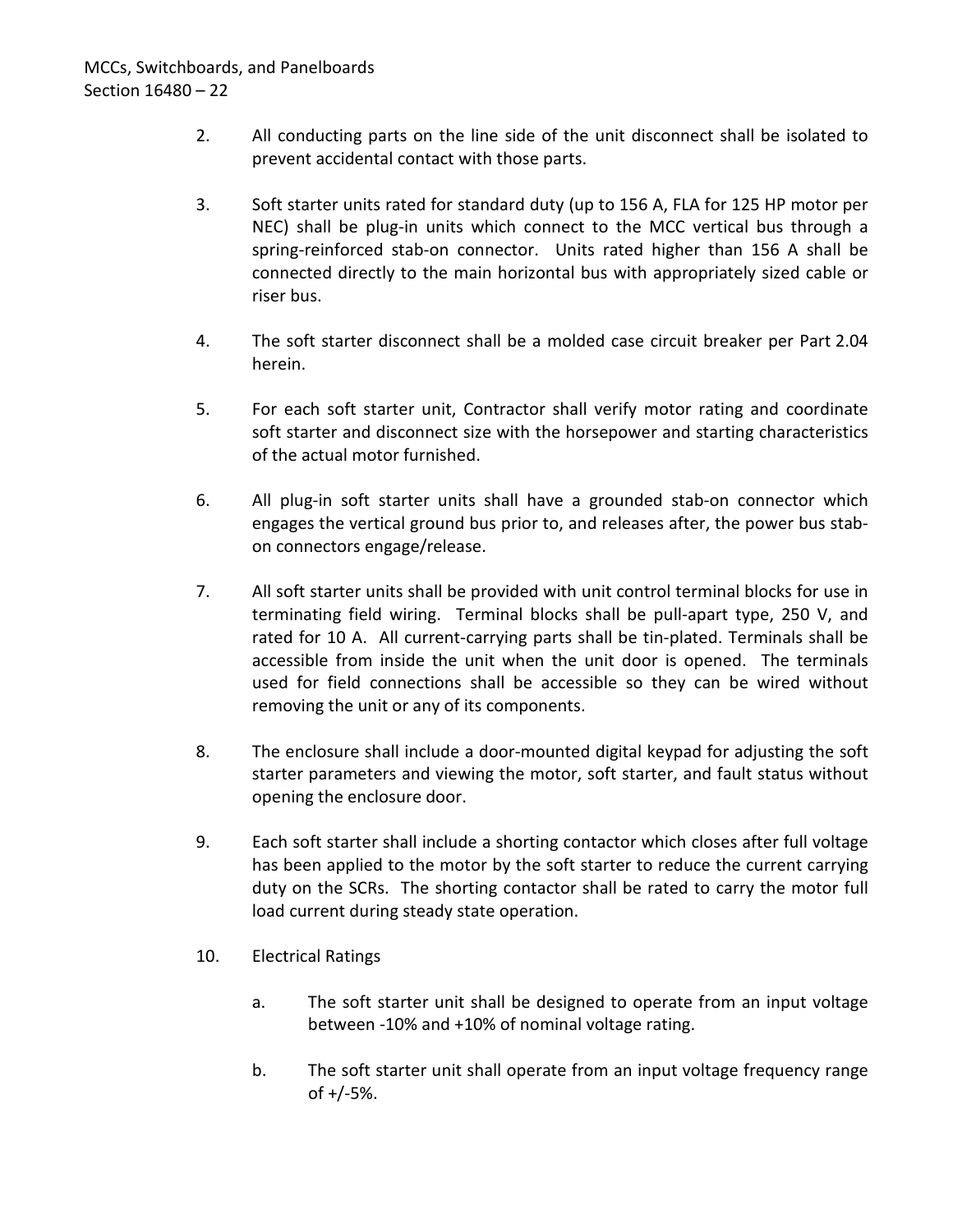- c. The soft starter unit shall be capable of supplying 350% of rated full load current for 20 seconds at the maximum ambient temperature.
- d. All soft starter unit power and control devices shall be rated for: severe duty capable of 3 evenly spaced starts per hour at 350% of full rated current for 24 seconds per start without tripping.
- e. The soft starter unit shall be provided with silicon-controlled rectifiers (SCRs) having a minimum peak inverse voltage (PIV) rating of 1800 VAC. Lower rated SCRs with protection by metal oxide varistors (MOVs) are not acceptable.

### 11. Protection

- a. A microprocessor-based thermal protection system shall be included that continuously calculates the temperature rise of the motor and soft starter and provides:
	- i. A motor overload fault that shall stop the motor if the windings have exceeded 125% of their rated temperature rise.
	- ii. An electronic circuit with a time-constant adjustable to the motor's thermal cooling time-constant that ensures memorization of the thermal state even if power is removed from the soft starter.
- b. The soft starter shall provide line and motor phase loss, phase reversal, underload, stall, and jam protection.
- c. The soft starter integral protective features shall be active even when the shorting contactor is used to bypass the SCRs during steady state operation.
- d. All units and options shall be constructed with protection provisions to pass UL 845 short-circuit testing criteria at a minimum of 100,000 A short-circuit current.
- e. Diagnostic faults and soft starter status shall be displayed on the doormounted keypad after a fault condition.
- f. The motor shall be automatically protected from solid state component failure by one of the following means:
	- i. Shunt trip coil to trip the disconnect in the event of a soft starter fault condition, including a shorted SCR.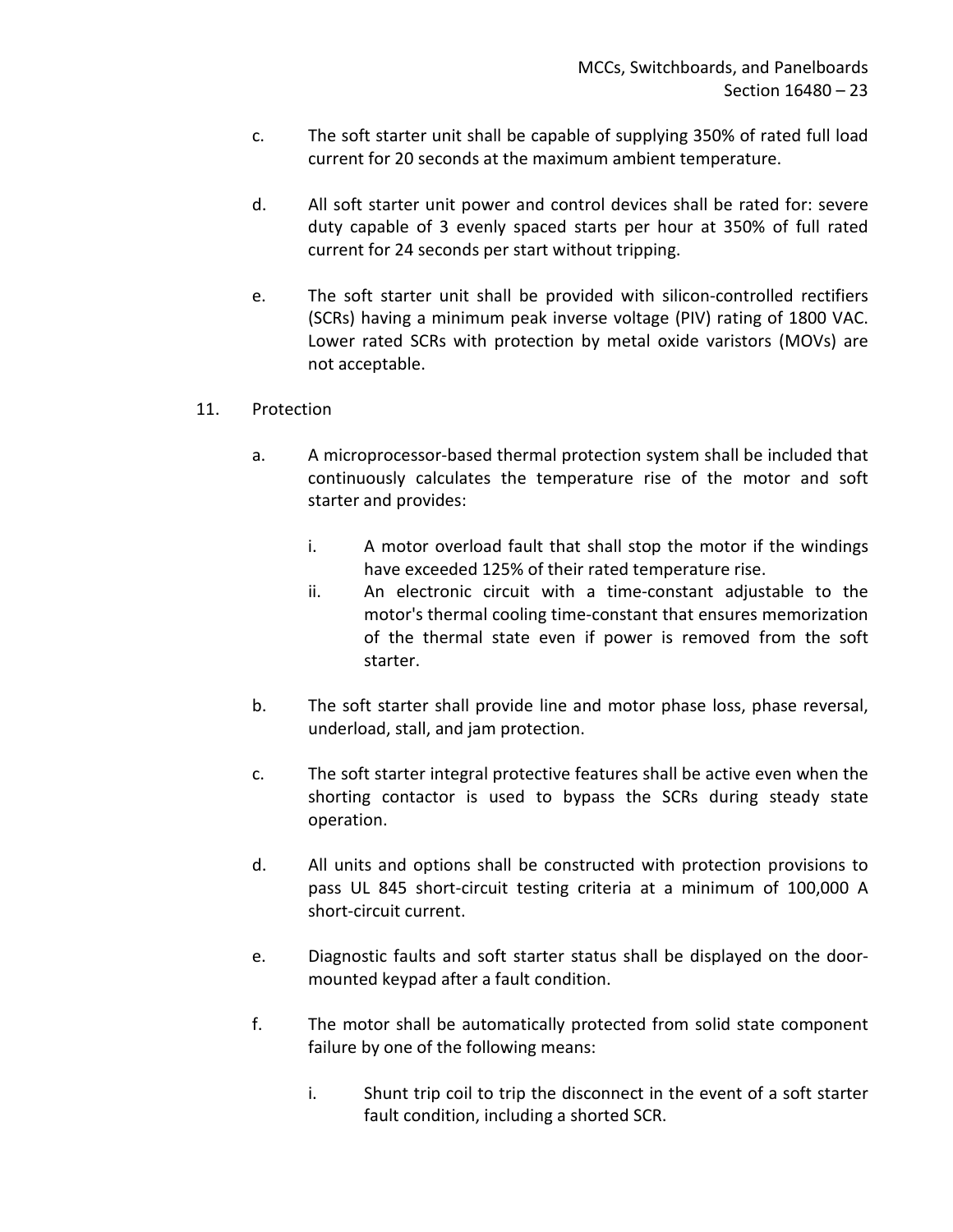- ii. Isolation contactor that opens when the motor is stopped or when the controller detects a fault condition including a shorted SCR.
- 12. Adjustments and Configurations
	- a. All programming/configuration devices, display units, and field control wiring terminals shall be accessible on the front of the soft starter control module. All control circuit boards and electrical power devices shall be isolated to prevent exposure and accidental contact during routine adjustments.
	- b. Digital indication shall provide, as a minimum, the following conditions:
		- i. Soft starter status—ready, starting/stopping, run.
		- ii. Motor status—current, torque, thermal state, power factor, operating time, power in kW.
		- iii. Fault status—motor thermal overload, soft starter thermal fault, loss of line or motor phase, line frequency fault, low line voltage fault, locked rotor fault, motor underload, maximum start time exceeded, external fault, line phase reversal fault, and motor overcurrent fault.
	- c. As a minimum, a digital keypad shall be used to configure the following operating parameters:
		- i. Motor full load amps, adjustable from 40 to 100% of the soft starter's rating.
		- ii. Current limitation on starting, adjustable from 200 to 700% of the motor current rating, not to exceed 350% of the soft start rating.
		- iii. Voltage ramp, adjustable from 1 to 60 seconds.
		- iv. Initial voltage, adjustable from 10 to 50% of nominal motor torque.
		- v. Maximum start time, adjustable from 1 to 250 seconds.
		- vi. Voltage boost duration, adjustable from 0.1 to 1 second.
		- vii. Selection of freewheel or soft stop.
		- viii. Linear (torque-controlled) deceleration ramp time, adjustable from 1 to 60 seconds.
		- ix. Selection of Class 10, 20, or 30 motor thermal overload protection.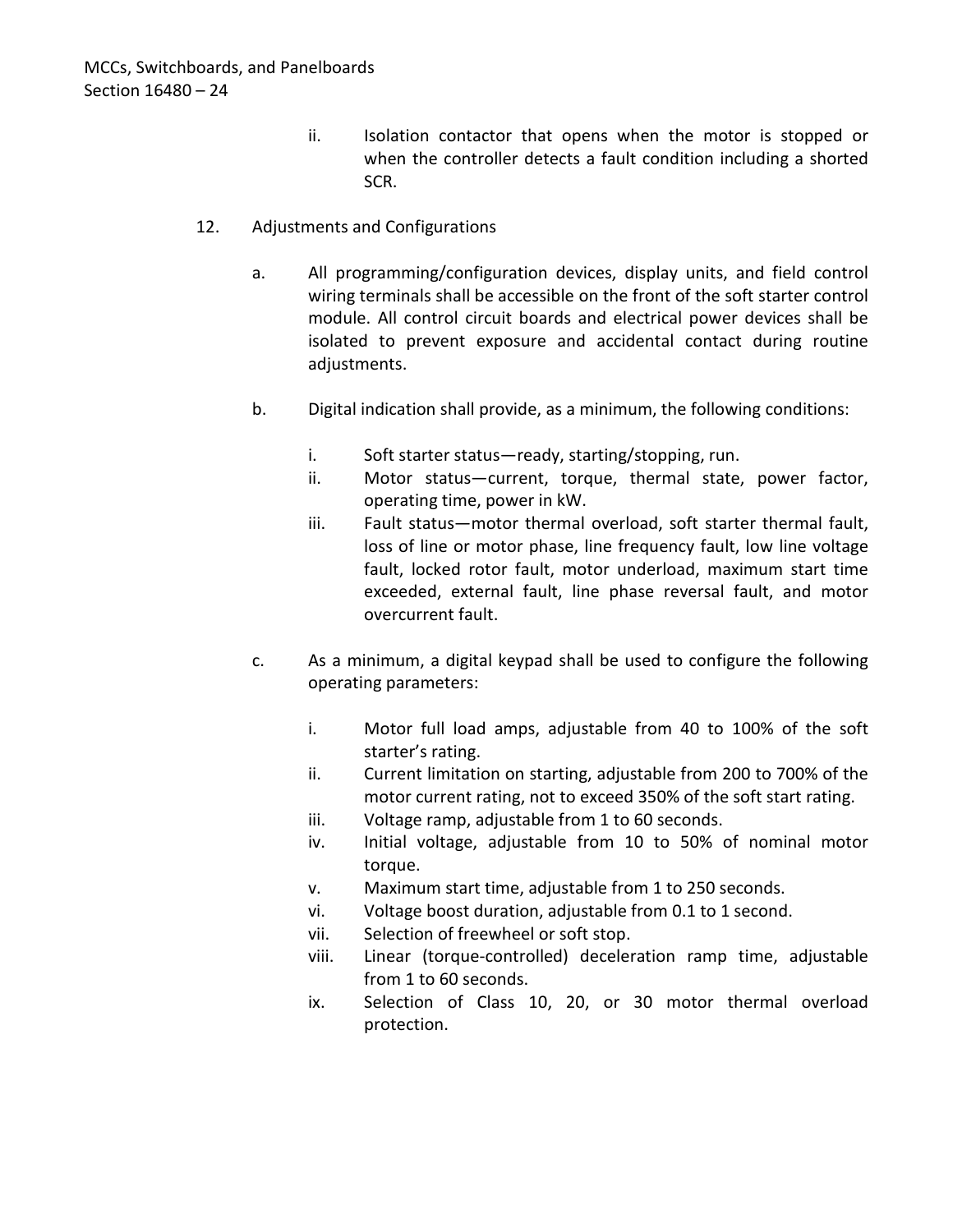- d. As a minimum, a digital keypad shall be used configure the following controller parameters:
	- i. Assignment of soft starter inputs and outputs.
	- ii. Activation of phase reversal protection.
	- iii. Reset of motor thermal state.
	- iv. Return to factory parameter settings.
	- v. Activation of self-test mode.
	- vi. Indication of elapsed time in hours of starting, running and stopping.
- e. As a minimum, output relays shall provide the following status indications:
	- i. One normally open SPST for indication of trip.
	- ii. One normally open SPST for indication that soft starter is running.
- f. As a minimum, additional inputs and outputs shall be available to provide the following status indications:
	- i. Two assignable control inputs for the following functions: external fault input, disable serial link control, second set of operating and controller parameters, or general fault reset.
- g. Relay and I/O functions listed above shall be isolated with respect to common.
- h. Serial communication shall be provided with a communications card capable of ModBus RTU or ModBus TCP.
- 13. Control Options
	- a. The soft starter's control circuit shall be fed from a fused line supply and shall be completely independent of the power circuit and separate from relay control logic.
	- b. The peripheral soft starter control circuitry shall be operated from a control power transformer included within the enclosure.
	- c. Operator devices shall be door-mounted. Unless indicated otherwise on the Drawings, the following operator devices shall be provided:
		- i. Green "Start" and red "Stop" pushbuttons.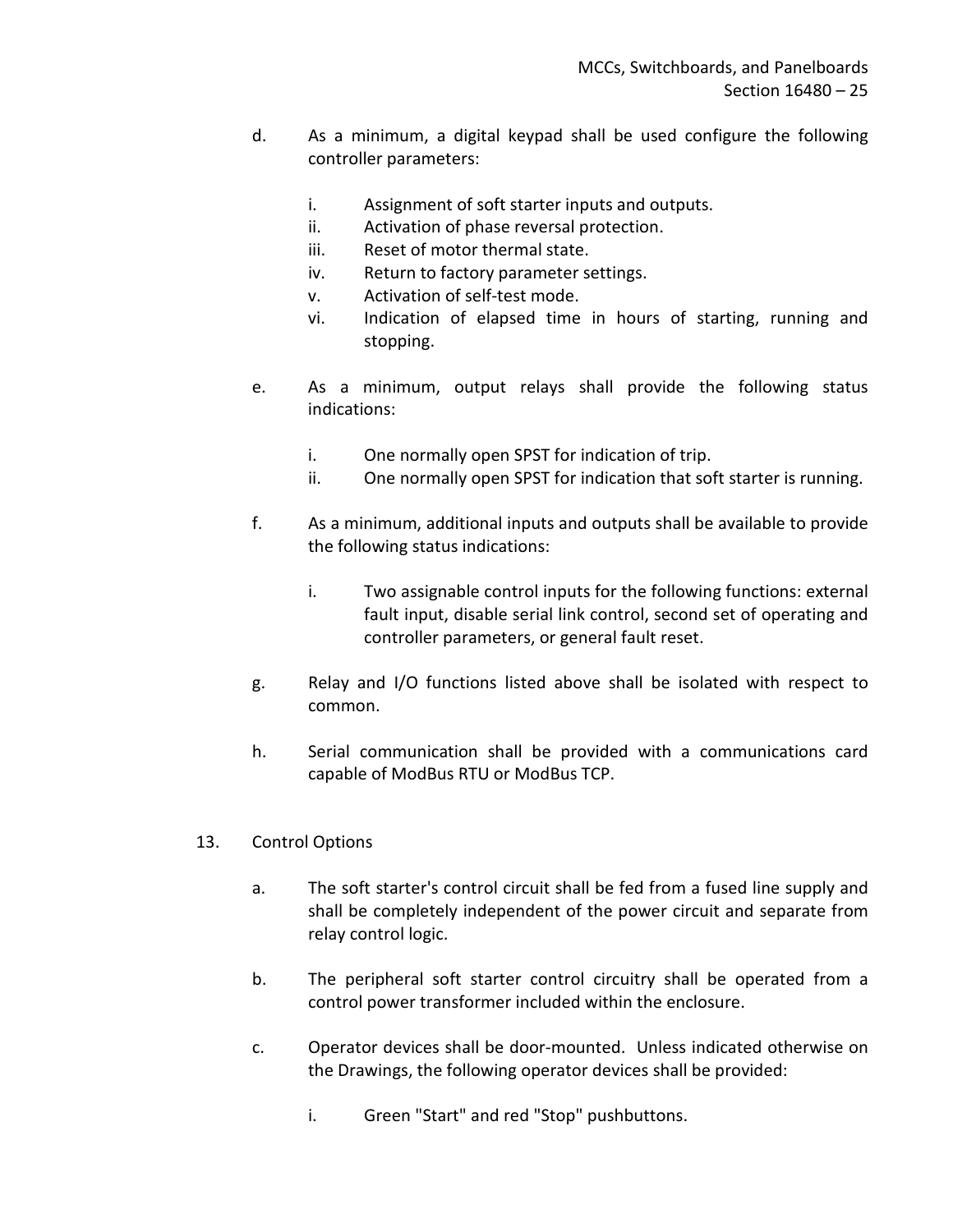- ii. Three position "H-O-A" switch which provides for manual "Hand" start or remote "Auto" start from input relay contacts.
- iii. Green "Run" pilot light illuminated whenever the soft starter run output is activated and no fault condition is present.
- iv. White "Off" pilot light illuminated whenever the soft starter is supplied with control power and no run command is present.
- 14. Full-Voltage Bypass Starter
	- a. Where indicated on the Drawings, the soft starter unit shall include fullvoltage starting capability to start and control the motor instead of the reduced voltage soft start method of starting the motor.
	- b. The full-voltage bypass starter shall include a magnetic motor starter as specified herein, and shall be capable of carrying the motor inrush and motor full load current.
	- c. A door-mounted "Normal/Bypass" selector switch shall be provided to enable the user to manually select the motor starting method. "Normal" mode shall provide reduced voltage starting using the soft starter. In "Bypass" mode, the soft starter shall be left inactive and the motor shall be started using the full-voltage (across-the-line) starter.
	- d. To protect the motor in "Bypass" mode, the magnetic motor starter shall be equipped with a bi-metallic or solid-state overload relay, independent of the soft starter.
	- e. The bypass starter components shall be fully integrated inside the soft starter control unit and shall be factory tested by the MCC manufacturer.

## M. Control Devices and Miscellaneous Components

1. Control Transformers

Except as otherwise indicated on the Drawings, each motor control unit shall be provided with a control transformer. Control transformers shall comply with the following requirements:

a. Each control transformer shall be rated 480/120 V, single phase, 2 wire, 60 Hz, and shall conform to the applicable requirements of NEMA ST 1. The transformer shall have adequate volt-ampere capacity for the motor starter coil and all connected control function loads indicated, plus an additional 10 percent capacity. Transformer capacity shall be increased as required for any additional non-control function loads, such as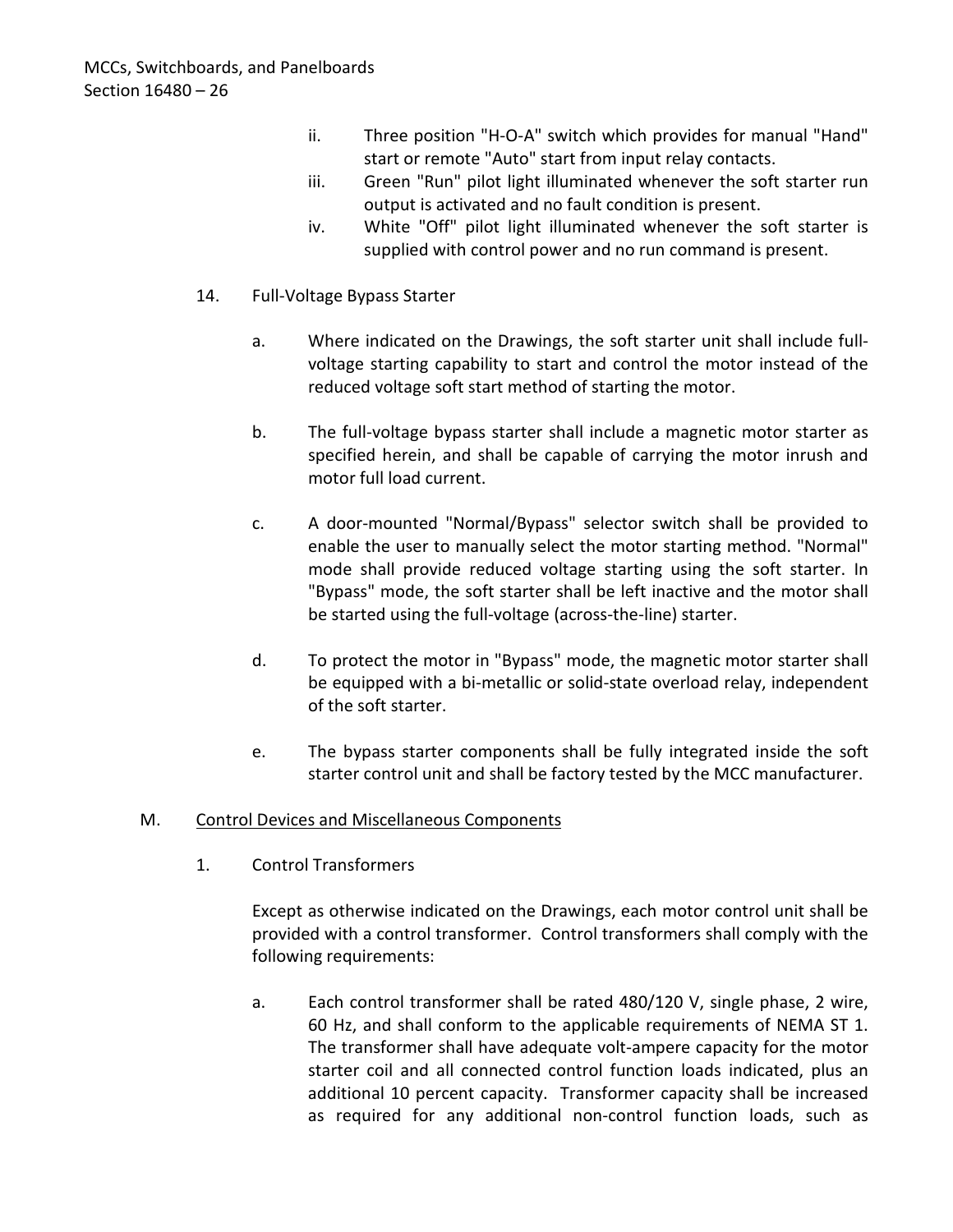condensation heaters and ventilation fans. The transformer shall have a minimum rating of 150 VA.

b. Each control transformer shall be feed from the load side of the motor controller disconnect. Control transformers shall be provided with two primary fuses rated to interrupt 100,000 A at 600 V.One transformer secondary lead shall be provided with a time-delay, slow-blow fuse rated to interrupt 10,000 A at 250 V, and the other secondary lead shall be grounded. All fuses shall be provided with blown fuse indicators.

Where Drawings indicate control circuit power is provided from a source other than a unit transformer (e.g. a lighting panel circuit breaker) and an interlock is required with the motor controller disconnect, the disconnect shall be equipped with a normally open contact to isolate the externally powered control circuit from the source when the controller disconnect is open.

2. Control Relays

Control relays shall be general purpose, electrically operated, magnetically held, plug-in blade or pin style with DIN rail mountable socket and LED indicator. Control relays shall be UL listed with 10 A rated contacts (thermal continuous current at 120 VAC), and shall be provided with 120 VAC coils, unless specified otherwise. Number of poles and pole arrangement shall be as indicated on the Drawings and as specified herein. Control relays shall be as manufactured by Allen-Bradley, IDEC, OMRON, Potter-Brumfield, or equal.

3. Time Delay Relays

Time delay relays shall be general purpose, multi-range, multi-function, plug-in blade or pin style with DIN rail mountable socket and LED indicators (timing and timed out). Time delay relays shall be provided with multiple programmable timing ranges (0.5 sec to 24 hours, minimum) and multiple operating modes. As a minimum, relay operating modes shall include: on-delay, off-delay, repeat cycle off start, repeat cycle on start, and signal on/off delay. Time delay relays shall be UL listed with 5 A rated contacts (thermal continuous current at 120 VAC) non-inductive load, and shall be provided with 120 VAC coils, unless specified otherwise. Number of poles, pole arrangement, and maximum timing adjustment shall be as indicated on the Drawings and as specified herein. Time delay relays shall be as manufactured by Allen-Bradley, IDEC, OMRON, Potter-Brumfield, or equal.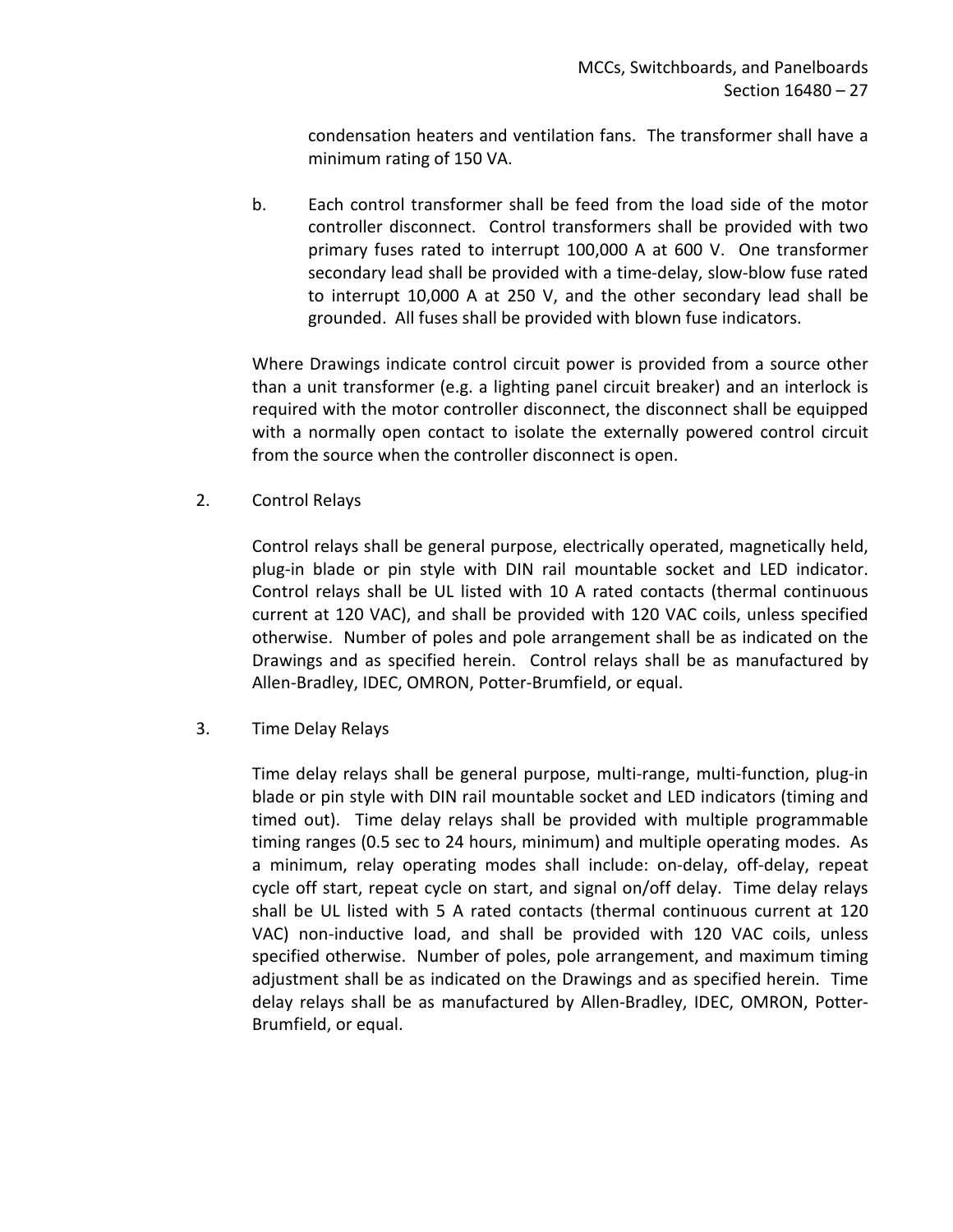### 4. Elapsed Time Meters

Elapsed time meters shall be electromechanical, NEMA Type 4X rated, with rectangular or round case suitable for flush panel mounting. Each meter shall have 6-digit (minimum) registers with counter numbers at least 3 mm high, and shall be non-resetable. White counter numbers on black backgrounds shall provide hour indication with the last digit in contrasting colors to indicate tenths of an hour. Each meter shall operate on 120 VAC input power. Elapsed time meters shall be as manufactured by Eaton, Honeywell/Hobbs, or equal.

- 5. Pilot Devices
	- a. Pilot devices consisting of pushbuttons, selector switches, pilot lights, and incidental items shall be as manufactured by Allen-Bradley, Eaton/Cutler Hammer, or Schneider/Square D (no substitutes).
	- b. Pilot devices shall be suitable for mounting on MCCs, switchgear, control panels, and control stations. Pilot devices shall be 30.5 mm, NEMA Type 4/13 with cast metal bases, chrome-plated octagonal mounting nuts, and legend plates.
	- c. Pushbuttons and switch knobs shall be heavy duty plastic. Unless indicated otherwise on the Drawings, switch knobs shall be black and pushbuttons shall colors shall be as follows:

| Color          | <b>Function</b>       | <b>Examples</b>          |
|----------------|-----------------------|--------------------------|
| Red            | Emergency Stop, Stop, | Emergency Stop button,   |
|                | Off                   | Master Stop button, Stop |
|                |                       | of one or more motors    |
| Yellow (Amber) | Return, Emergency     | Return of machine to     |
|                | Return, Intervention  | safe position, override  |
|                | (suppress abnormal    | other functions          |
|                | conditions)           | previously selected      |
| Green          | Start-On              | General or machine       |
|                |                       | start. Start of cycle or |
|                |                       | partial sequence.        |
| <b>Black</b>   | No specific function  | Permitted to be used for |
|                | assigned              | any function except for  |
|                |                       | those listed above.      |

d. Contact blocks shall have AC contact ratings of NEMA A600, 10 A with silver contacts for corrosion resistance and clear side plates for contact inspection.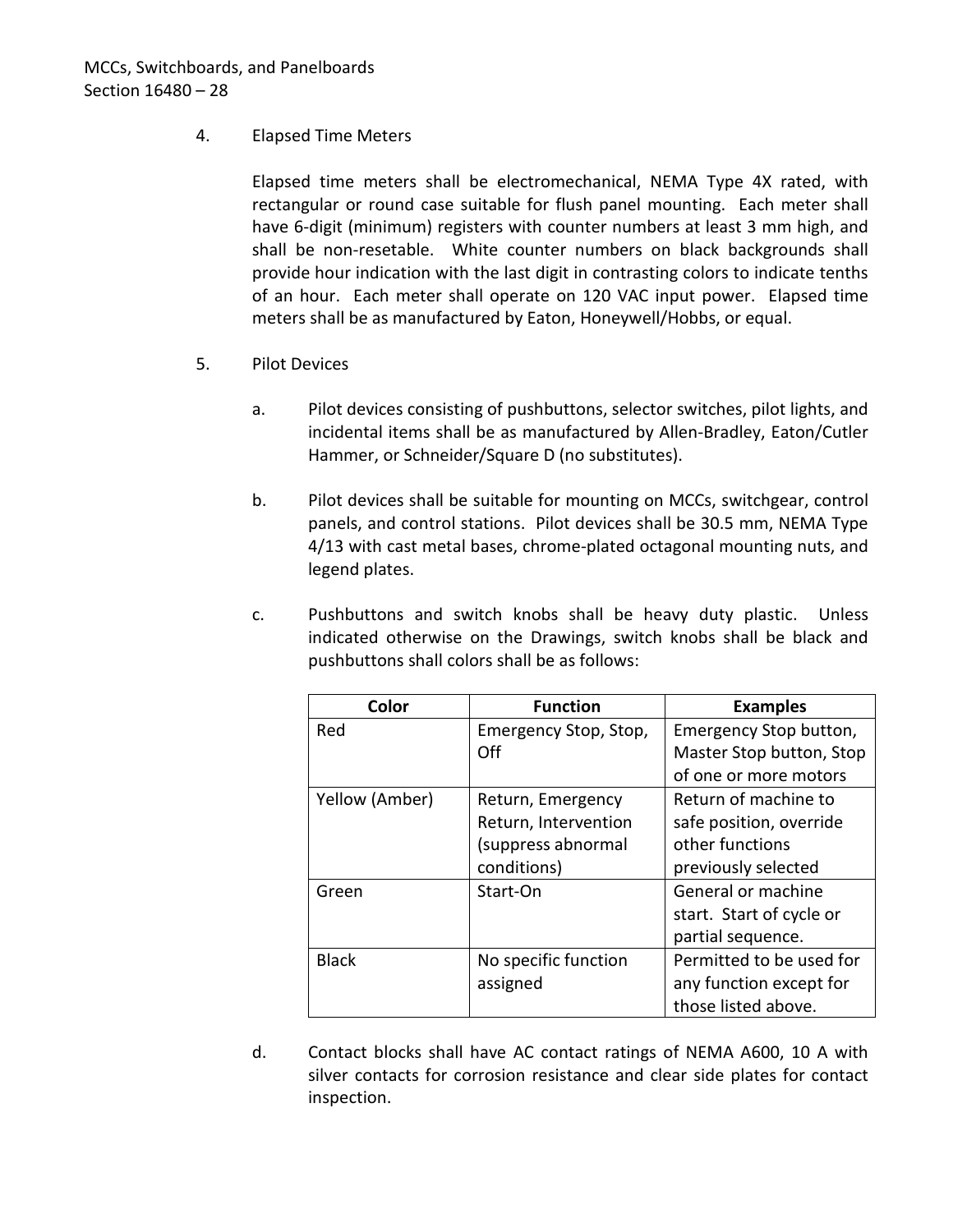e. Pilot light devices shall be push-to-test type and shall be provided with LEDs and transformers suitable for operation on 120 VAC power. Pilot light lenses shall be shatter resistant plastic. Unless indicated otherwise on the Drawings, pilot light lens colors shall be as follows:

| Color          | <b>Function</b>      | <b>Examples</b>          |
|----------------|----------------------|--------------------------|
| Red            | Fail or Alarm        | Indication that a        |
|                | (abnormal condition  | protective device has    |
|                | requiring immediate  | stopped the machine,     |
|                | attention)           | e.g. overload            |
| Yellow (Amber) | Warning (marginal    | Some value (e.g.         |
|                | condition, change or | pressure) is approaching |
|                | impending change of  | its permissible limits.  |
|                | conditions)          | Overload permitted for a |
|                |                      | limited time. Ground     |
|                |                      | fault indication.        |
| Green          | Machine Ready,       | Machine ready for        |
|                | Machine Running,     | operation with all       |
|                | Safety               | conditions normal.       |
|                |                      | Machine run.             |
| White          | Normal Condition,    | Normal pressure.         |
|                | Confirmation         | Control power on.        |

- f. Where MCC control pushbuttons, switches and lights are shown on the Drawings, each motor control unit shall be provided with a hinged/removable control station plate, suitable for accommodating a minimum of three (3) 30.5 mm pilot devices. Additional pilot devices, where shown, shall be located on the control unit door. Manufacturer shall confirm the location of the pilot devices with the District prior to commencing equipment fabrication.
- 6. Power Meter
	- a. The power meter shall be UL listed. The meter shall be designed for multifunction electrical measurement on three-phase power systems. The meter shall perform as specified in harsh electrical applications in high and low voltage power systems.
		- i. The meter shall support 3 element wye, 2.5 element wye, 2 element delta, and 4 wire delta systems.
		- ii. The meter shall accept universal voltage input.
		- iii. The meter shall be user programmable for voltage range to any potential transformer ratio.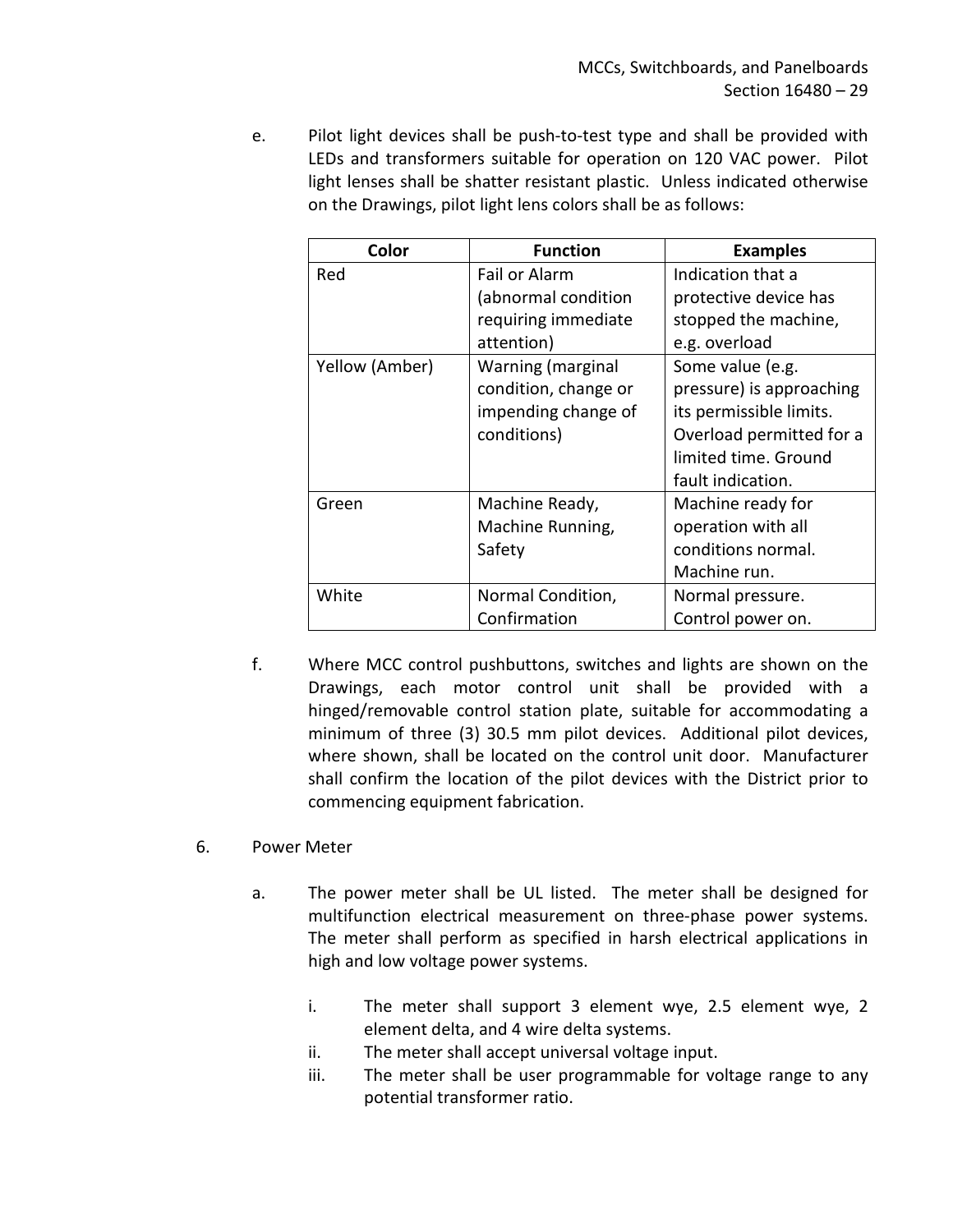- b. The meter shall use a dual input method for current inputs. One method shall allow the current transformer (CT) to pass directly through the meter without any physical termination on the meter, ensuring the meter cannot be a point of failure on the CT circuit. The second method shall provide additional termination pass-through bars, allowing the CT leads to be terminated on the meter. The meter shall support both termination methods.
	- i. Fault current withstand shall be 100 A for 10 seconds, 300 A for 3 seconds, and 500 A for 1 second.
	- ii. The meter shall be programmable for current to any CT ratio. DIP switches or other fixed ratios shall not be acceptable.
	- iii. All inputs and outputs shall be galvanically isolated to 2500 VAC.
	- iv. The meter shall accept current inputs of Class 10: 0 to 10 A (5 A nominal), and Class 2: 0 to 2 A (1A nominal) secondary.
- c. The meter shall have an accuracy of  $+/$  0.1% or better for voltage and current, and 0.2% for power and energy functions. The meter shall have a frequency measurement accuracy of not less than 0.001 Hz.
	- i. The meter shall provide true RMS measurements of voltage (phase-to-neutral, phase-to-phase) and current (per phase and neutral).
	- ii. The meter shall calculate RMS readings, sampling at over 400 samples per cycle on all channels measured readings continuously with no cycle blind spots.
	- iii. The meter shall provide voltage and current distortion measurements (% of total harmonic distortion). Harmonic magnitude recording to the 40<sup>th</sup> order shall be available for voltage and current harmonics.
- d. The meter shall be capable of simultaneously recording voltage and current waveforms.
	- i. The meter shall be capable of recording 512 samples per cycle for a voltage sag or swell or a current fault event.
	- ii. The meter shall provide pre-event and post-event recording capability.
	- iii. The meter shall allow up to 170 events to be recorded.
- e. The meter shall be suitable for flush door mounting. The meter shall be provided with a three-line, LED display. The meter shall display a percent of load bar on the front panel. The percent of load bar shall have not less than 10 segments.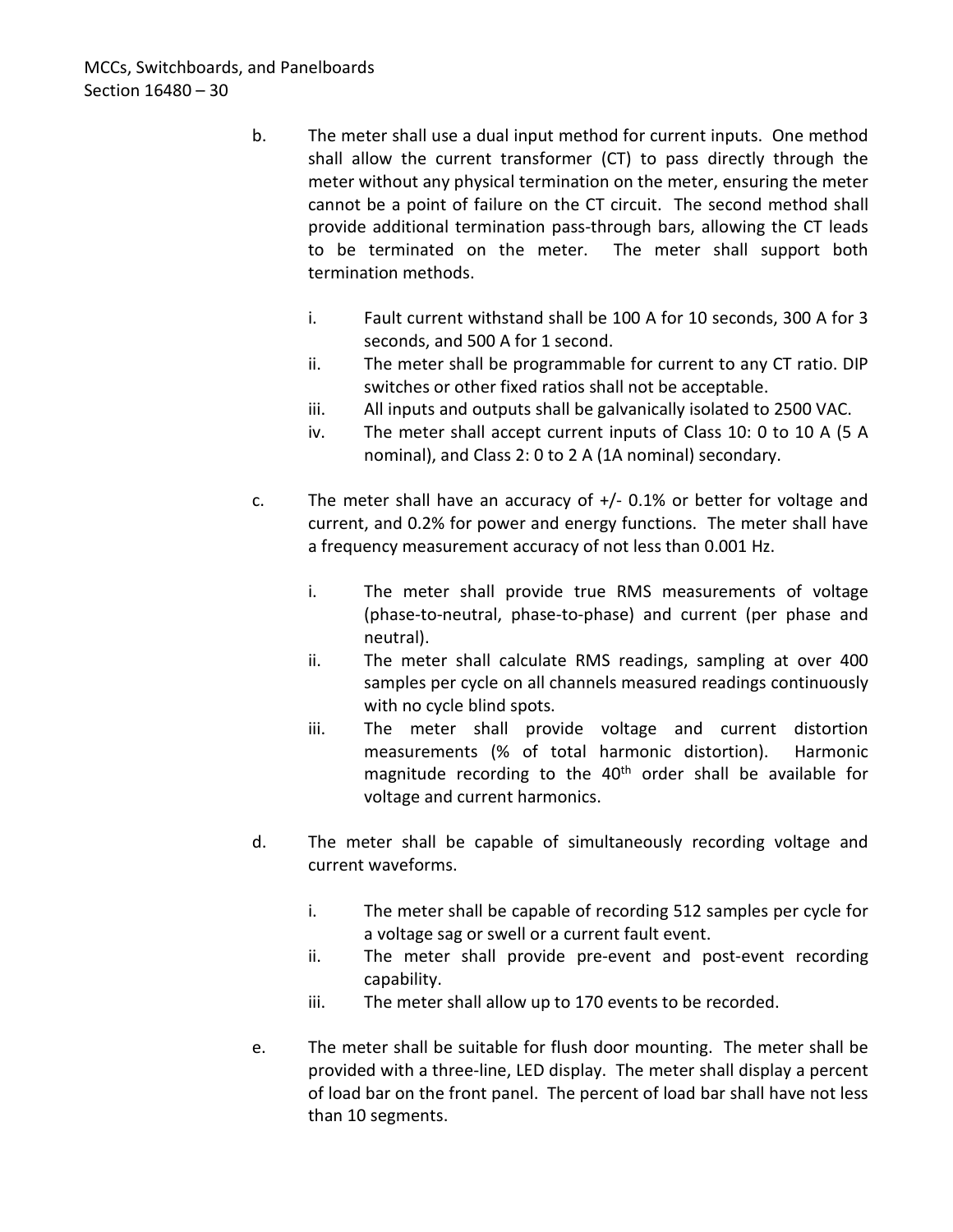- f. The meter shall be a traceable revenue meter, which shall contain a utility grade test pulse allowing power providers to verify and confirm that the meter is performing to its rated accuracy.
- g. Power meter shall include virtual measurement upgrade packs, which shall allow field upgrades without removing the installed meter.
	- i. As a minimum, the meter shall be provided with an upgrade pack that provides multifunction metering consisting of: volts, amps, kW, kVAR, PF, kVA, frequency, kWh, kVAh, kVARh, and I/O expansion.
	- ii. The meter shall be provided with 2 MB of memory for data logging.
- h. The meter shall include 2 independent communications ports on the back and face plate, with advanced features. The back plate communication port shall provide RS485 communication in Modbus protocol. The face plate communication port shall be an optical IrDA port (through faceplate), which shall allow the unit to be set up and programmed using a handheld device or remote laptop without need for a communication cable.
- i. The meter shall provide a user configured fixed window or rolling window demand for a variable user utility demand profile. The meter shall provide an update rate of every 6 cycles for watts, VAR and VA. All other parameters shall be updated every 60 cycles.
- j. The meter shall support a power supply of 90 to 265 VAC and 100 to 370 VDC, and shall have a burden of less than 11VA.
- k. The meter shall have data logging capability with 2 MB memory. The meter shall have a real-time clock that allows for time stamping of all the data in the meter when log events are created. The meter shall be capable of maintaining six logs:
	- i. The meter shall have three historical logs for trending profiles. Each log shall be capable of being programmed with up to 64 parameters. The user shall have the ability to allocate memory between the three historical logs in order to increase or decrease the memory allotted to each of the logs.
	- ii. The meter shall have a log for limits alarms. The limits log shall provide magnitude and duration of an event, time-stamp, and log value. The log must be capable of recording to 2048 events.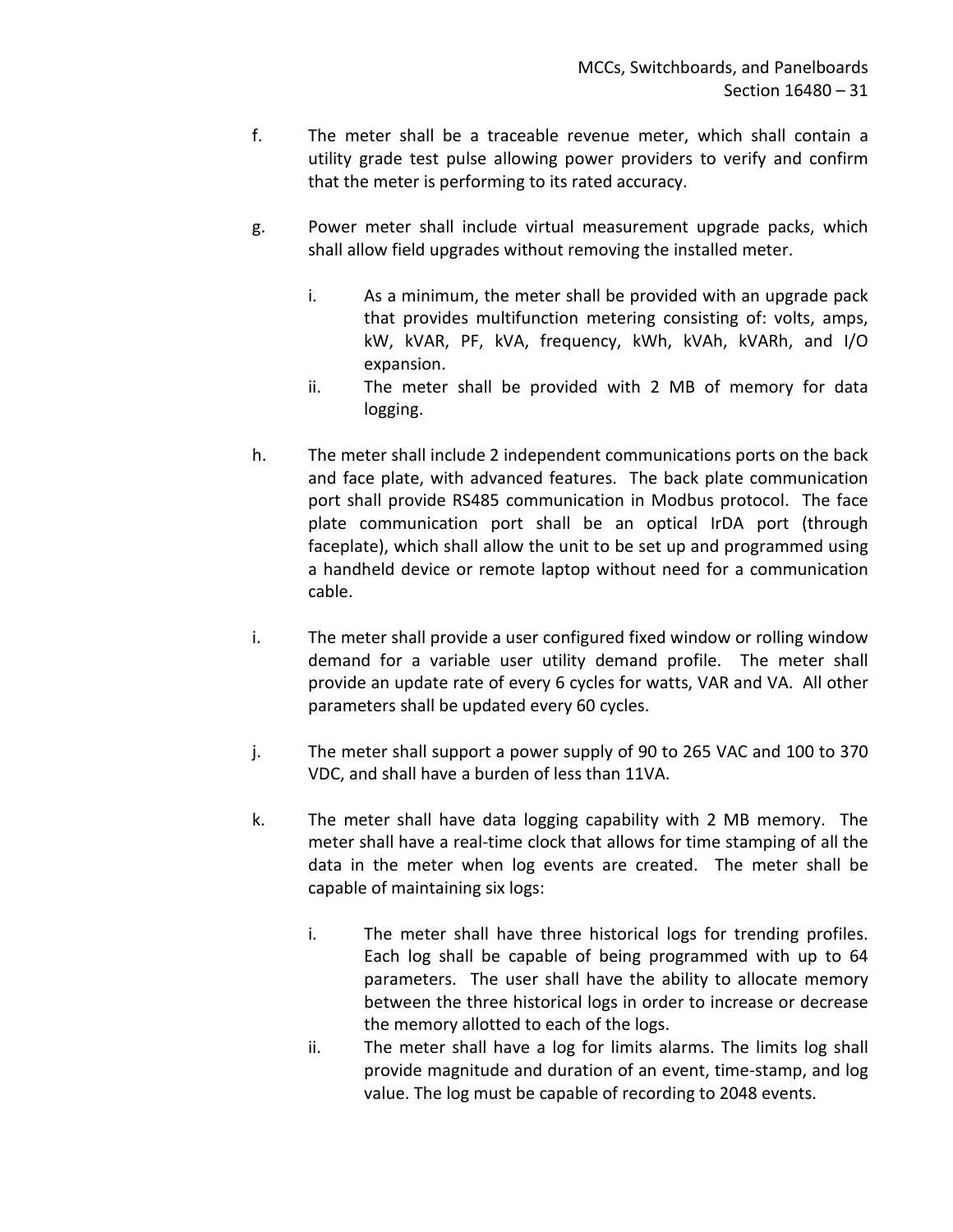- iii. The meter shall have a log for system events. The system events log shall record the following occurrences with a time-stamp: demand resets, password requests, system startup, energy resets, log resets, log reads, programmable settings changes.
- iv. The meter shall have a log for I/O changes. The I/O change log shall provide a time-stamped record of any relay outputs and any input status changes. The log must be capable of recording up to 2048 events.
- l. The meter shall have I/O expandability through two option card slots on the back. The meter shall auto-detect the presence of any I/O option cards. The meter shall be furnished with an option card that provides four pulse outputs and 4 status inputs.
- m. The pulse output/digital input option card shall provide the following features:
	- i. 4 KYZ pulse/4 status inputs.
	- ii. Programmable to any energy parameter and pulse value.
	- iii. Programmable to end of interval pulse.
	- iv. 120mA continuous load current.
	- v. DNP input.
- n. The power meter shall be rated NEMA Type 12, and shall be capable of operating in ambient temperatures of -20 to +70°C. The meter shall have a standard 4-year warranty. The power meter shall be Electro Industries/Gauge Tech Model Shark 200-60-10-V1-D2-PO1S-X (no substitutes).

### N. Lighting Panelboards and Transformers

Lighting panelboards and transformers shall be as specified in Part 2.03 herein and as indicated on the Drawings.

### O. Heating and Ventilation

Heating and ventilation shall be as designed by the manufacturer, and shall comply with the requirements specified herein and indicated on the Drawings. MCCs shall be equipped with heating and ventilation equipment and components as specified herein, and in accordance with the manufacturer's design requirements.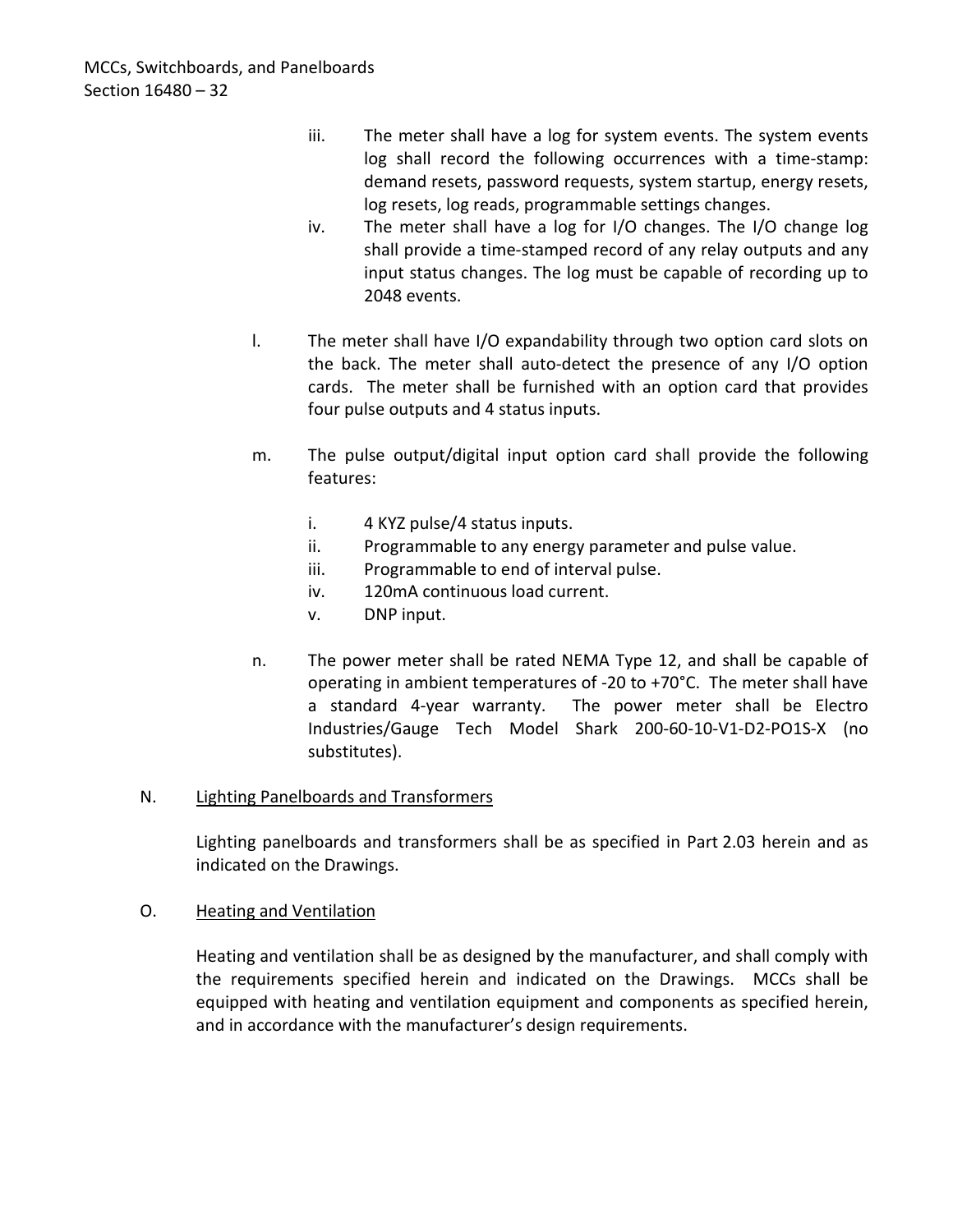### 1. MCCs Located Indoors

Unless indicated otherwise on the Drawings, MCCs located indoors shall be provided with NEMA 1A, gasketed enclosures. As a minimum, MCC NEMA 1A enclosures shall comply with the following heating and ventilation requirements:

- a. All MCC sections, except sections with bottom feed main lugs, bottom feed mains and branches over 600 A, and lighting panel transformers, shall be provided with space heaters to prevent condensation. Space heaters shall operate on 120 V, 60 Hz power. Line voltage thermostats shall be provided for controlling the space heaters. The thermostats shall monitor the temperature inside the NEMA 1A enclosures with temperature adjustment accessible from the outside face of the enclosures.
- b. Unless specified otherwise, MCC sections equipped with variable frequency drives or soft starters, shall be provided with forced air ventilation cooling as required to maintain the ambient temperature for the housed equipment to no greater than its maximum ambient temperature rating for continuous operation at full rated capacity.
- c. Forced air ventilation shall be provided with supply fans mounted at the bottom of the enclosure doors. The bottom door fans shall force fresh air into the enclosure through ventilation louvers located at the bottom of the doors to create a positive internal air pressure; and thereby, forcing out dirt and contaminants, and moving warm air out through ventilation louvers located at the top of the doors. A factory installed thermostat shall control the fans based on the MCCs internal temperature; or alternatively, fan operation shall be controlled by "run" operation of the variable frequency drive or soft starter. Door interlock switches shall be provided to turn the fans off when the door is opened. Unless specified otherwise, each ventilation louver (top and bottom) shall be covered by an air filter. Air filters shall be washable aluminum mesh type, gasketed on all sides, and removable (without the use of tools) for cleaning.
- d. Control power transformers with primary and secondary fuse protection shall be provided as required for proper operation of the enclosure heating and ventilating equipment, unless Drawings show otherwise. Supply voltage shall be 120 V, 60 Hz. The control power transformers shall be prewired at the factory to all fans, space heaters, and temperature controls. Separate line voltage thermostats shall be provided for heating and cooling.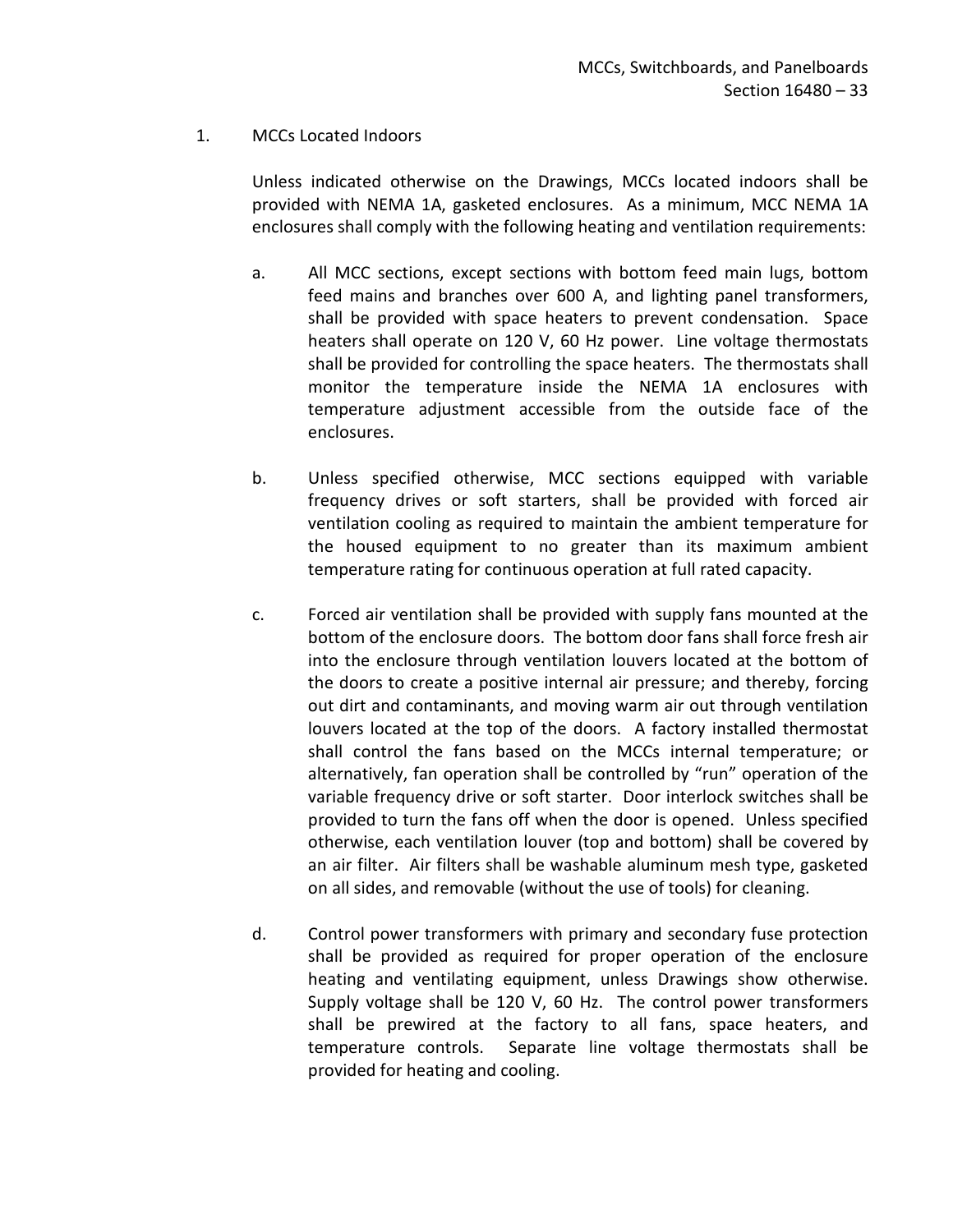## 2. MCCs Located Outdoors

Unless indicated otherwise on the Drawings, MCCs located outdoors shall be provided with NEMA 3R, non-walk-in enclosures. Heating and ventilation requirements for MCC NEMA 3R, non-walk-in enclosures shall be in addition to the requirements specified above for NEMA 1A enclosures. As a minimum, MCC NEMA 3R enclosures shall be comply with the following heating and ventilation requirements:

- a. All heating and ventilation requirements for NEMA 1A, gasketed enclosures specified above shall apply for the interior MCC sections.
- b. Where NEMA 1A enclosures are provided with fans for ventilation, NEMA 3R wrapper doors shall be provided with supply fans mounted at the bottom of the enclosure doors. The bottom door fans shall force fresh air into the vestibule space between the wrapper doors and NEMA 1A enclosure to create a positive internal air pressure; and thereby, forcing out dirt and contaminants, supplying fresh air to interior MCC sections, and moving warm air out through ventilation louvers located at the top of the doors. NEMA 3R wrapper line voltage thermostats (separate from the MCC cooling thermostats) shall control the outer door mounted fans based on the temperature in the vestibule space; or alternatively, fan operation shall be controlled by "run" operation of the variable frequency drive or soft starter. Door interlock switches shall be provided to turn the fans off when the outer doors are opened.
- c. Heating shall consist of the space heaters and thermostats specified above for the NEMA 1A enclosure. No additional heating is required for the NEMA 3R wrapper.
- d. Openings for supply air and exhaust air in NEMA 3R wrapper doors shall be provided with integral louvers or weatherproof hoods as specified herein.
- e. Heating and ventilation shall be as designed by the manufacturer, and shall comply with the requirements specified herein and indicated on the Drawings. If the NEMA 3R wrapper is fabricated by a third party manufacturer, the MCC manufacturer shall review the ventilation design and certify in writing that the proposed ventilation system is properly designed and the MCC manufacturer's warranty for the MCC equipment is in full effect.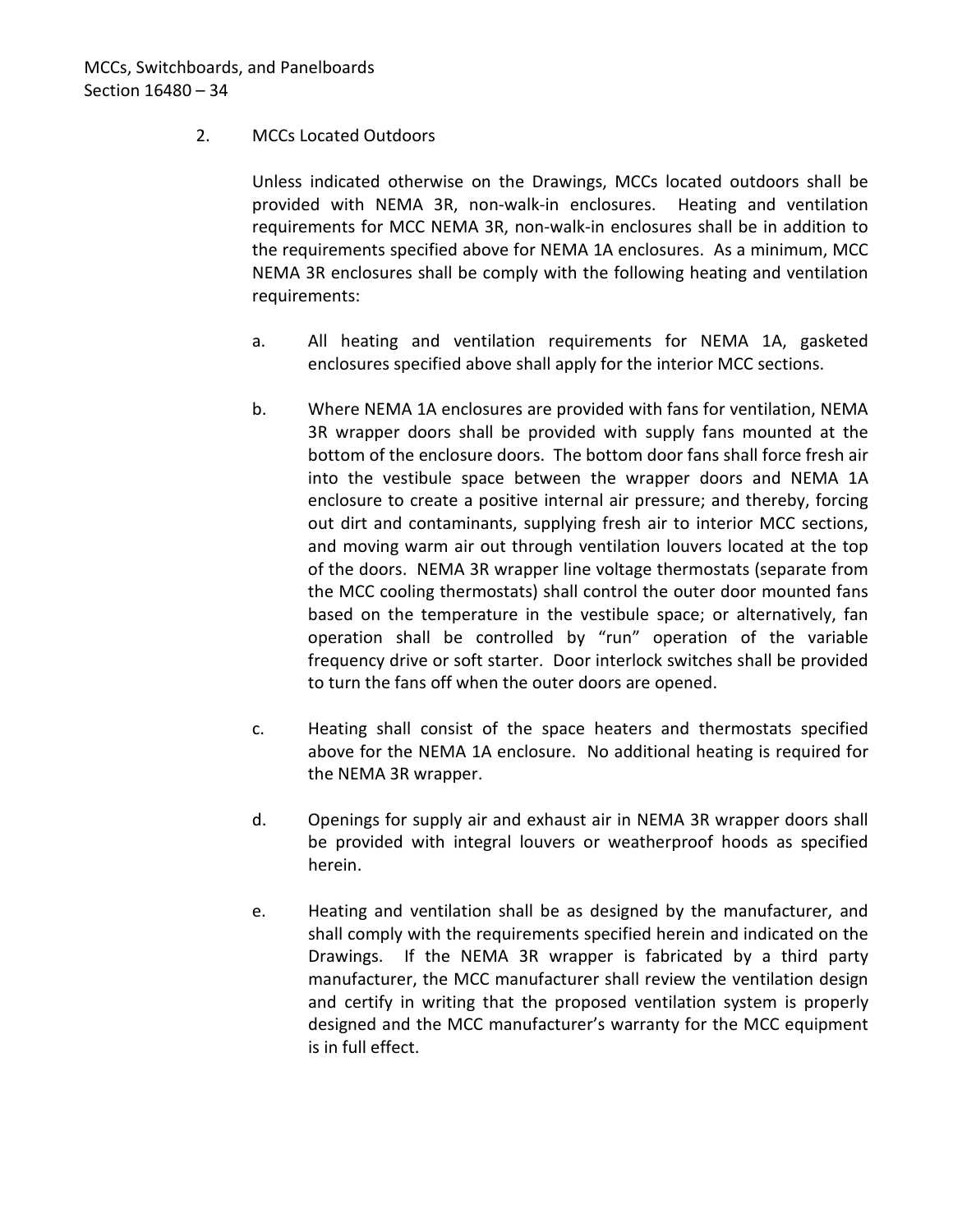f. Control power transformers with primary and secondary fuse protection shall be provided as required for proper operation of the NEMA 3R wrapper fans and thermostats, unless Drawings show otherwise. Supply voltage shall be 120 V, 60 Hz. The control power transformers shall be prewired at the factory to all fans and temperature controls.

### <span id="page-36-0"></span>2.02 SWITCHBOARDS

### A. General

- 1. Service and distribution switchboards shall be 600 V class suitable for operation on a three-phase, 480 V, 60 Hz system. Switchboards shall be configured for 3 wire or 4-wire systems, as indicated on the Drawings. Switchboards shall be manufactured by Eaton/Cutler-Hammer, Schneider Electric/Square D, or General Electric (no substitutes).
- 2. Switchboards shall be manufactured in compliance with UL 891 and shall be UL labeled.
- 3. Switchboard amperage ratings, including all devices, shall be based on a maximum ambient temperature of 40°C per UL Standard 891. With no de-rating required, temperature rise of switchboards and devices shall not exceed 65°C in a 40°C ambient environment. Where specified, switchboards and devices shall be suitable for operation in a 50°C ambient environment with the appropriate de-rating factors incorporated into the equipment design as certified by the manufacturer.

### B. Structure

- 1. Switchboards shall be front accessible with fixed individually mounted or drawout mounted main protective devices and fixed individually mounted or panel mounted bolt-on protective devices.
- 2. Switchboards shall be fully self-supporting structures with 90 inch (nominal) tall vertical sections (excluding lifting eyes and pull boxes) bolted together to form the required arrangement.
- 3. Switchboard frame shall be die formed, 12 gauge (minimum) steel with reinforced corner gussets. Frame shall be rigidly bolted to support cover plates (code gauge steel), bus bars and installed devices during shipment and installation. All covers shall be attached with hex head bolts.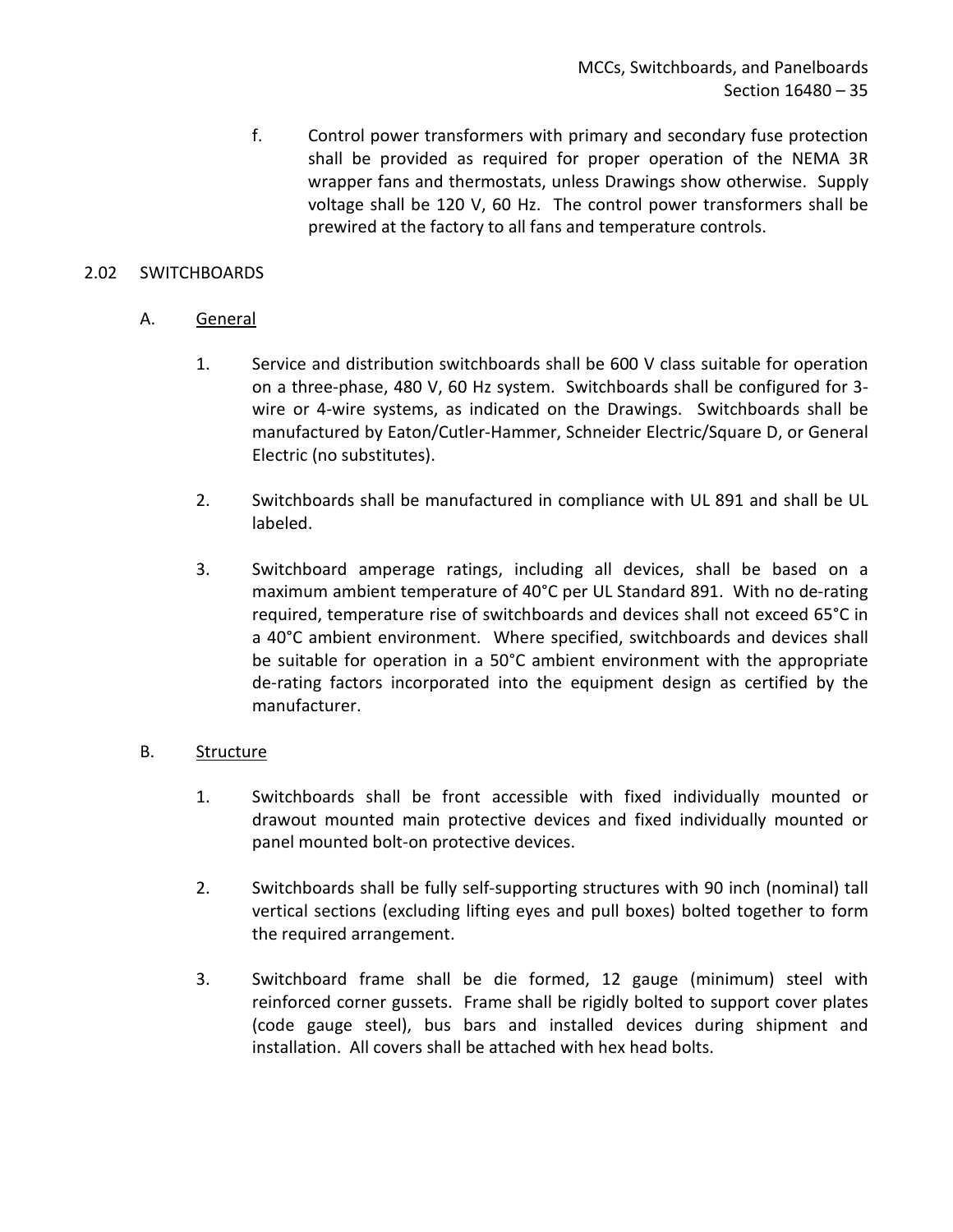- 4. Switchboards shall be capable of being bolted directly to a concrete floor or slab without the use of floor sills. All switchboard sections shall have open bottoms and removable top plate(s) to install conduit as shown on the Drawings.
- 5. Front covers shall be screw removable with a single tool and doors shall be hinged and provided with removable hinge pins. All edges of front covers shall be formed.
- 6. Unless indicated otherwise herein or on the Drawings, the incoming pull section shall be bused. Incoming cable entry into the pull section shall be as shown on the Drawings.
- 7. Distribution sections shall be bussed and shall be matched and aligned with the basic switchboard. Bus transition and incoming cable pull sections shall be matched and aligned with the basic switchboard.
- 8. Barriers shall be provided between adjacent switchboard sections. A vertical insulating barrier shall be provided between the incoming cable pull section and the main bus to protect against inadvertent contact with main or vertical bus bars. Through-busing shall be taped to provide insulation and isolation.
- 9. Service switchboard shall be suitable for use as service entrance equipment. Service switchboard incoming pull section, and utility metering compartment and section shall be fabricated in accordance with utility company's requirements and UL service entrance requirements, including UL service entrance label, incoming line isolation barriers, and removable neutral bond to switchboard ground for solidly grounded wye systems. If a separate vertical section is required for utility metering, it shall be matched and aligned with the basic switchboard.
- 10. Where indicated on the Drawings, switchboard shall be provided with top mounted pull box. Adequate ventilation shall be provided to maintain temperature in pull box within the same limits as the switchboard. Bottom of pull box shall be constructed of insulating, fire-resistive material with separate holes for cable drops into switchboard.
- 11. The switchboard assembly shall be provided with adequate lifting means (e.g. lifting eyes or lifting bars).
- C. Buses
	- 1. All bus bars shall be hard-drawn tin-plated copper of 98 percent conductivity. Plating shall be applied continuously to bus work.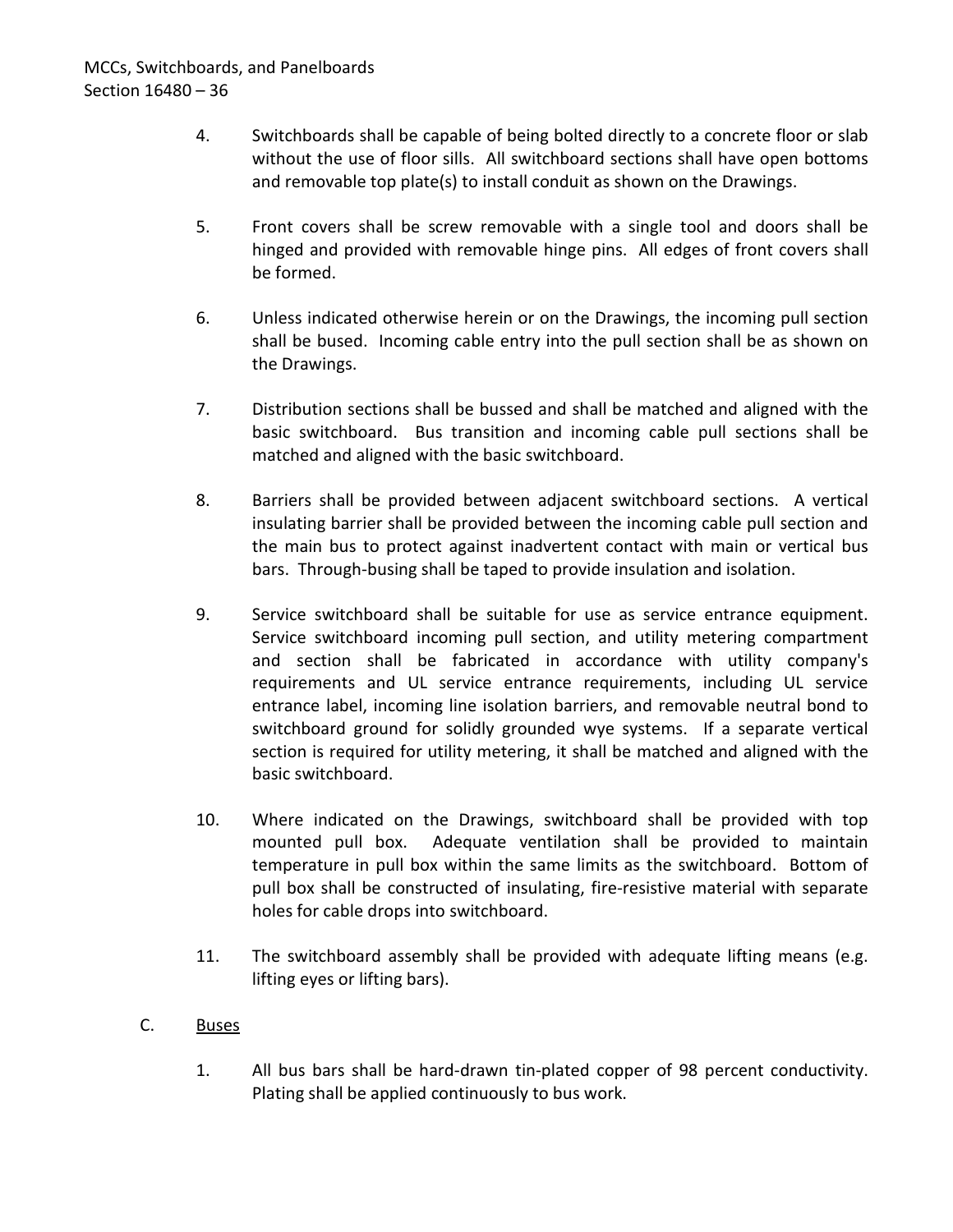- 2. The phase through-busing shall have a minimum ampacity as indicated on the Drawings. The main incoming bus bars shall be rated for the same ampacity as the through-busing. For four-wire systems, the neutral bus shall be of equivalent ampacity as the phase bus bars. Tapered bus is not permitted. Busing shall be of sufficient cross-sectional area to meet UL 891 temperature rise requirements. Plating shall be applied continuously to bus work.
- 3. Ground bus shall be sized per NEC and UL 891 Tables 28.1 and 28.2. Ground bus shall be firmly secured to each vertical section structure and shall extend the entire length of the switchboard.
- 4. Where indicated on the Drawings, full provisions for the addition of future sections shall be provided. Bussing shall include, but not be limited to, all necessary hardware to accommodate splicing for future additions.
- 5. Where indicated on the Drawings, equip compartments designated for future protective devices with mounting brackets, supports, bus connections, and appurtenances at the full rating of the future device. Compartments for future devices shall be provided with all necessary straps, hardware, and filler plates to completely cover the openings.
- 6. Isolation barriers shall be configured to permit access to busing for verification of bus bolt torque.
- 7. All hardware used on conductors shall be high-tensile strength and zinc-plated. All bus joints shall be provided with conical spring-type washers.
- 8. The bus system shall be rated for an available short-circuit capacity of not less than 65,000 RMS amperes. If the results of the Contractor's Electrical Shortcircuit and Protective Device Evaluation and Coordination Study, as accepted by the District, indicate that a higher short-circuit duty rating of the switchboard is required, Contractor shall furnish the switchboard with that higher rating.

### D. Instrument Transformers

- 1. All instrument transformers shall be UL listed.
- 2. Current transformers shall be provided with ratios, accuracy class and burden to support connected meters, relays and instruments, as required by ANSI/IEEE C57.13.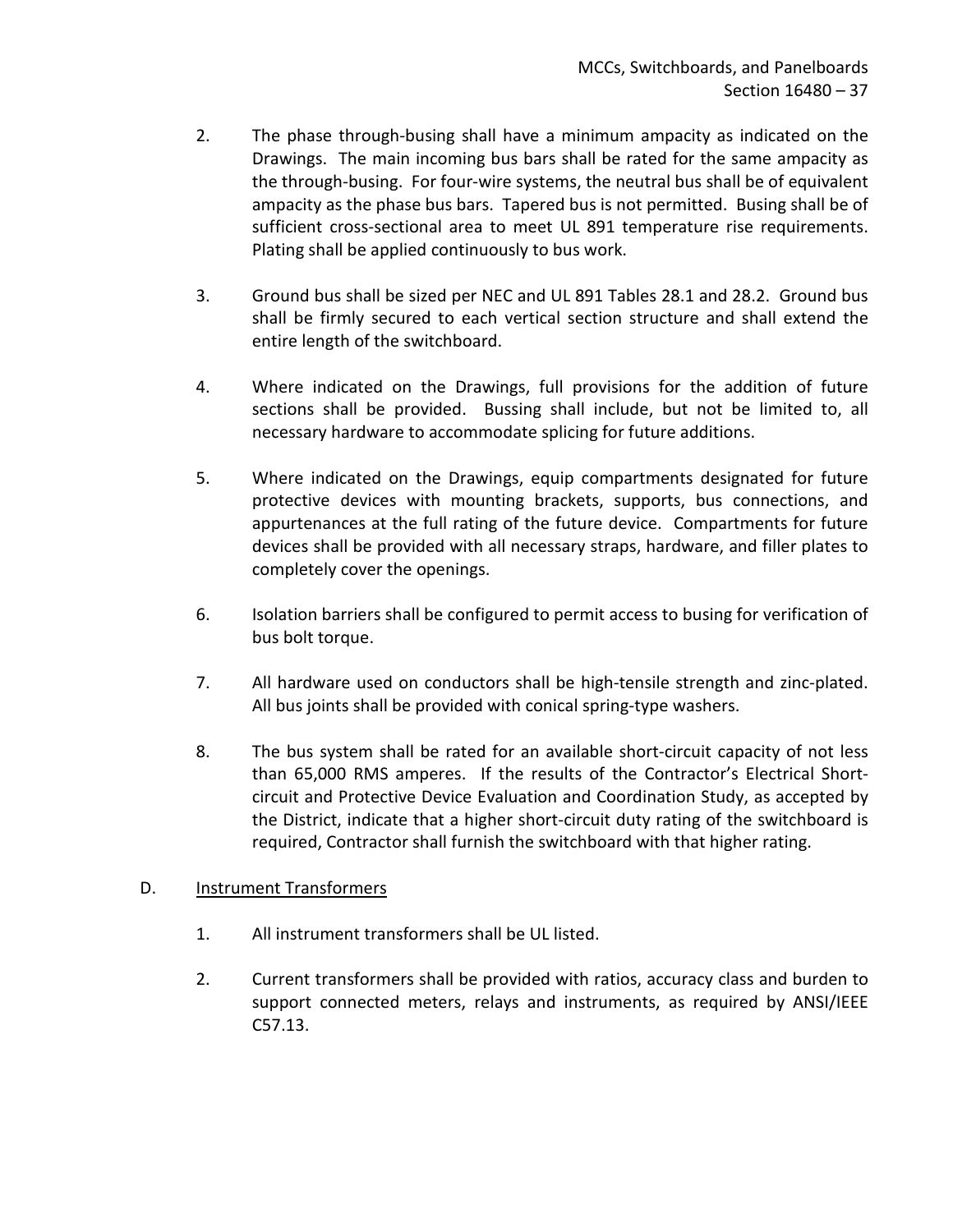- 3. Potential transformers shall be provided with secondary voltage rating of 120 V (unless specified otherwise) and shall be provided with burden and accuracy to support connected meters, relays and instruments, as required by ANSI/IEEE C57.13.
- 4. Control power transformers shall be dry type and mounted in separate compartments for units larger than 3 KVA.
- 5. Where current transformers for neutral and ground fault current sensing are required, connect secondaries to ground overcurrent relays to provide selective tripping of main and tie circuit breaker (where specified). Coordinate with feeder circuit breaker ground fault protection.

### E. Control Power

- 1. Control Circuits: 120 volts, supplied through secondary disconnecting devices from control power transformer.
- 2. Control Power Fuses: Primary and secondary fuses for current-limiting and overload protection of transformer and fuses for protection of control circuits.

### F. Wiring and Terminations

- 1. Copper compression type lugs shall be provided for all line and load terminations, and shall be suitable for copper cable rated for 75°C of the size as indicated on the Drawings.
- 2. Lugs shall be provided in the incoming line section for connection of the main grounding conductor. Additional lugs for connection of other grounding conductors, including branch circuit ground conductors, shall be provided as indicated on the Drawings.
- 3. Where fine stranded conductors, Class C and higher (such as DLO cable) are utilized for internal wiring, all terminations in mechanical lugs shall be provided with copper flex-cable compression adapters to properly confine the fine strands and prevent overheating of the connection and wire pullout from lugs. The flexcable compression adapters shall fit mechanical set-screw mechanical lug type connectors and shall be sized for the full current carrying capacity of the cable. The adapters shall be provided a flared barrel-opening to allow easy cable insertion. The adapter shall be constructed of wrought copper with pin of Class B stranded copper conductor, rated for 600V and 105ºC cable, and shall be UL listed. Pin length shall be sufficient to allow full engagement into the mechanical lug. Flex-cable copper compression adapters shall be Shoo-pin PT-FX Series, as manufactured by Greaves Corporation, or equal.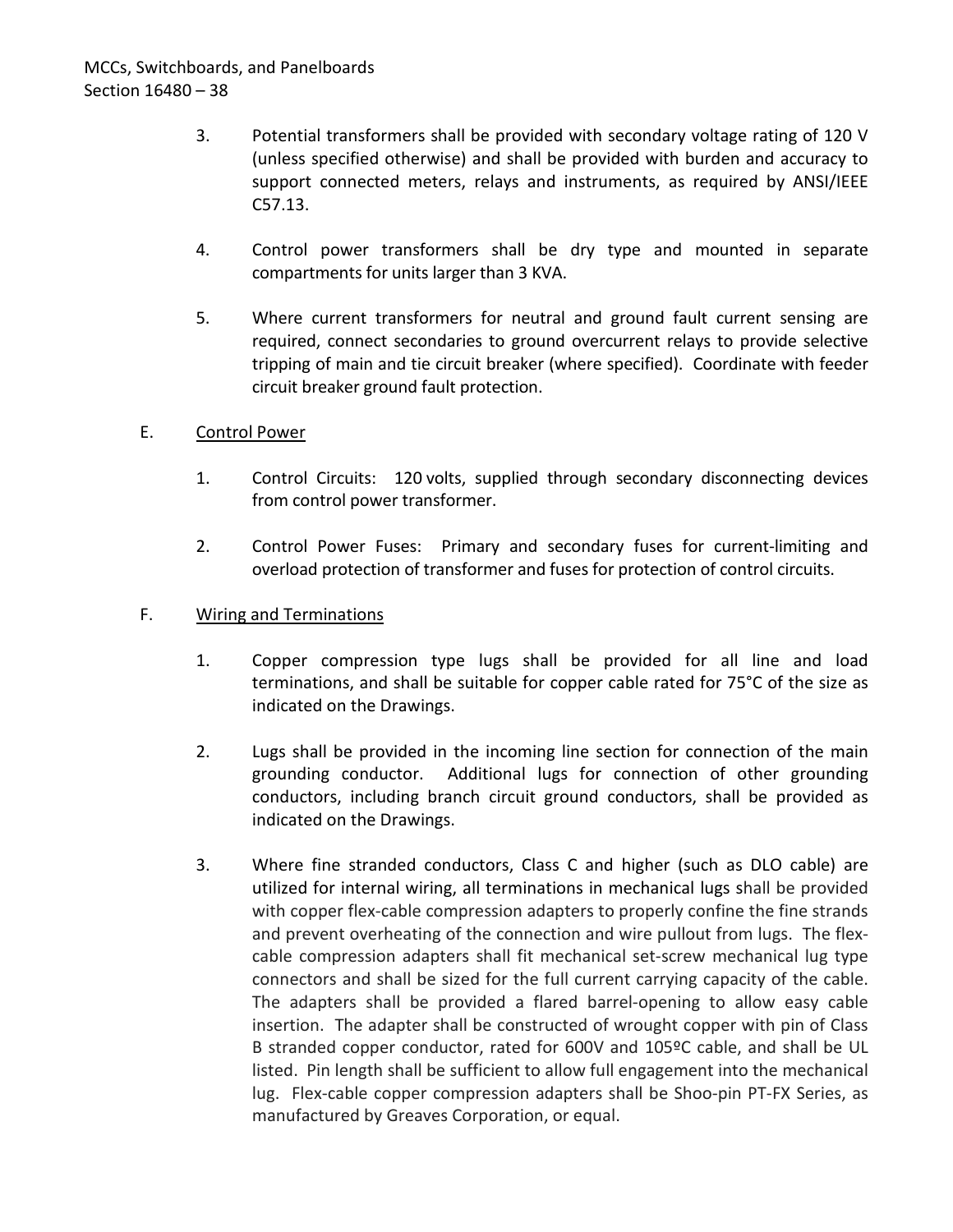- 4. Control wiring, necessary fuse blocks and terminal blocks within the switchboard shall be furnished as required. Control wiring shall be factory installed with bundling, lacing and protection included. Factory control wiring shall include conductors for interconnections between shipping units.
- 5. Control components mounted within the assembly, such as fuse blocks, relays, pushbuttons, switches, etc., shall be suitably marked for identification corresponding to appropriate designations on manufacturer's wiring diagrams.
- 6. All control wire shall be bundled and secured with nylon ties. Insulated locking spade terminals shall be provided for all control connections, except where saddle-type terminals provided are integral to a device. All current transformer secondary leads shall first be connected to conveniently accessible short-circuit terminal blocks before connecting to any other device. All groups of control wires leaving the switchboard shall be provided with terminal blocks with suitable numbering strips. Provide wire markers at each end of all control wiring.
- 7. Control wires connected to door mounted components shall be tied and bundled in accordance with good commercial practice. Bundles shall be made flexible at the hinged side of the enclosure. Adequate length and flex shall allow the door to swing full open without undue stress or abrasion. Bundles shall be held on each side of hinge by mechanical fastening devices.
- G. Enclosures
	- 1. Switchboards Located Indoors

Unless indicated otherwise on the Drawings, switchboards located indoors shall be provided with free standing NEMA Type 1 enclosures. As a minimum, switchboard NEMA 1 enclosures shall comply with the following requirements:

- a. Enclosures shall be provided in accordance with UL 891 requirements. Each enclosure shall be adequately ventilated to limit the temperature rise of the switchboard and all devices to 65°C in a 40°C ambient environment . Top and bottom conduit areas shall be clearly indicated on the shop drawings.
- b. Ventilation openings shall be covered by interior mounted air filters. Air filters shall be washable aluminum mesh type and shall be removable (without the use of tools) for cleaning.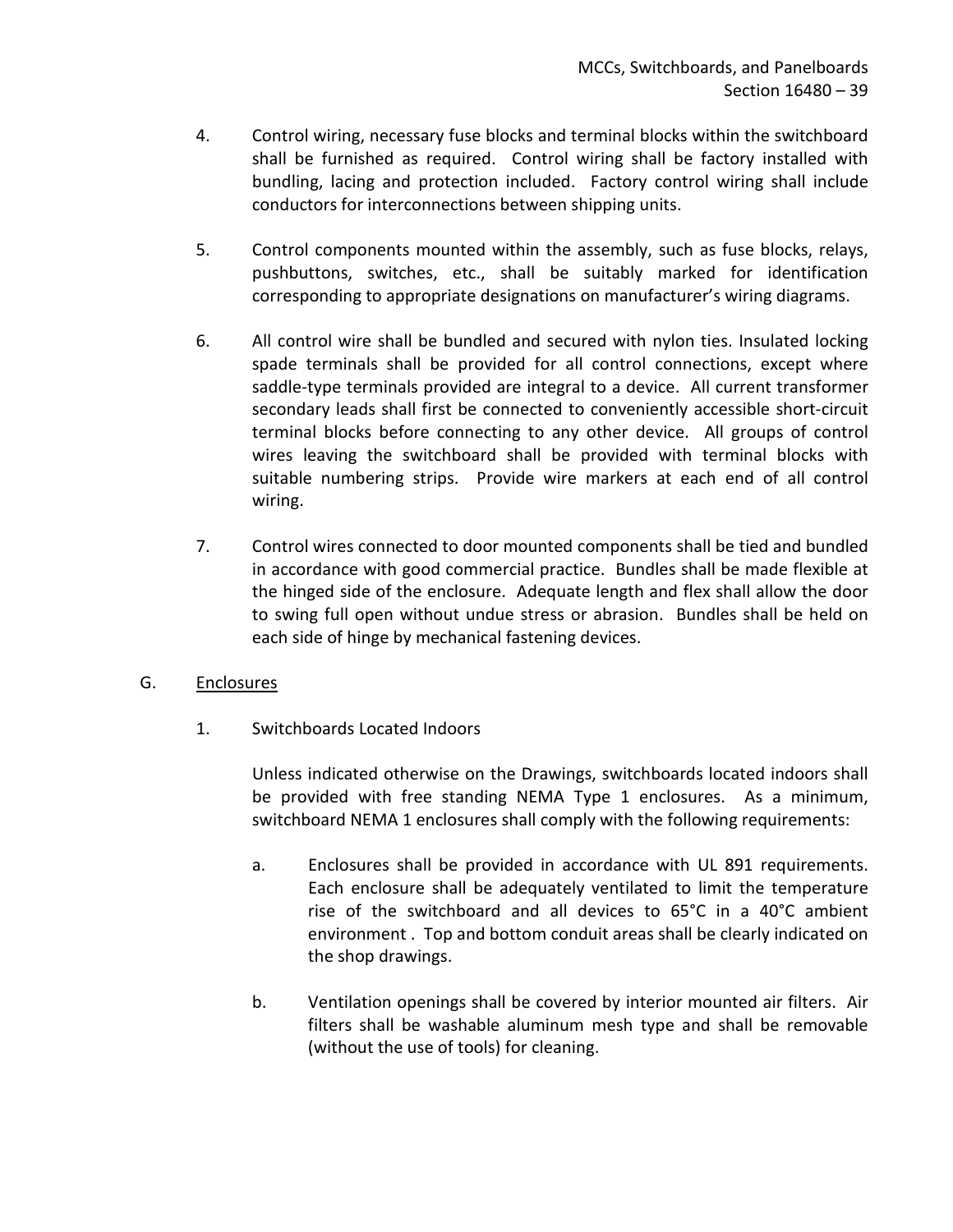### 2. Switchboards Located Outdoors

Unless indicated otherwise on the Drawings, switchboards located outdoors shall be provided with NEMA Type 3R, non-walk-in (rainproof) enclosures. Switchboard NEMA Type 3R, non-walk-in enclosures shall be based on free standing NEMA Type 1 enclosures with a NEMA 3R wrapper. The additional housing supplied by the NEMA 3R wrapper shall provide protection from rain, sleet, and ice. As a minimum, switchboard NEMA Type 3R, non-walk-in enclosures shall comply with the following requirements:

- a. The enclosing NEMA 3R wrapper shall be constructed of 12 gauge galvanneal steel with a flat or sloped roof line. Sloped roof lines shall be sloped from front to rear at a minimum of 1/2 inch per foot. Doors shall be louvered and hooded at top and bottom, and gasketing shall be provided around four door closing flanges.
- b. Each NEMA 3R wrapper split or section shall have a minimum of 30 inches working clearance from hinge flange to door closure flange. The width of open unobstructed area when door is open shall be 30 inches minimum.
- c. NEMA 3R wrapper splits shall be coordinated with the switchboard section splits. Cabinet spacers shall be provided at switchboard section splits to permit full opening (90 degrees, minimum) of all switchboard doors without interfering with the NEMA 3R wrapper doors. Switchboard shall be provided with all cabinet spacers, through-bus splice kits, neutral bus splice kits, and ground bus splice kits required to interconnect switchboard sections and provide the necessary separation for switchboard doors to fully open.
- d. The distance between the front of the interior switchboard section and the outer doors shall be 11 inches, minimum.
- e. Interior lighting shall be provided in the NEMA 3R wrapper vestibule using LED lighting fixtures, single-tube, with length as necessary for width of NEMA 3R wrapper split. A light switch shall be provided on side extension for each switchboard shipping split, and shall be furnished with a stainless steel cover plate.
- f. Convenience receptacles shall be provided for each switchboard shipping split, and shall be duplex GFCI type, with stainless steel cover.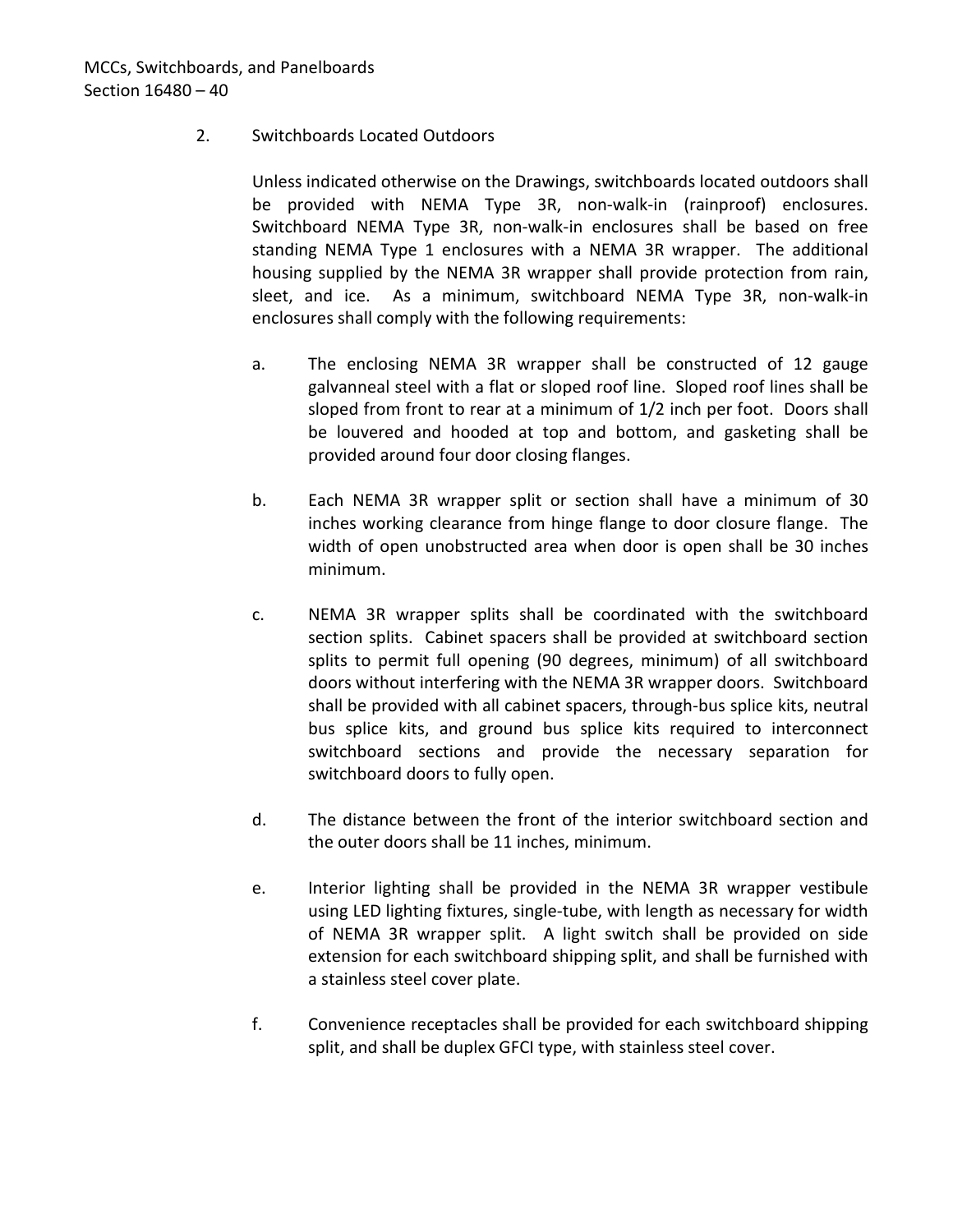- g. All switchboard sections, except pull sections, shall be provided with space heaters. Space heaters shall be provided with adequate wattage to prevent condensation. Space heaters shall be installed within the NEMA 1 switchboard sections and shall operate on 120 V, 60 Hz power. Line voltage thermostats shall be provided for controlling the space heaters. The thermostats shall monitor the temperature inside the NEMA 1 enclosures with temperature adjustment accessible from the outside face of the enclosures.
- h. NEMA 3R wrapper doors shall be provided with ventilation openings as required for proper cooling of the switchboard and devices. As a minimum, each ventilation opening shall be provided with louvers integrally molded into the door and covered by interior mounted air filters with gasketing. Air filters shall be washable aluminum mesh type and shall be removable (without the use of tools) for cleaning. Alternatively, ventilation openings in doors may be clear openings covered by exterior weatherproof hoods. Openings shall be provided with washable air filters as specified above. In addition, openings at the bottom of the hoods shall be provided with removable insect screens.
- i. Heating and ventilation shall be as designed by the manufacturer, and shall comply with the requirements specified herein and indicated on the Drawings. If the NEMA 3R wrapper is fabricated by a third party manufacturer, the switchboard manufacturer shall review the ventilation design and certify in writing that the proposed ventilation system is properly designed and the switchboard manufacturer's warranty for the switchboard equipment is in full effect.
- j. NEMA 3R wrapper front door handles shall have provisions for padlocking and shall be equipped with wind stops.
- k. Control power transformers shall be provided within the switchboard to supply power to the space heaters, interior lighting, and receptacles. Control power transformers shall be equipped with primary and secondary fuse protection. Supply voltage shall be 120 V, 60 Hz. The control power transformers shall be prewired at the factory to all space heaters, temperature controls, interior lighting, and receptacles.

## H. Finish

1. All steel parts shall be provided with UL listed acrylic/alkyd baked enamel paint finish or TGIC Powder Coat, except plated parts used for ground connections. All painted parts shall undergo a multi-stage treatment process, followed by the finishing paint coat.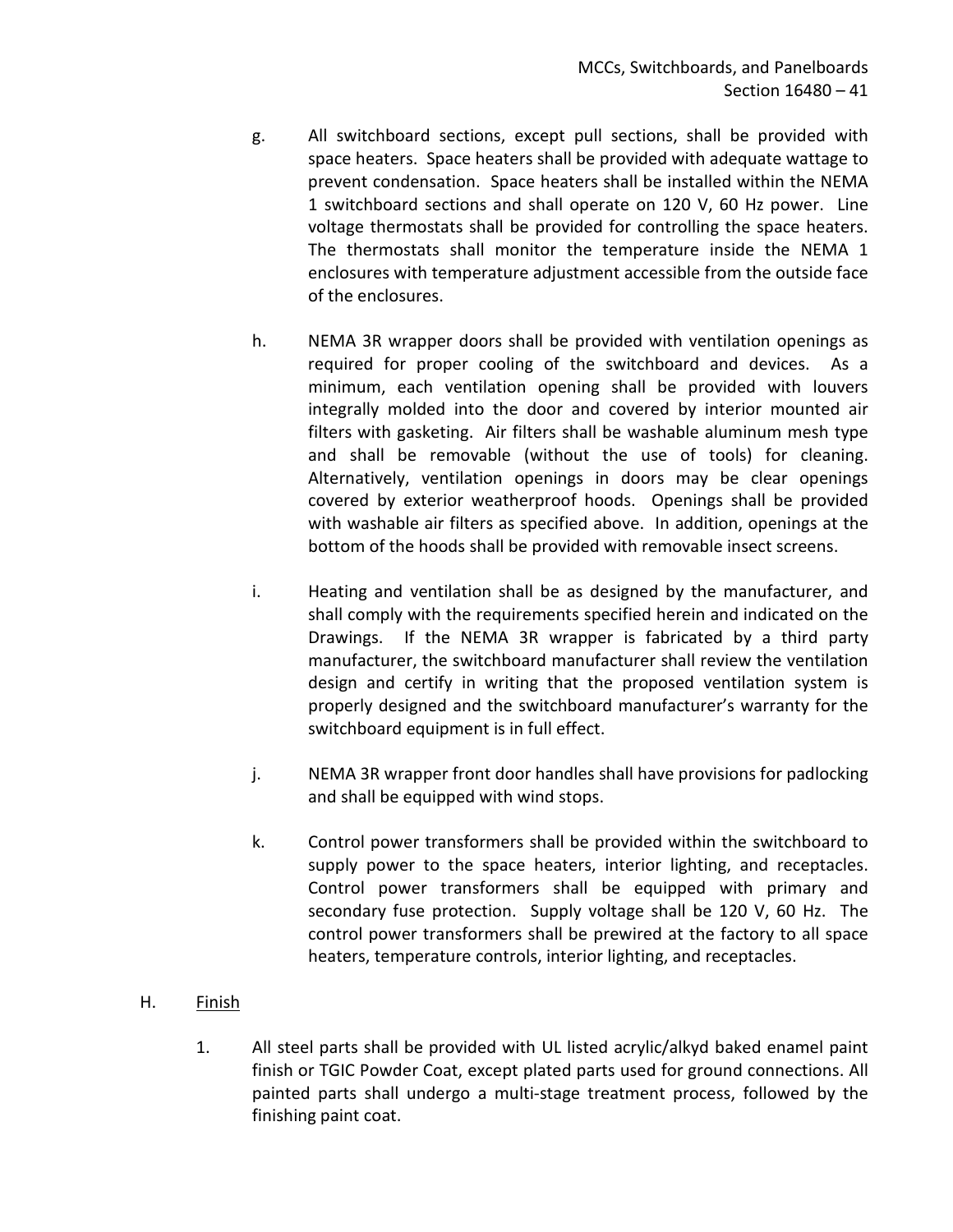- 2. Pre-treatment shall include:
	- a. Hot alkaline cleaner to remove grease and oil.
	- b. Iron phosphate treatment to improve adhesion and corrosion resistance.
- 3. The paint shall be applied using an electro-deposition process to ensure a uniform paint coat with high adhesion.
- 4. The standard paint finish shall be tested to UL 50 per ASTM B117 (5% ASTM Salt Spray) with no greater than 0.125 inch loss of paint from a scribed line.
- 5. Paint color for switchboard NEMA 1 enclosures shall be #49 medium light gray per ANSI Standard Z55.1 (60-70 gloss) on all surfaces, unless specified otherwise.
- 6. Paint color for switchboard NEMA 3R enclosures (NEMA 3R wrappers) shall be white (60-70 gloss) on all surfaces, unless specified otherwise.

### I. Protective Devices

- 1. Switchboard protective devices shall be furnished as indicated on the Drawings and specified herein, including interconnections, instrumentation and control wiring.
- 2. Main protective devices shall be fixed individually mounted or drawout mounted. Branch protective devices shall be fixed individually mounted or group mounted with bolted connections.
- 3. Protective devices shall be provided with frame sizes as indicated on the Drawings. Protective devices with frame sizes less than or equal to 2000 A shall be molded case circuit breakers as specified in Part 2.04D, herein. Unless specified otherwise, protective devices with frame sizes greater than 2000 A shall be insulated case power circuit breakers as specified in Part 2.04E herein. The short-circuit current rating of the protective devices shall be greater than or equal to the switchboard bus rating.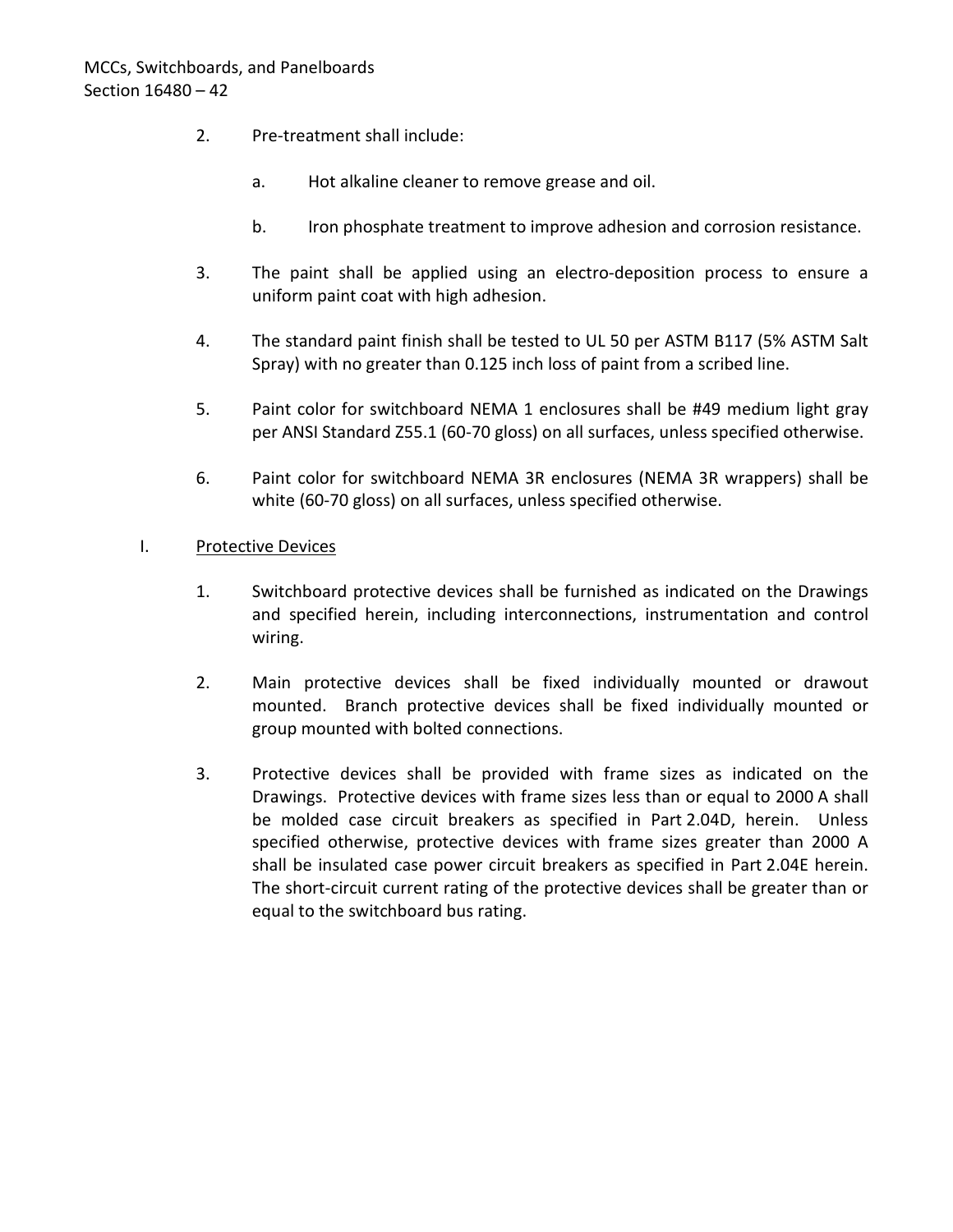#### J. **Utility Metering and Main Disconnect**

### 1. Main Service Switchboard

Where indicated on the Drawings, main service switchboard shall consist of pull section, utility service (metering) section, and main protective device. Main service switchboard shall be provided in accordance with the requirements specified herein and as indicated on the Drawings.

Equipment shall include a separate, barriered-off, utility metering compartment complete with hinged sealable door as approved by the utility company. Bus work shall include provisions for mounting utility company current transformers, potential transformers, potential taps, test devices, and metering as required by the utility company. Switchboard neutral to ground bonding connection shall be in accordance with utility company requirements. Provide Service Entrance Label and provide necessary applicable service entrance features per NEC, local code requirements, and utility company requirements.

All electrical service equipment shall be in strict accordance with utility company requirements and requirements specified herein. In cases of conflict between the requirements specified herein and the requirements of the utility company, the more stringent requirement shall prevail. Prior to commencing fabrication of electrical service equipment, Contractor shall submit shop drawings of proposed equipment to utility company and District for review and approval.

2. Main Protective Device

Main protective device shall be a molded case circuit breaker or insulated case power circuit breaker as specified in Part 2.04 herein. Circuit breaker shall be provided with a microprocessor-based RMS sensing trip unit, and shall be equipped with ground fault protection and arc-flash reduction maintenance system. Circuit breaker frame size and shall be as indicated on the Drawings. Circuit breaker short-circuit current rating shall be greater than or equal to the switchboard bus rating.

Main circuit breaker shall be equipped with ground fault protection and arc-flash reduction maintenance mode and be capable of remote operation via a switch located in the MCC.

### <span id="page-44-0"></span>2.03 LIGHTING PANELBOARDS AND TRANSFORMERS

### A. Manufacturers

Lighting panelboards and transformers shall be manufactured by Eaton/Cutler-Hammer, Schneider/Square D, or General Electric (no substitutes).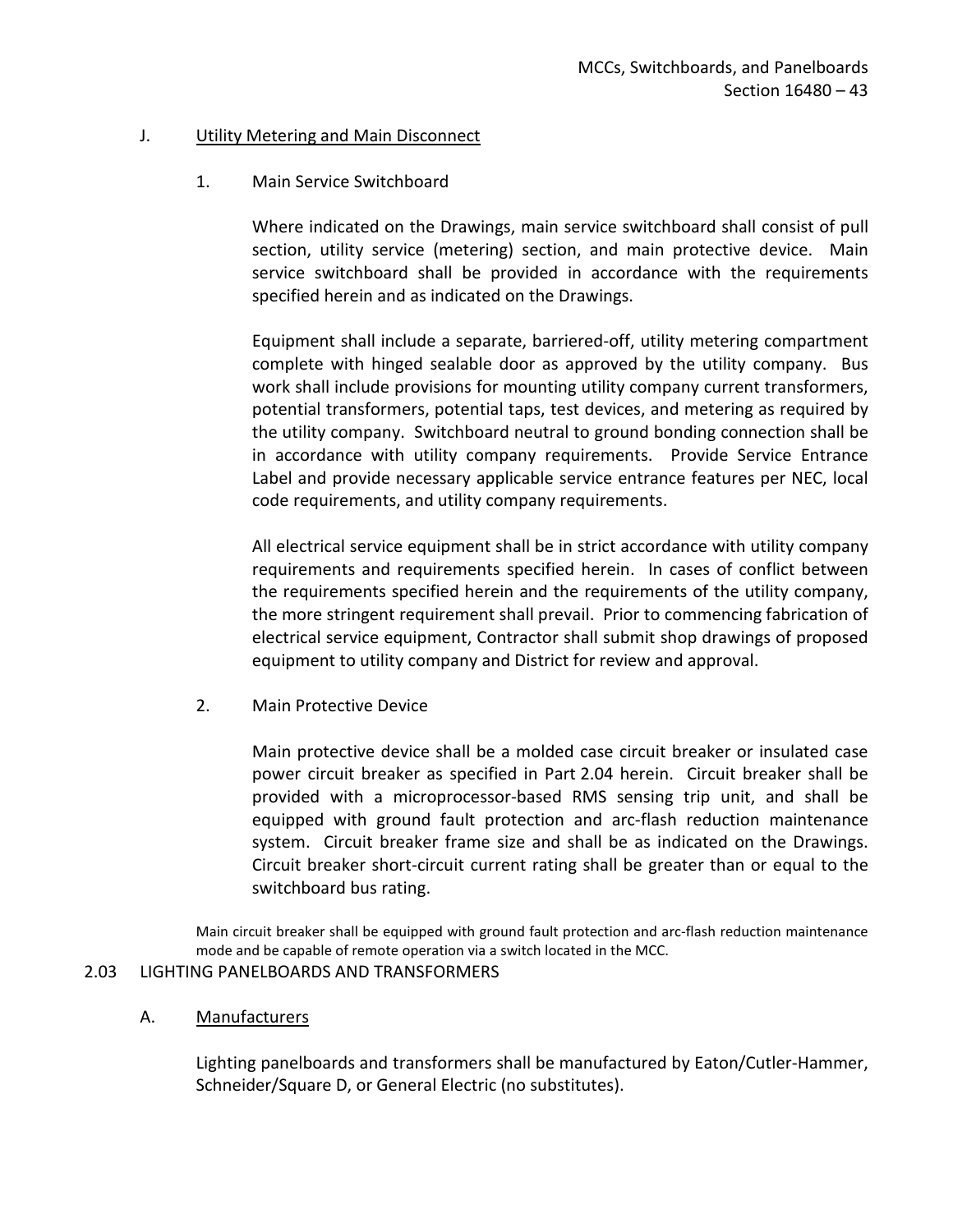## B. General

- 1. Lighting panelboards mounted in MCCs shall be constructed integrally with the MCC and shall match the finish of the MCC. Lighting panelboards, branch circuit breakers, and transformers mounted in MCCs shall meet the applicable requirements specified herein.
- 2. Standalone lighting panelboards and transformers shall be provided in accordance with the requirements specified herein. Standalone lighting panelboards shall be suitable surface mounting or flush mounting as indicated on the Drawings.

### C. Ratings

- 1. 240 V lighting panelboards shall be rated to withstand a minimum fault current of 22,000 amperes symmetrical, unless a higher fault current is indicated on the Drawings or determined by Contractor's Electrical Short-circuit and Protective Device Evaluation and Coordination Study.
- 2. Equipment shall meet both UL891 and UL67 thermal standards.
- D. Interior
	- 1. Panelboard interiors mounted in MCCs shall be flush mounted with the front of the enclosure to allow easy access to line and/or load conductors entering/exiting top or bottom. Recessing the panel interior more than 3 inches from the front of the enclosure will not be acceptable.
	- 2. Panelboard interior shall be compartmentalized with steel walls on all four sides. Panelboard shall be sized to provide a minimum of 4 inches of gutter space on all sides.
	- 3. Panelboard main breakers shall be integral to the panel interior. Main breakers separate from the interior will not be acceptable.
	- 4. Provide one continuous bus bar per phase. Each bus bar shall have sequentially phased branch circuit connectors suitable for bolt-on branch circuit breakers. The bussing shall be fully rated. Panelboard bus current ratings shall be determined by heat-rise tests conducted in accordance with UL 67. Bussing shall be plated copper. Aluminum bussing will not be acceptable. Bus bar plating shall run the entire length of the bus bar.
	- 5. Current carrying parts shall be insulated from ground and phase-to-phase by high dielectric strength thermoplastic.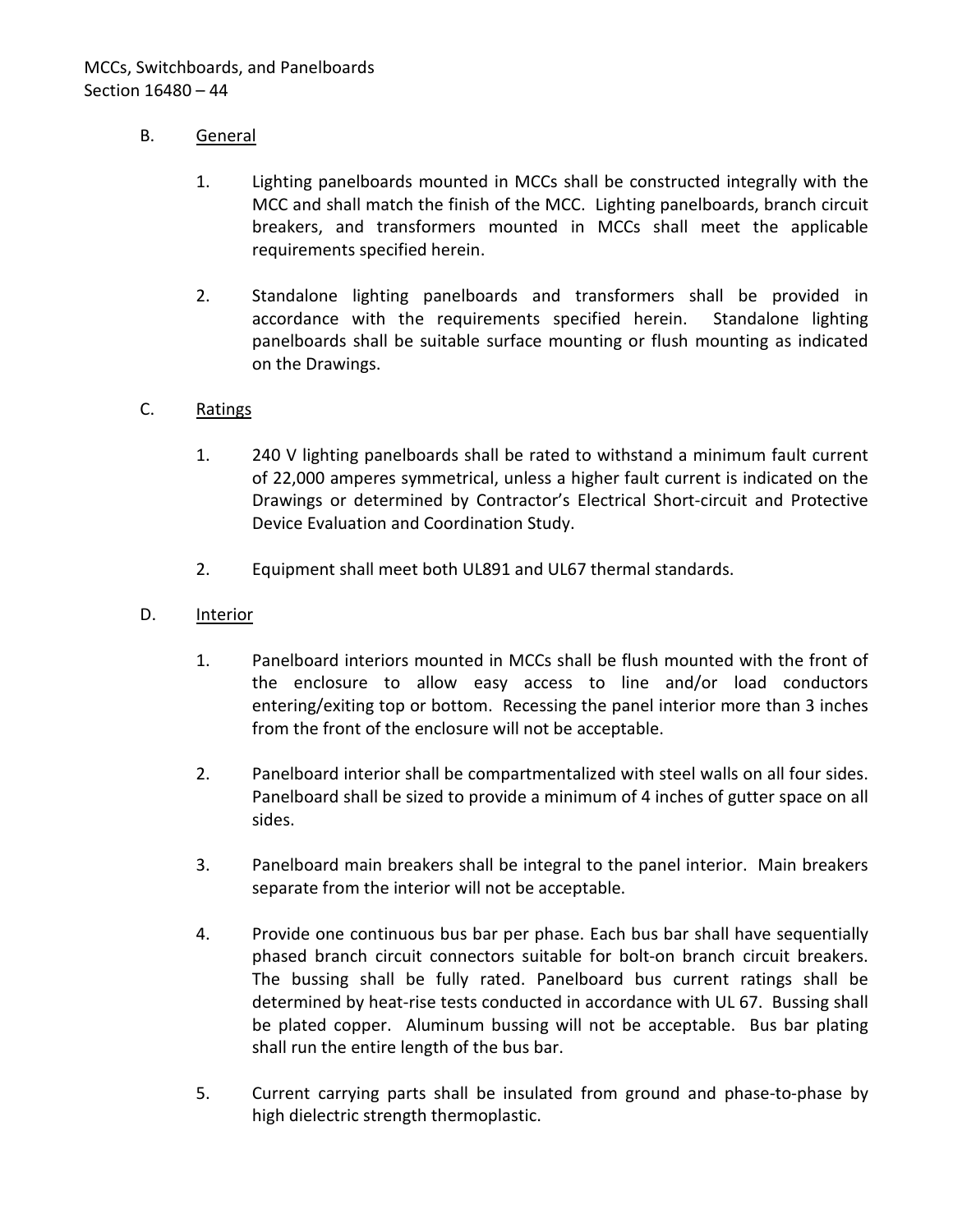- 6. Panelboard shall be provided with a solidly bonded, plated copper, equipment ground bar(s). Ground bar(s) shall be adequate for terminating ground conductors for the maximum number of panel circuits.
- 7. Panelboard shall be provided with full size neutral bars with suitable lugs for the maximum number of panel circuits. Neutral bars with shall be plated copper and shall be located in the main compartment so incoming neutral cable may be of the same length.
- 8. Panelboard interior shall be provided with nameplates containing system information and catalog number or factory order number. Interior wiring diagram, neutral wiring diagram, UL-listed label, and short-circuit current rating shall be displayed on the interior.

# E. Fronts

- 1. Trim front shall one-piece, bolt-on type with door, and shall meet strength and rigidity requirements of applicable UL 50 standards. Door shall have rounded corners and edges free of burrs.
- 2. Interior trim shall be of deadfront construction to shield user from energized parts. Deadfront trim shall have filler plates covering unused circuit breaker mounting spaces.
- 3. Fronts for NEMA Type 1 enclosures shall have flush cylindrical tumbler lock with catch and spring-loaded stainless steel door pull. All lock assemblies shall be keyed alike. Two keys shall be provided with each lock. Front shall not be removable with the door locked.
- 4. A clear plastic directory cardholder with typed circuit directory shall be mounted on the inside of the door. Adhesive circuit directories are not acceptable.

## F. Enclosures

1. Enclosures for lighting panelboards mounted in MCCs shall be constructed integrally with the MCC enclosure.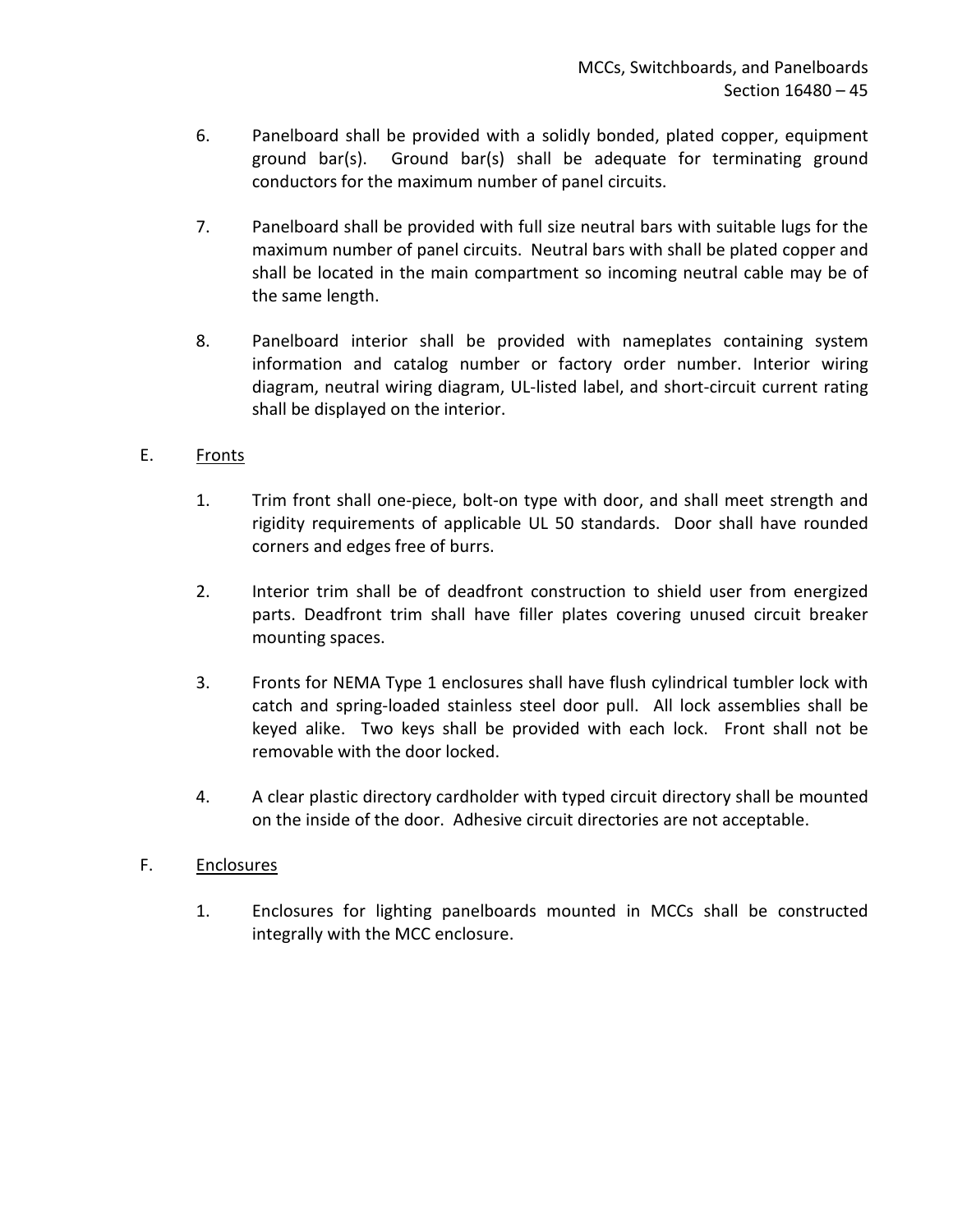- 2. Enclosures for standalone lighting panelboards shall be provided in accordance with the following:
	- a. Enclosures shall be constructed of galvannealed steel with a ANSI #49 gray enamel electrodeposited over cleaned phosphatized steel. Enclosures shall be constructed in accordance with UL 50 and 50E requirements.
	- b. Unless indicated otherwise on the Drawings, indoor enclosures shall be NEMA Type 1 gasketed, and outdoor enclosures shall be NEMA Type 3R gasketed.
	- c. Outdoor NEMA Type 3R enclosures shall be provided with a padlockable hasp to secure the door.

## G. Main Circuit Breaker

- 1. Main circuit breakers for lighting panelboards shall be molded case thermalmagnetic circuit breakers. Circuit breakers shall be provided with inverse timecurrent elements for low-level overloads and instantaneous magnetic trip elements for short-circuits. Circuit breakers shall be UL listed with amperage ratings and number of poles as indicated on the Drawings.
- 2. Main circuit breaker interrupting rating shall be selected to match the lighting panelboard short-circuit current rating (minimum 22,000 RMS symmetrical amperes).
- 3. Main circuit breaker shall have an over-center, trip-free, toggle mechanism which shall provide quick-make, quick-break contact action. Circuit breaker shall have a permanent trip unit with thermal and magnetic trip elements in each pole. Each thermal element shall be true RMS sensing and shall be factory calibrated to operate in a 40°C ambient environment. Thermal elements shall be ambient compensating above 40°C.
- 4. Two-pole and three-pole circuit breakers shall have common tripping of all poles. Circuit breaker frame sizes above 100 amperes shall have a single magnetic trip adjustment located on the front of the circuit breaker that shall allow the user to simultaneously select the desired trip level of all poles. Circuit breakers shall have a push-to-trip button for maintenance and testing purposes.
- 5. Circuit breaker handle and faceplate shall indicate rated ampacity. Circuit breaker shall be provided with handle accessories for locking handle in the off position.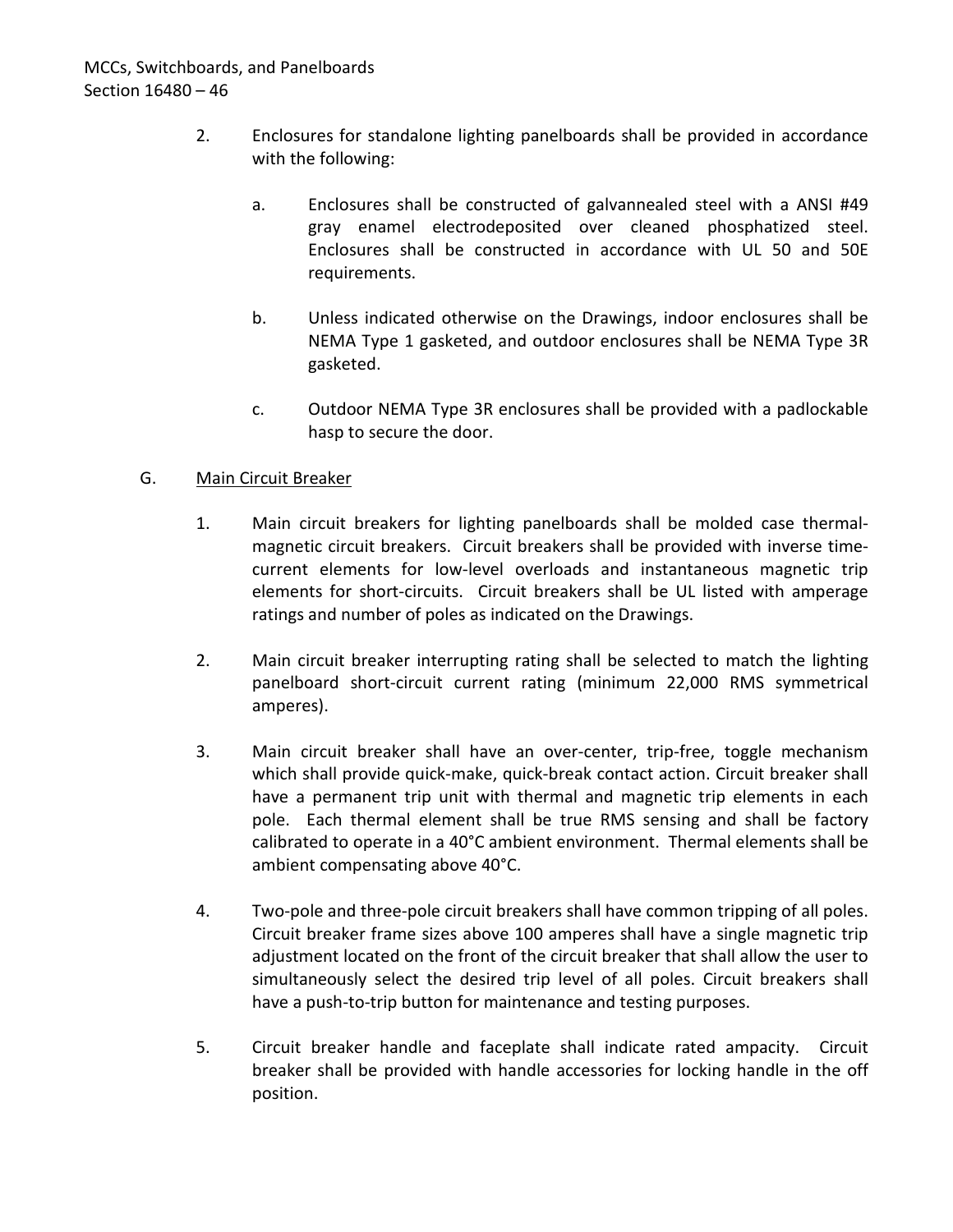- 6. Circuit breaker lugs shall be UL-listed to accept solid or stranded copper conductors only. Lug sizes shall be based on conductor ampacities corresponding to those shown in NEC Table 310-16 for 75°C rated wire.
- 7. Circuit breakers shall be bolted-on type. Snap-in designs are not acceptable.
- 8. Main circuit breakers shall be UL-listed for use with the following factory installed accessories: shunt trip, under voltage trip, ground fault trip, auxiliary switch, alarm switch, and mechanical lug kits. Main circuit breaker accessories shall be provided as indicated on the Drawings.

### H. Branch Circuit Breakers

- 1. Branch circuit breakers for lighting panelboards shall be molded case thermalmagnetic circuit breakers. Circuit breakers shall be provided with inverse timecurrent elements for low-level overloads and instantaneous magnetic trip elements for short-circuits.
- 2. Branch circuit breakers shall be HACR type, unless specified otherwise. Breakers shall be UL-listed with amperage ratings and number of poles as indicated on the Drawings. Unless specified otherwise, minimum amperage rating for branch circuit breakers shall be 20 A, and amperage rating for spare circuit breakers shall be 20A.
- 3. Interrupting ratings of branch circuit breakers shall match rating of main circuit breaker.
- 4. Molded case branch circuit breakers shall be bolt-on type. Snap-in designs are not acceptable.
- 5. Circuit breakers shall have an over-center, trip-free, toggle mechanism which shall provide quick-make, quick-break contact action. Circuit breakers shall have thermal and magnetic trip elements in each pole. Two-pole and three-pole circuit breakers shall have common tripping of all poles. Thermal trip elements shall be factory preset and sealed. Circuit breakers shall be true RMS sensing and thermally responsive to protect circuit conductors in a 40°C ambient temperature.
- 6. Circuit breakers shall be provided with two forms of visible trip indication. The circuit breaker handle shall reside in a position between on and off. In addition, there shall be a red indicator appearing in the clear window of the circuit breaker housing.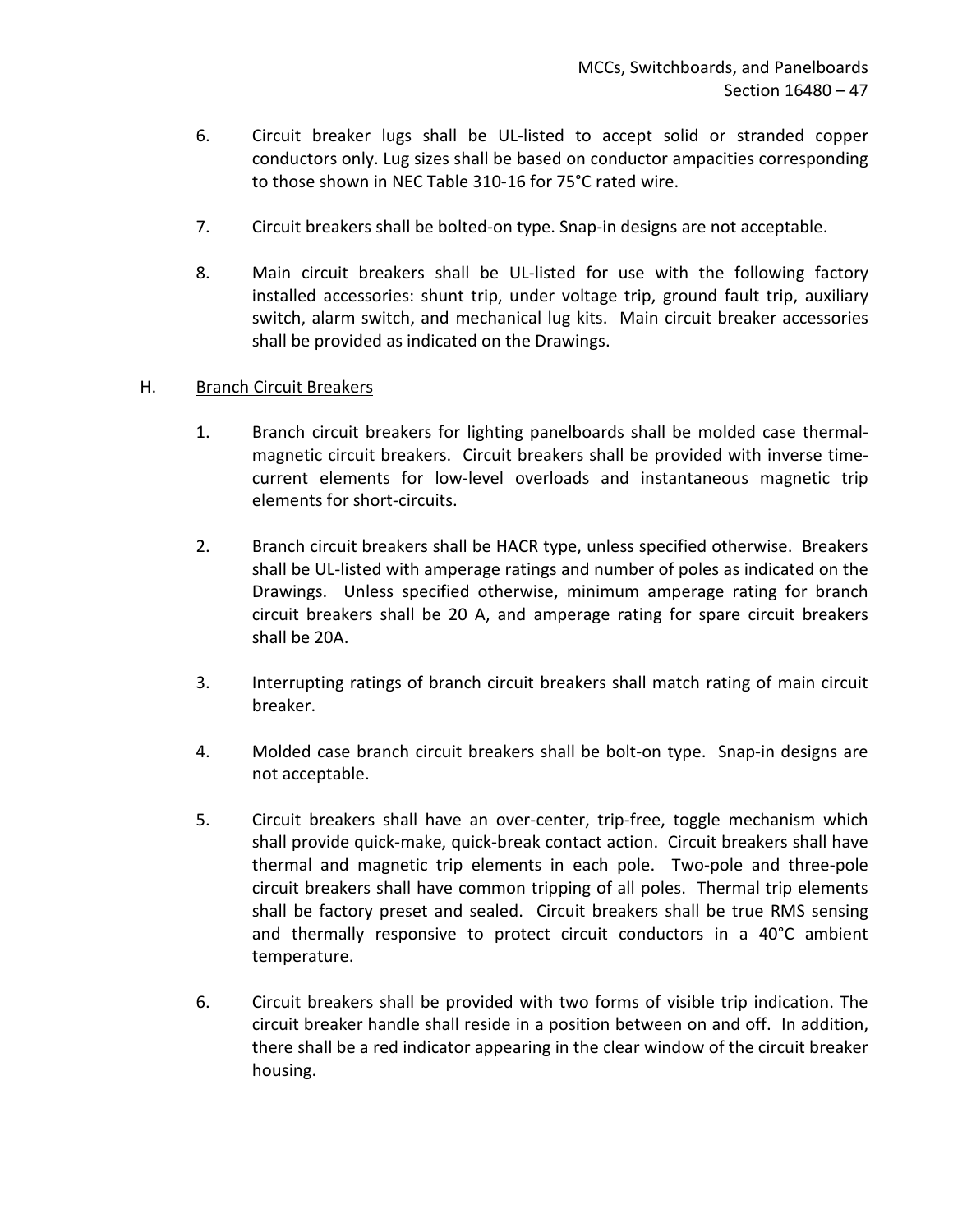- 7. The exposed faceplates of branch circuit breakers shall be flush with one another.
- 8. Ground Fault Current Interrupting (GFCI) circuit breakers shall be provided where indicated on the Drawings. GFCI circuit breakers shall be UL Class A with 30 mA sensitivity.
- 9. Circuit breaker lugs shall be UL-listed to accept solid or stranded copper conductors only. Lug sizes shall be based on conductor ampacities corresponding to those shown in NEC Table 310-16 for 75°C rated wire.

### I. Lighting Panel Transformers

- 1. Transformers for lighting panels shall be energy efficient (NEMA TP-1 compliant or Energy Star labeled), dry type, and UL listed with a minimum KVA rating as indicated on the Drawings. Unless specified otherwise, transformers shall be single phase, 480 V primary and 120/240 V secondary.
- 2. Transformer shall be "K" rated for high harmonic loads when non-linear loads are present.
- 3. Transformers shall be provided with a minimum of 4 full capacity primary winding taps. Unless specified otherwise, 2 winding taps shall be provided at 2.5 percent above nominal, and 2 winding taps shall be provided at 2.5 percent below nominal.
- 4. Transformer insulation system shall be rated at 220°C and designed for full load operation at a maximum of 115°C temperature rise above 40°C ambient. Transformers shall be capable of carrying a 15 percent continuous overload without exceeding a 150°C temperature rise above 40°C ambient.
- 5. Transformer coils shall be copper continuous wound construction and shall be impregnated with non-hygroscopic thermosetting varnish.
- 6. Each transformer winding shall be provided with an electrostatic shield arranged to minimize inter-winding capacitance.
- 7. Fan cooled transformers will not be acceptable.
- 8. Sound level shall be warranted by the manufacturer not exceed 45 decibels measured at 5 feet from the transformer.
- 9. The secondary side neutral conductor of the transformer shall be factory grounded.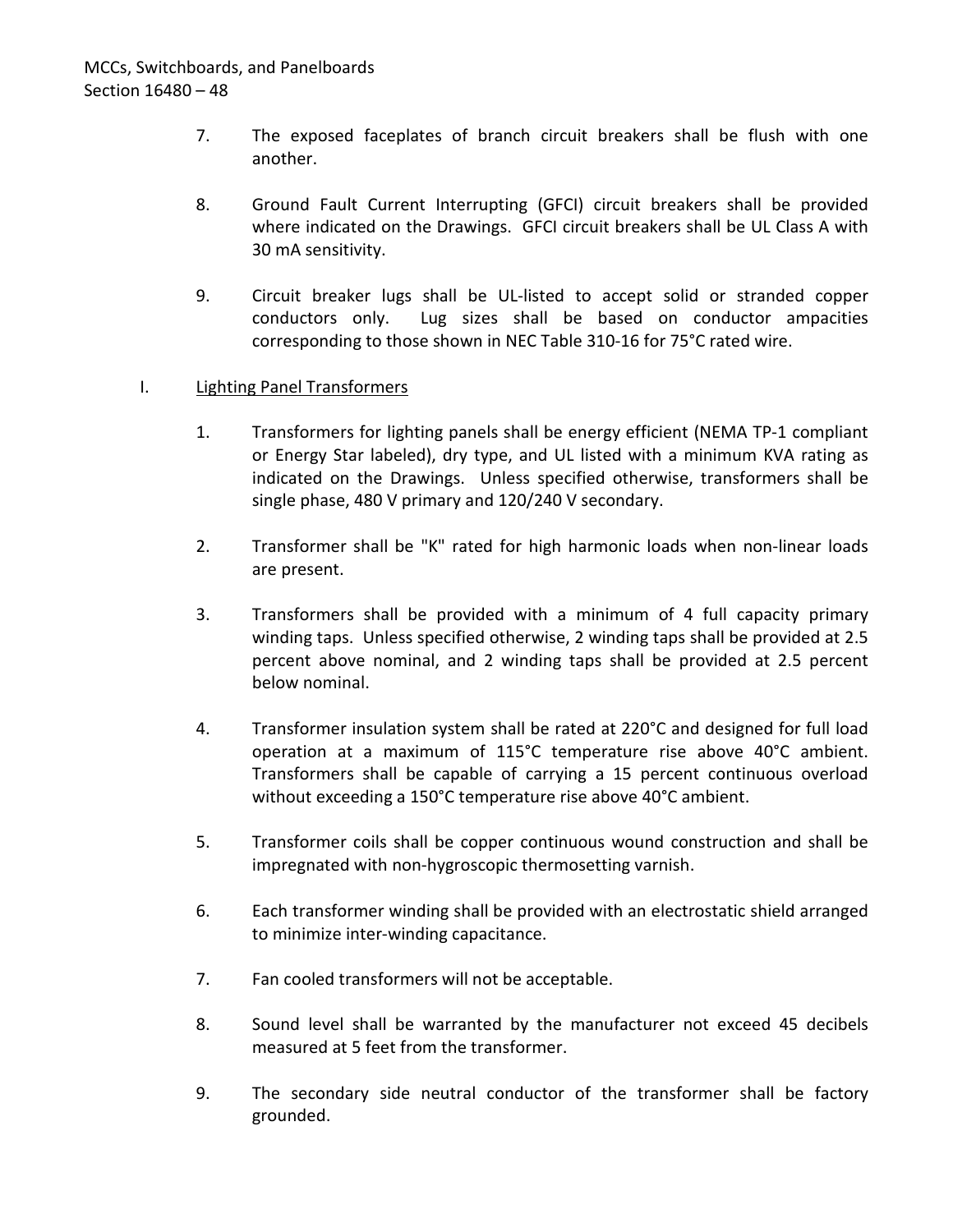- 10. The core of the transformer shall be grounded to the enclosure by means of a flexible grounding conductor sized in accordance with applicable UL and NEC standards.
- 11. Transformers shall be factory installed in a freestanding enclosure (except for MCC applications), NEMA Type 1 for indoor locations and NEMA Type 3R for outdoor locations. Transformer enclosures shall be ventilated and fabricated of heavy gauge, sheet steel construction. The entire enclosure shall be finished utilizing a continuous process consisting of degreasing, cleaning and phosphatizing, followed by electrostatic deposition of polymer polyester coating and baking cycle to provide uniform coating of all edges and surfaces. The coating shall be UL recognized for outdoor use. The coating color shall be ANSI #49, gray.

### <span id="page-50-0"></span>2.04 PROTECTIVE DEVICES

## A. General Requirements for Molded Case Circuit Breakers

- 1. Molded case circuit breakers shall be UL listed and conform to UL 489 and NEMA AB1. Molded case circuit breakers shall be as manufactured by Eaton/Cutler-Hammer, Schneider/Square D, General Electric, or approved equal.
- 2. Unless specified otherwise, mold case circuit breakers shall be thermal-magnetic type with inverse time-current thermal element for low-level overloads, and instantaneous magnetic trip element for short-circuits.
- 3. Circuit breakers shall be provided with ambient temperature compensating thermal trips for a minimum range of 10 to 50 °C.
- 4. Circuit breakers shall be operated by a toggle-type handle and shall have a quickmake, quick-break over-center switching mechanism that is mechanically tripfree. Automatic tripping of the breaker shall be clearly indicated by the handle position. Contacts shall be non-welding silver alloy and arc extinction shall be accomplished by means of DE-ION arc chutes. A push-to-trip button on the front of the circuit breaker shall provide a local manual means to exercise the trip mechanism.
- 5. Breakers specified for operation on a 480 V, 60 Hz system shall be rated for 600 V and shall have a minimum symmetrical interrupting capacity of 65,000 A. Breakers shall be provided with a higher interrupting capacity, if indicated on the Drawings or required by the Contractor's Electrical Short-circuit and Protective Device Evaluation and Coordination Study.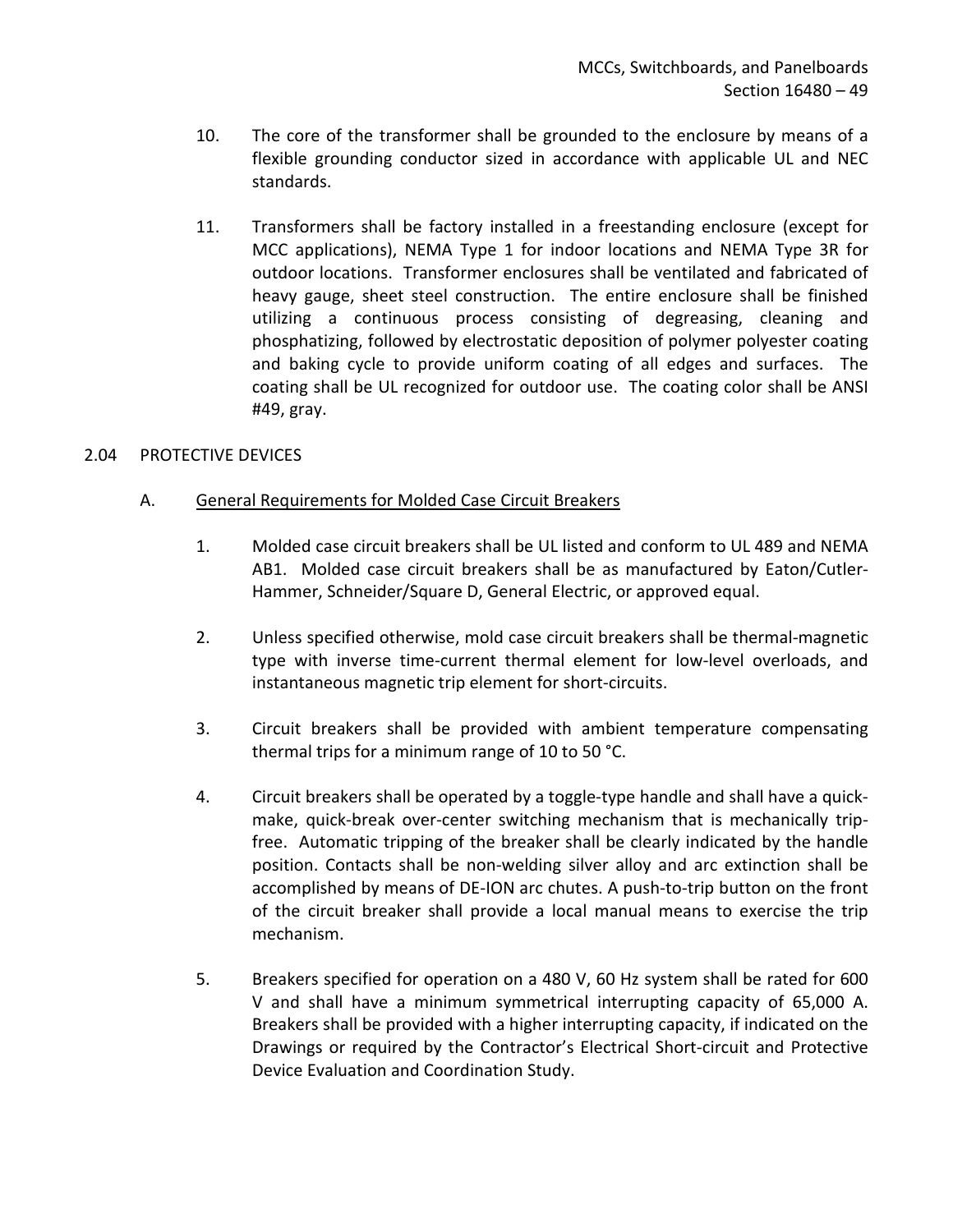- 6. Circuit breaker amperage rating shall be as required to protect the specified branch circuit and equipment. Contractor shall coordinate circuit breaker amperage rating with actual equipment to be furnished. Minimum circuit breaker amperage rating shall be as indicated on the Drawings.
- 7. Contractor shall coordinate the applicable circuit breaker sensor, trip unit, and rating plug with the required amperage rating.
- 8. Where indicated on the Drawings, circuit breakers shall be UL listed for application in their intended enclosures at 100% of their continuous ampere rating.
- 9. Ground fault protection shall be provided where indicated on the Drawings.
- 10. Where indicated on the Drawings, circuit breakers shall be current limiting.
- 11. Unless specified otherwise, circuit breaker load connections shall be compression style, suitable for copper conductors of the number, size, and type indicated on the Drawings.
- B. Molded Case Circuit Breakers with Non-Interchangeable Trip Units
	- 1. Unless specified otherwise, circuit breakers with 100 A frames and below shall be provided with factory installed non-interchangeable trip units.
	- 2. Unless specified otherwise, circuit breakers with non-interchangeable trip units shall be provided with fixed magnetic trip elements.
- C. Molded Case Circuit Breakers with Interchangeable Trip Units
	- 1. Unless specified otherwise, circuit breakers with 225 A to 600 A frames shall be provided with interchangeable trip units. Trip units shall be field interchangeable. Factory interchangeable trip units are not acceptable.
	- 2. Circuit breaker magnetic trip element shall be provided with front-mounted, field adjustable trip setting. As a minimum, the adjustable magnetic trip shall provide high, low, and intermediate trip settings.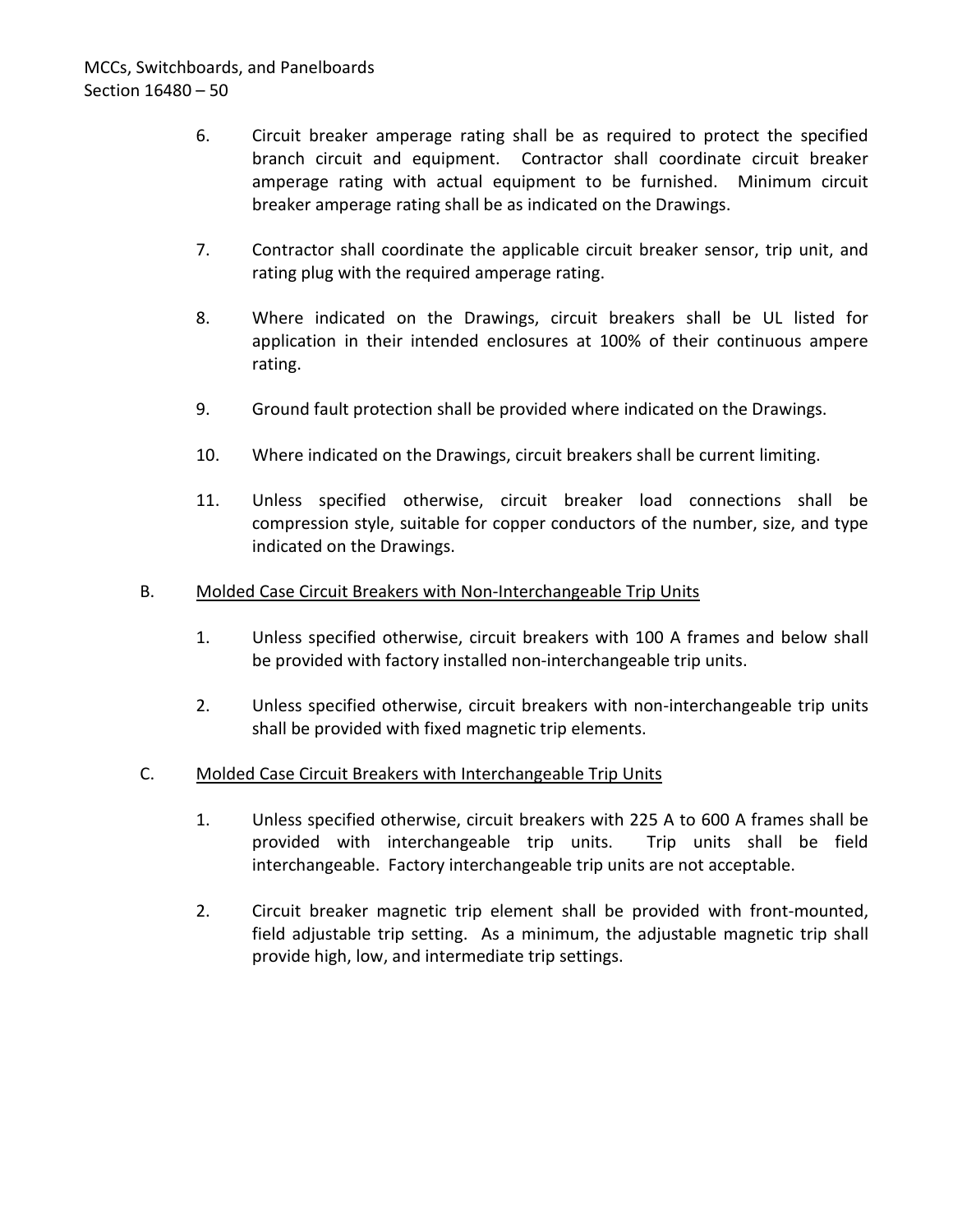### D. Molded Case Circuit Breakers with Solid-State Trip Units

- 1. Unless specified otherwise, circuit breakers identified on the Drawings as "main circuit breakers" (located in the main service switchboard, distribution switchboards, or MCCs), or circuit breakers with 800 A frames and above shall have solid-state trip units. In addition, the "main circuit breaker" located in the main service switchboard shall be equipped with ground fault protection.
- 2. As a minimum the solid-state trip units shall be provided with the following components, features, and capabilities:
	- a. Microprocessor-based trip device, flux-transfer shunt trip, and three (3) integral current sensors. Current sensors shall provide operation and signal function. The trip unit shall use microprocessor-based technology to provide the adjustable time-current protection functions. True RMS sensing circuit protection shall be achieved by analyzing the secondary current signals received from the circuit breaker current sensors, and initiating trip signals to the circuit breaker trip actuators when predetermined trip levels and time-delay settings are reached. The trip unit shall be Eaton type Digitrip 310, General Electric type MicroVersaTrip Plus, or approved equal.
	- b. An adjustable trip setting dial mounted on the front of the trip unit and interchangeable ratings plugs shall establish the continuous trip ratings of each circuit breaker as a function of the rating plug amperage. Rating plugs shall be field interchangeable. Rating plugs shall be interlocked so they are not interchangeable between frames, and interlocked such that a breaker cannot be closed and latched with the rating plug removed.
	- c. As a minimum, system coordination shall be provided by the following microprocessor-based time-current curve shaping features: adjustable long-time setting and delay, adjustable short-time setting and delay, adjustable instantaneous pick-up, adjustable instantaneous setting (pickup), and where specified, adjustable ground fault setting and delay.
	- d. The microprocessor-based trip unit shall have both powered and unpowered thermal memory to provide protection against cumulative overheating should a number of overload conditions occur in quick succession.
	- e. When the adjustable instantaneous setting is omitted, the trip unit shall be operate with an instantaneous override.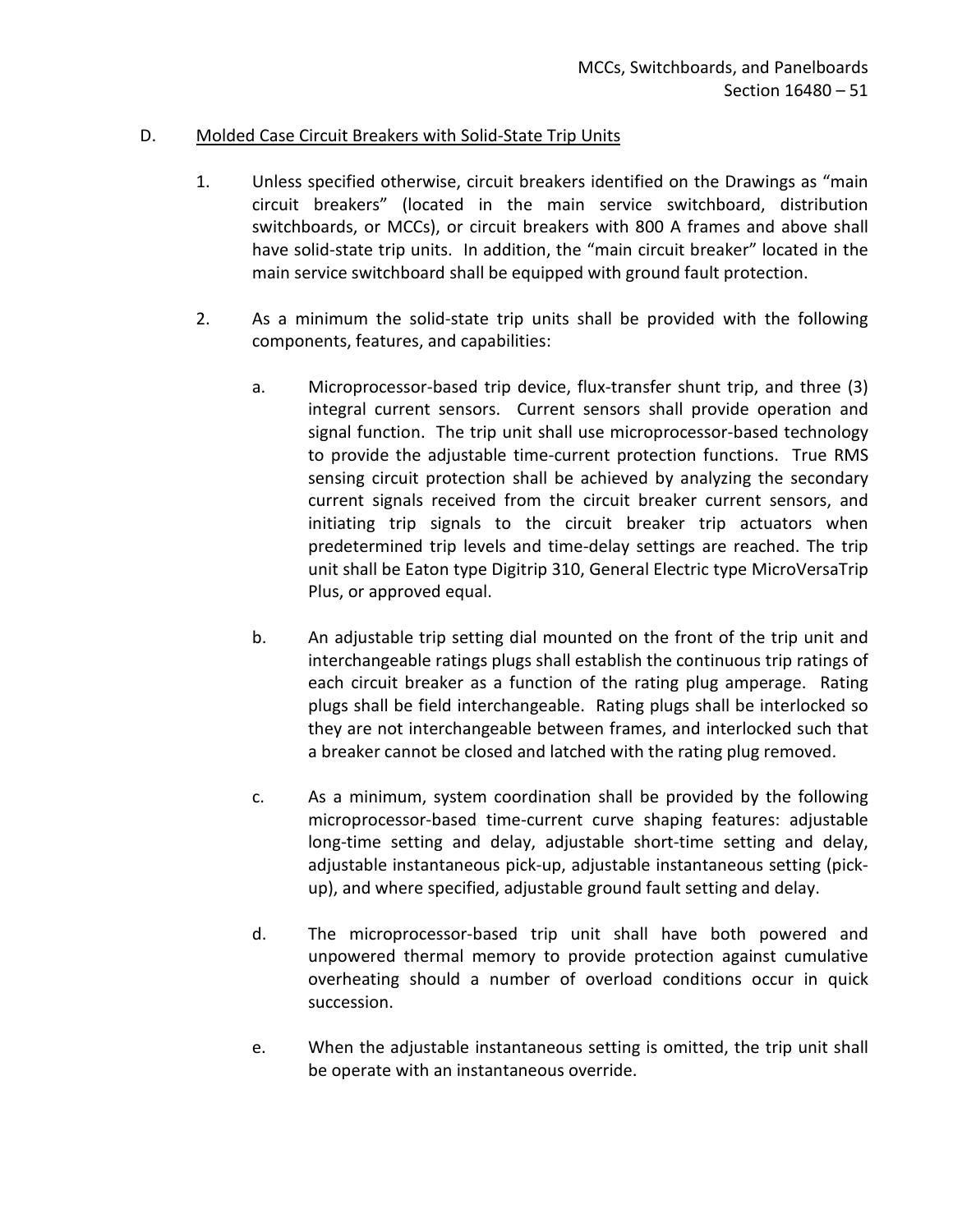- f. Where internal ground fault protection is specified, adjustable settings shall not exceed 1200 A. Provide neutral ground fault sensor for four-wire loads.
- g. Breakers shall have built-in jack located on the front to accept a test cable from a test kit. Provide one portable, battery operated test kit capable of testing all breakers 225 A frame and above. The test kit shall test the circuit breaker while the circuit breaker is carrying load, and shall provide either a trip or no trip test. The test kit shall simulate a time-over current condition for the long-time, short-time and ground fault functions. The test kit shall also read trip unit switch settings and provide a report of the trip unit self-test feature.
- h. Where specified herein or indicated on the Drawings, the trip unit shall be provided with an arc-flash reduction maintenance system capability. The arc-flash reduction maintenance system shall allow the operator to enable a maintenance mode using a keyed switch which enables a preset accelerated instantaneous override to reduce arc-flash energy. A LED light on the trip unit shall indicate the trip unit is in the maintenance mode.

### E. Insulated Case Power Circuit Breakers

- 1. Unless specified otherwise, circuit breakers with frame ratings greater than 2,500 A, shall be insulated case power circuit breakers. Insulated case power circuit breakers shall be drawout type. Insulated case power circuit breakers shall be UL listed for application in their intended enclosures for 100% of their continuous ampere rating.
- 2. Unless specified otherwise, insulated case power circuit breakers shall be electrically operated. To facilitate lifting, the insulated case circuit breaker shall have integral handles on the side of the breaker.
- 3. Electrically operated breakers shall be complete with close/open pushbuttons, plus red and green status lights to indicate breaker contact position, and 120 VAC motor operators. The AC source shall be supplied by a control power transformer internal to the panel assembly.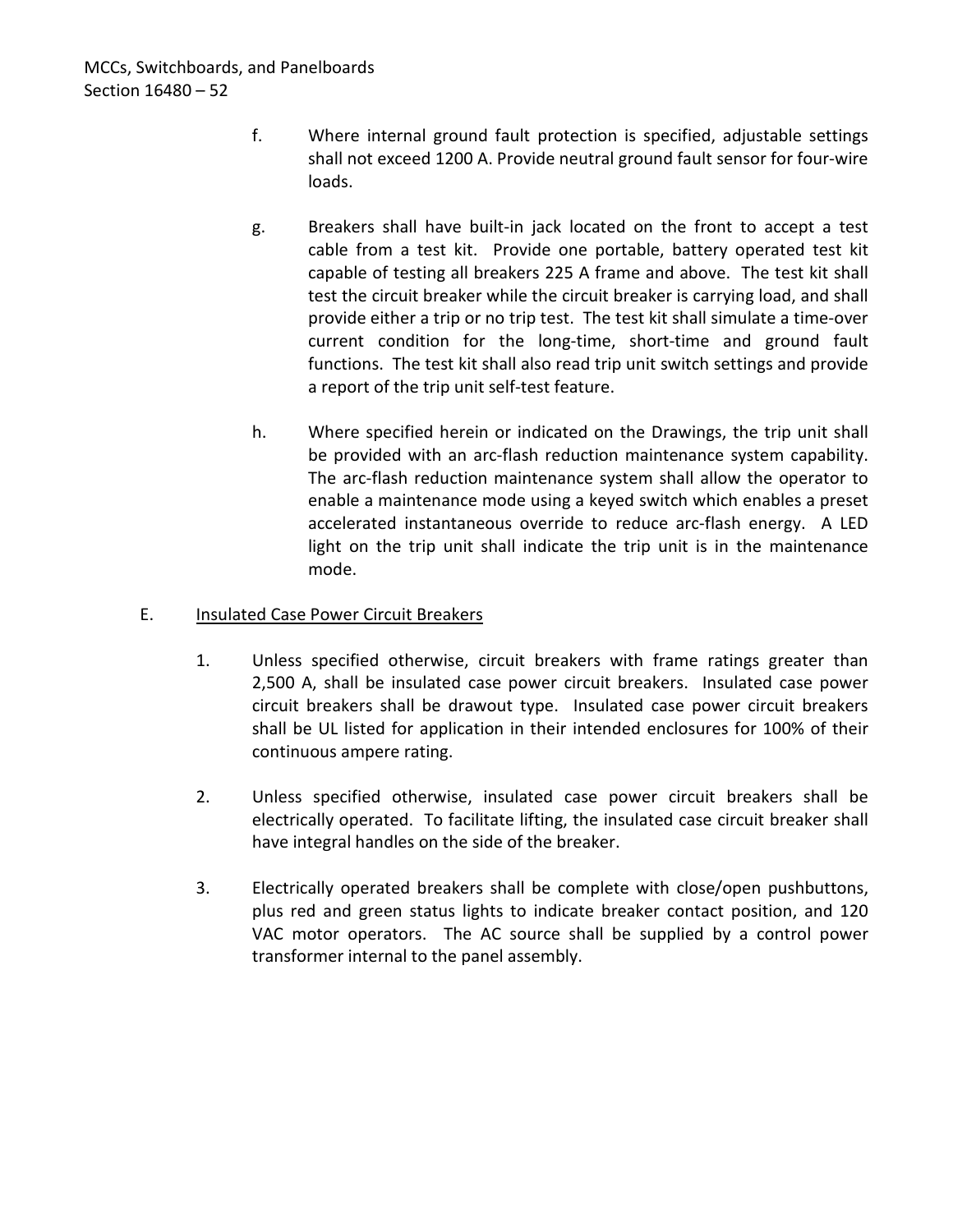- 4. Breakers shall have a minimum symmetrical interrupting capacity of 65,000 A at 600 V. Breakers shall be provided with a higher interrupting capacity, if indicated on the Drawings or required by the Contractor's Electrical Short-circuit and Protective Device Evaluation and Coordination Study. To ensure a selective system, all circuit breakers shall have 30-cycle short-time withstand ratings equal to 18 times their frame ratings. Insulated case circuit breakers without an instantaneous trip element adjustment shall be equipped with a fixed internal instantaneous override set at that level.
- 5. All insulated case power circuit breakers shall be constructed and tested in accordance with UL requirements, and shall carry a UL label.
- 6. Each insulated case circuit breaker shall be equipped with a solid-state trip unit. As a minimum the solid-state trip unit shall be provided with the following components, features, and capabilities:
	- a. Microprocessor-based trip device, flux-transfer shunt trip, and three current sensors. Current sensors shall provide operation and signal function. The trip unit shall use microprocessor-based technology to provide the basic adjustable time-current protection functions. True RMS sensing circuit protection shall be achieved by analyzing the secondary current signals received from the circuit breaker current sensors and initiating trip signals to the circuit breaker trip actuators when predetermined trip levels and time delay settings are reached. Interchangeable current sensors with their associated rating plug shall establish the continuous trip rating of each circuit breaker. The trip unit shall be Eaton type Digitrip RMS 520, or equal.
	- b. The trip unit shall be provided with individually adjustable time/current curve shaping solid-state elements for protective device coordination, and shall, as a minimum, include: long delay pickup and time, short delay pickup and time, and instantaneous pickup. Unless specified otherwise, trip units provided on insulated case circuit breakers in main service switchboards shall be provided with ground fault protection, including adjustable ground fault current pickup and time. The trip unit shall have provisions for a single test kit to test each of the trip functions.
	- c. The trip unit shall be provided with an information system that indicates mode of trip with LEDs following an automatic trip operation. The unit shall also be equipped with a display panel that provides a representation of the time/current curve which shall indicate the protection functions. The unit shall be continuously self-checking and provide a visual indication that the internal circuitry is being monitored and is fully operational.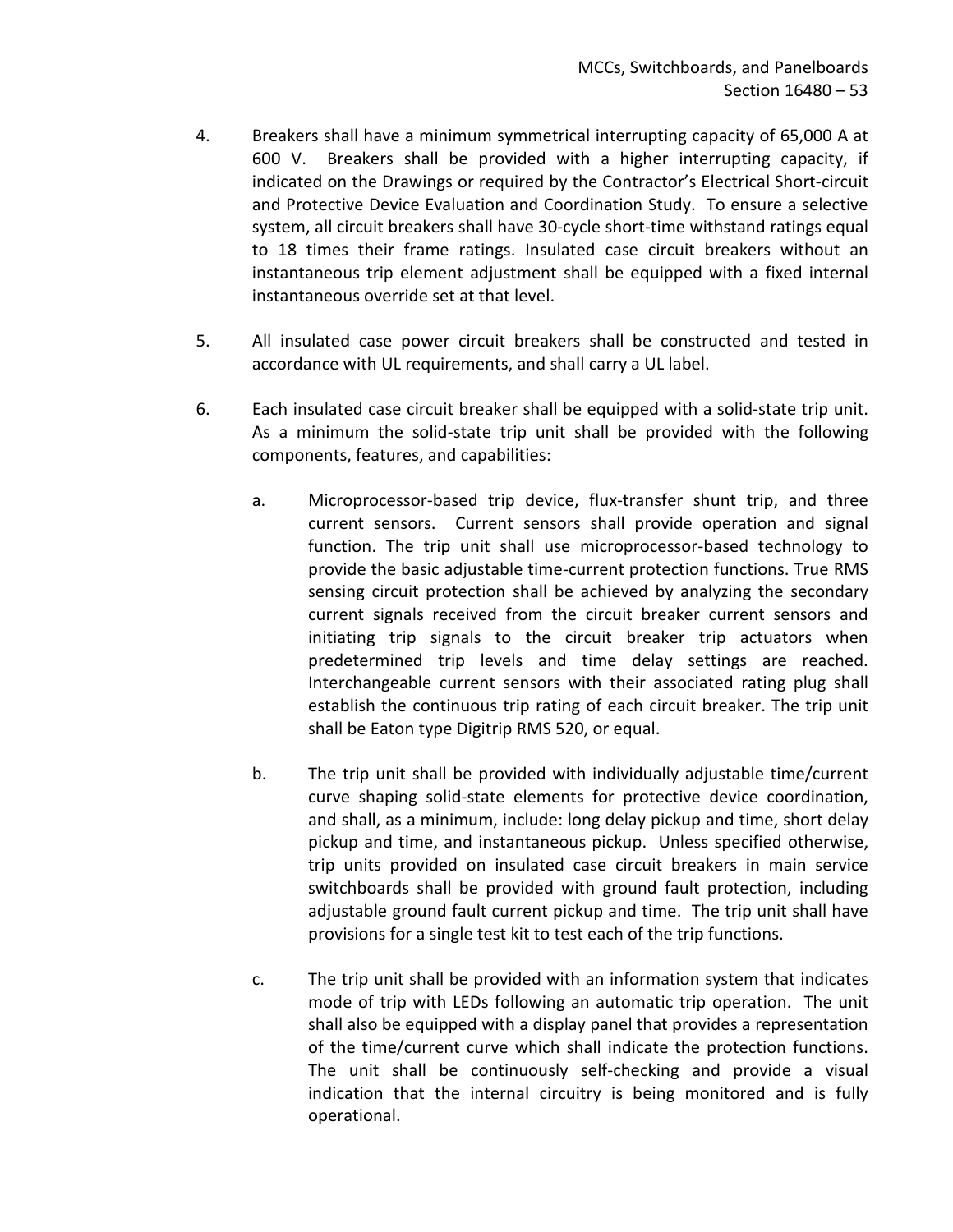- d. The solid-state trip unit shall be provided with an arc-flash reduction maintenance system capability. The arc-flash reduction maintenance system shall allow the operator to enable a maintenance mode using a keyed switch which enables a preset accelerated instantaneous override trip to reduce arc-flash energy. A LED light on the trip unit shall indicate the trip unit is in the maintenance mode.
- 7. The insulated case circuit breaker shall have a closing time of not more than 3 cycles. The primary contacts shall have an easily accessible wear indicator to indicate contact erosion.
- 8. The insulated case circuit breaker shall have three windows in the front cover to clearly indicate any electrical accessories that are mounted in the breaker. The accessory shall have a label that will indicate its function and voltage. The accessories shall be plug and lock type and UL listed for easy field installation. They shall be modular in design and shall be common to all frame sizes and ratings.
- 9. The breaker control interface shall have color-coded visual indicators to indicate contact open or closed positions as well as mechanism charged and discharged positions. Manual control pushbuttons on the breaker face shall be provided for opening and closing the breaker. The power circuit breaker shall have a "Positive On" feature. The breaker flag will read "Closed" if the contacts are welded and the breaker is attempted to be tripped or opened.
- 10. The current sensors shall have a back cover window that will permit viewing the sensor rating on the back of the breaker. A rating plug shall provide indication of the rating on the front of the trip unit.
- 11. A position indicator shall be located on the faceplate of the breaker. This indicator shall provide color indication of the breaker position in the cell. These positions shall be Connect (Red), Test (Yellow), and Disconnect (Green). The levering door shall be interlocked so that when the breaker is in the closed position, the breaker levering-in door shall not open.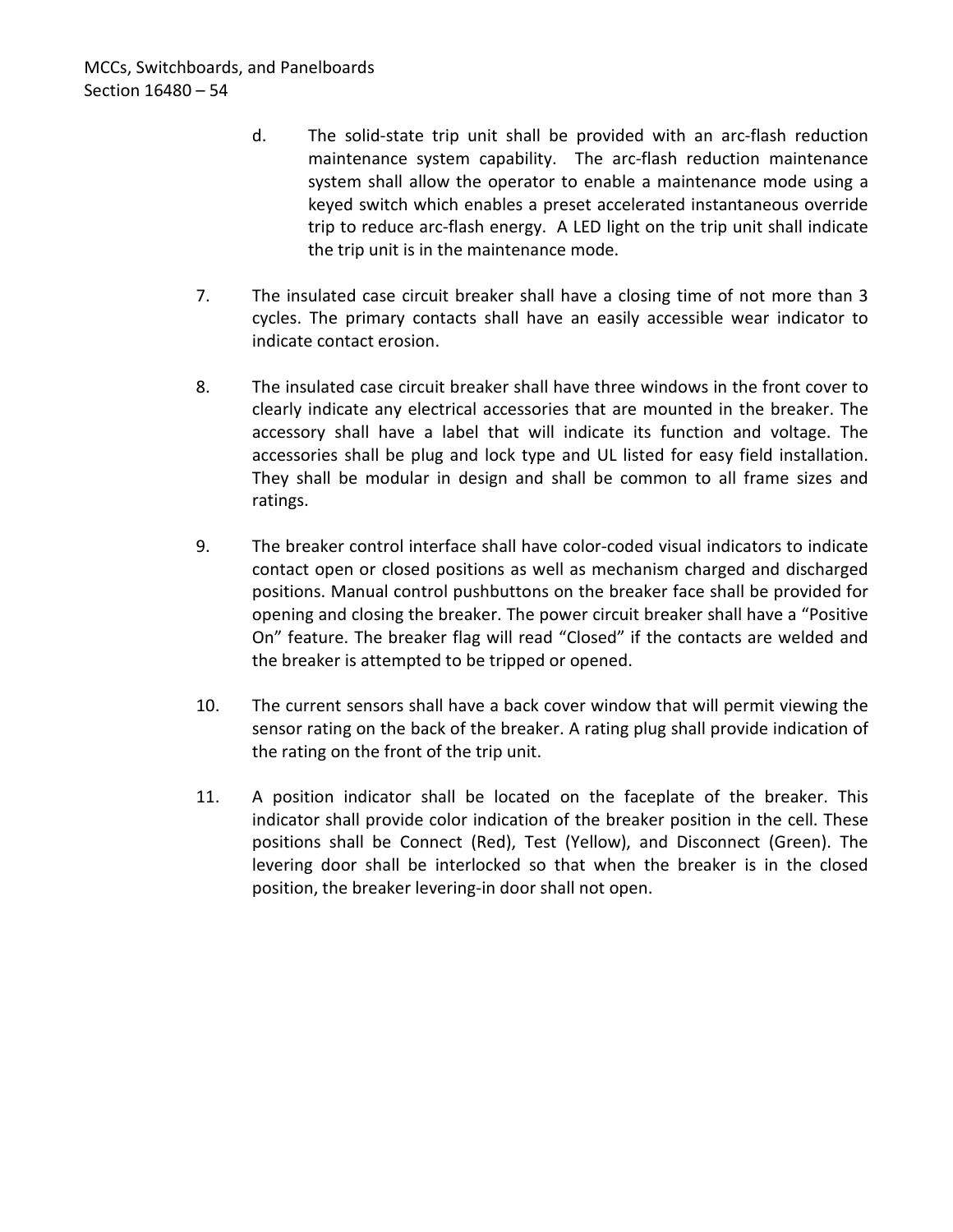- 12. Drawout breaker cells shall be equipped with drawout rails and primary and secondary disconnecting contacts. The stationary part of the primary disconnecting devices for each insulated case circuit breaker shall consist of a set of contacts extending to the rear through a glass polyester insulating support barrier; corresponding moving finger contacts suitably spaced shall be furnished on the insulated case circuit breaker studs which engage in only the connected position. The assembly shall provide multiple silver-to-silver full floating highpressure point contacts with uniform pressure on each finger maintained by springs.
	- a. The secondary disconnecting devices shall consist of plug-in connectors mounted on the removable unit and engaging floating plug-in connectors at the front of the compartment. The secondary disconnecting devices shall be gold-plated and pin and socket contact engagement shall be maintained in the "connected" and "test" positions.
	- b. The removable insulated case circuit breaker element shall be equipped with disconnecting contacts, wheels and interlocks for drawout application. It shall have four (4) positions: CONNECTED, TEST, DISCONNECTED and REMOVED all of which permit closing the compartment door. The breaker drawout element shall contain a worm gear levering "in" and "out" mechanism with removable lever crank. Mechanical interlocking shall be provided so that the breaker is in the tripped position before levering "in" or "out" of the cell. The breaker shall include an optional provision for key locking open to prevent manual or electric closing. Padlocking shall secure the breaker in the connected, test or disconnected position by preventing levering.

### <span id="page-56-0"></span>2.05 NAMEPLATES AND PLAQUES

- A. Engraved laminated plastic nameplates shall be provided to identify MCCs, switchboards, panelboards, door mounted components, and internal components. Nameplates shall be mounted on the face of the assembly.
- B. Nameplates shall be 1/16" thick with beveled edges and satin finish. Nameplates shall be provided with black background and white letters. Letters shall be a minimum of 3/16" high. Nameplates shall be fastened with round head stainless steel screws.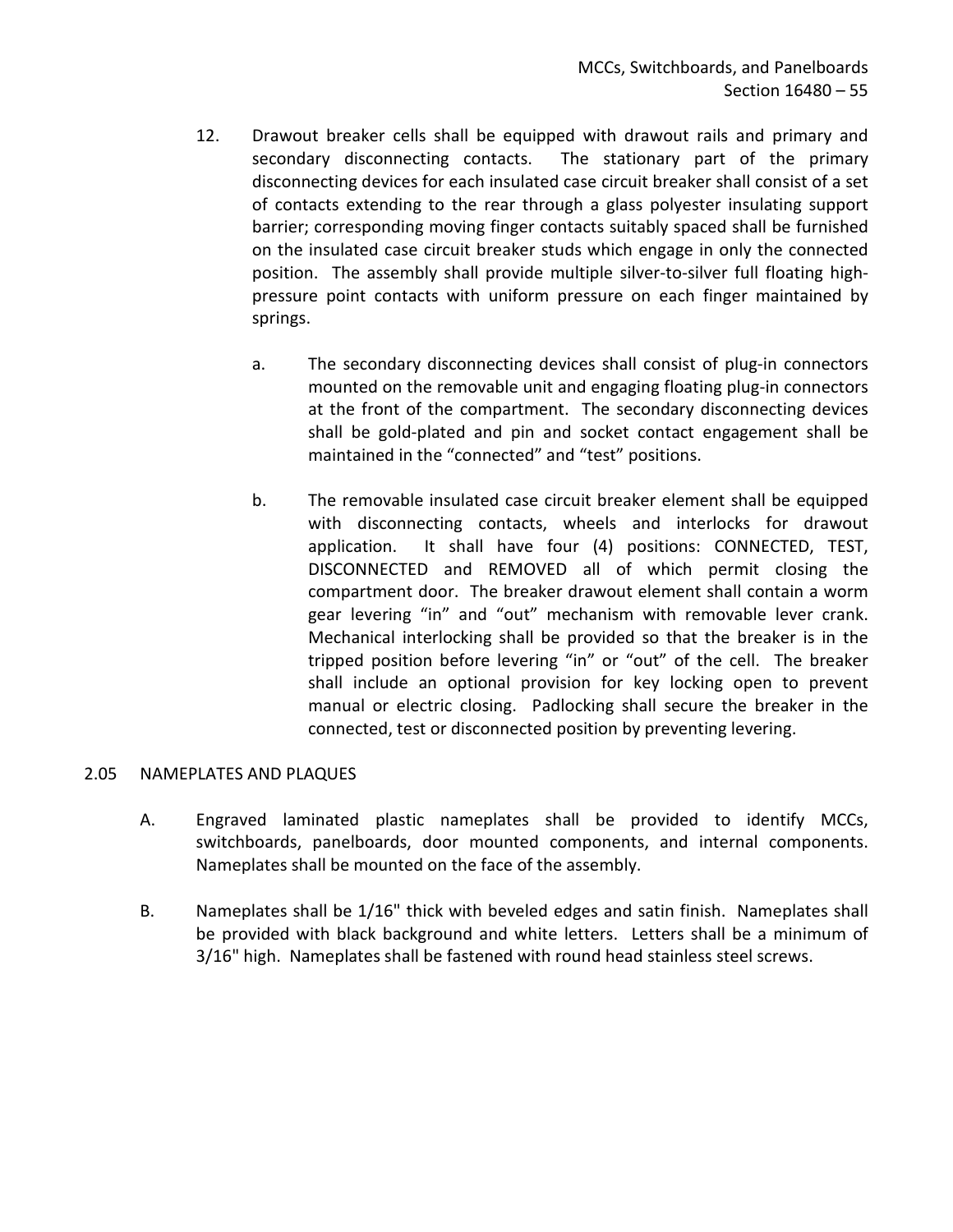# MCCs, Switchboards, and Panelboards Section 16480 – 56

- C. Nameplates shall be provided for each MCC and each unit compartment. MCC nameplate shall designate: name of manufacturer, system voltage, main bus rating, main bus short-circuit rating, and vertical bus rating. MCC compartment nameplates shall designate the descriptions indicated on the Drawings. Nameplates shall be provided for each pilot device or instrument mounted on the MCC compartment doors. Pilot device nameplates shall be manufacturer's standard style. Device nameplates shall designate the descriptions indicated on the Drawings.
- D. Nameplates shall be provided for each switchboard and each circuit breaker and device mounted on front of the switchboard. Switchboard nameplate shall designate: name of manufacturer, system voltage, bus rating, and bus short-circuit rating. Nameplates for the branch circuit breakers shall designate the equipment fed through the breaker.
- E. Nameplates shall be provided for each panelboard and transformer. Panelboard nameplate shall designate: system voltage, bus rating, and number of circuits. Transformer nameplate shall designate: primary and secondary voltage, and KVA rating.
- F. All nameplates shall be approved by the District prior to fabrication. Contractor shall submit for District approval, a master nameplate spreadsheet, listing: nameplate description (each line), letter height, and nameplate dimensions.
- G. A plaque displaying a mimic bus diagram shall be provided for each switchboard. The mimic bus diagram shall be a concise visual presentation of principal switchboard components and connections. The mimic bus diagram shall be arranged in single-line diagram format, using symbols and letter designations consistent with the as-built bus diagram. The mimic bus diagram shall be engraved on an anodized aluminum plaque.

### <span id="page-57-0"></span>2.06 SPARE PARTS AND ACCESSORIES

- A. All spare parts shall be of the same material and workmanship, shall meet the same requirements, and shall be interchangeable with the corresponding original parts furnished. Spare parts shall be properly packaged for shipment and storage, and shall be labeled with the manufacturer's part number(s).
- B. As a minimum, Contractor shall furnish the following spare parts:
	- 1. Two (2) fuses of each type and size for three-phase power.
	- 2. Five (5) fuses of each type and size for single-phase power (including control power).
	- 3. One (1) circuit breaker auxiliary switch of each type.
	- 4. Two (2) operating coils for each size AC contactor.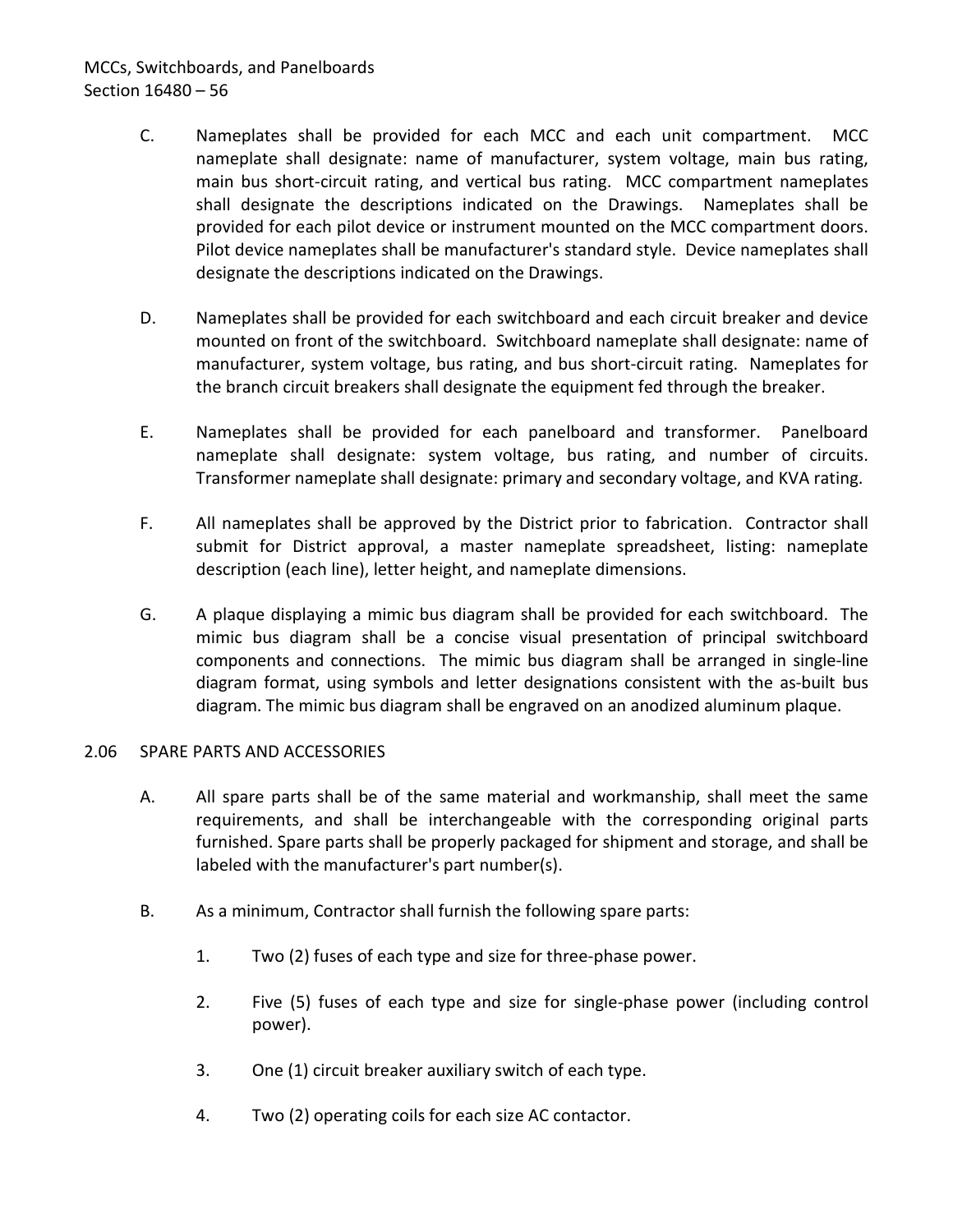- 5. Two (2) complete sets of 3-pole stationary and moving contact assemblies for each size AC contactor.
- 6. Three (3) contactor overload relays of each type and rating, each relay with a complete set of contact blocks.
- 7. One (1) spare set of heater elements for each heater rating provided.
- 8. Two (2) indicating light assemblies of each type.
- 9. One (1) control relay of each type and rating.
- 10. One (1) contactor auxiliary contact of each type.
- 11. Two (2) one quart containers of finish paint for indoor MCC and switchboard enclosures. One quart for each, if finish paint differs for MCC and switchboard enclosures.
- 12. Two (2) one quart containers of finish paint for the outdoor MCC and switchboard enclosures. One quart for each, if finish paint differs for MCC and switchboard enclosures.
- 13. 4 keys for each type of door lock and keying.
- 14. Portable test kit(s) for circuit breaker microprocessor trip units to test each of the trip unit functions without removal from the panel. One test kit shall be provided for each type of trip unit supplied.
- 15. MCC and switchboard accessory sets, including, but not limited to, tools and miscellaneous items required for overcurrent protective device test, inspection, maintenance, and operation.
- 16. One (1) remote racking device for drawout circuit breakers.
- 17. One (1) portable, floor-supported, roller-based, elevating carriage arranged for movement of circuit breakers in and out of compartments and suitable for the largest circuit breaker furnished.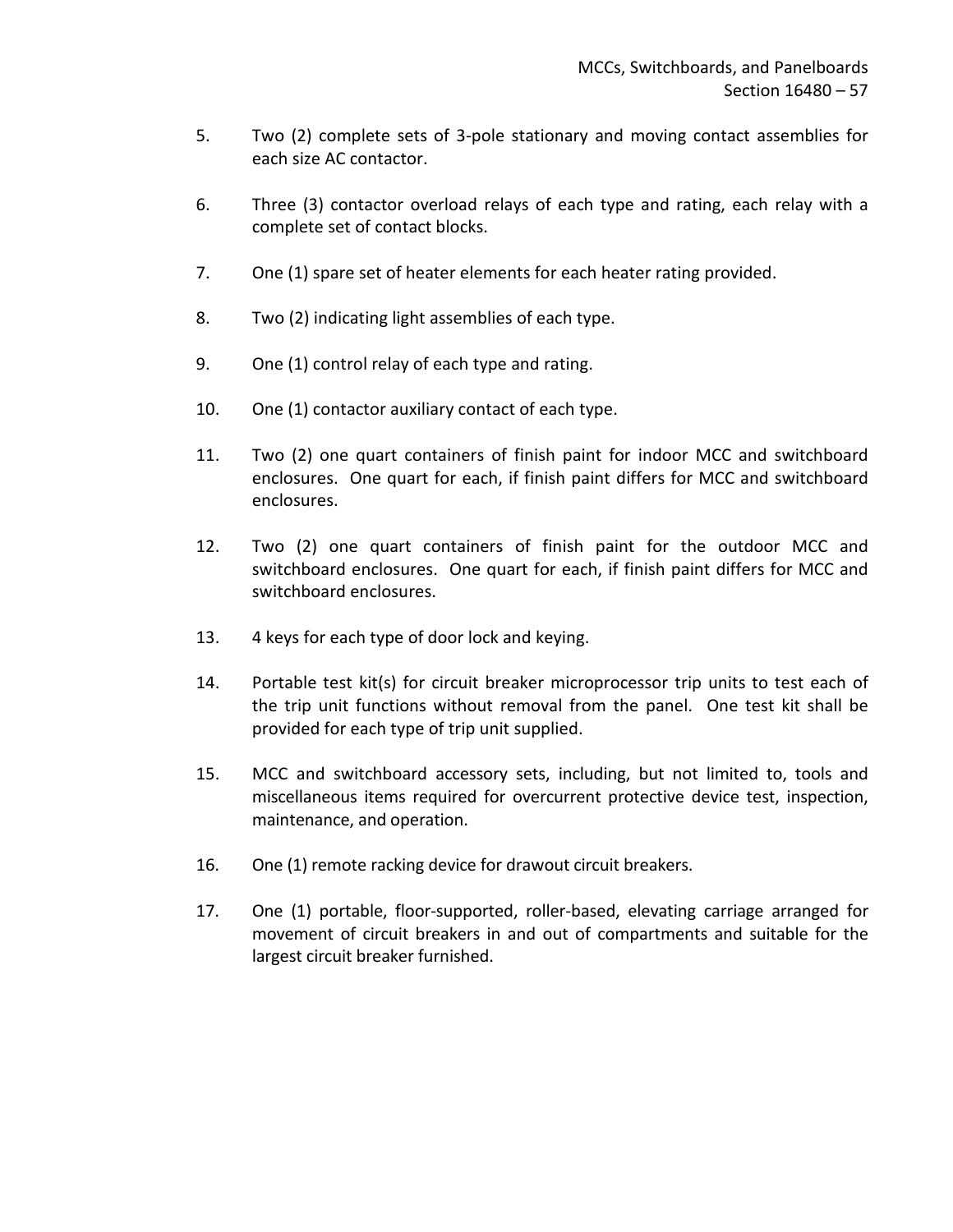#### <span id="page-59-0"></span>PART 3 – EXECUTION

#### <span id="page-59-1"></span>3.01 FACTORY TESTING

A. The following standard factory tests shall be performed on the equipment provided under this section. All tests shall be performed in accordance with the latest version of ANSI and NEMA standards.

The MCCs and switchboards shall be completely assembled, wired, adjusted and tested at the factory. After assembly, the complete MCCs and switchboards shall be tested for operation under simulated service conditions to assure the accuracy of the wiring and the functioning of all equipment. The main circuits shall be given a dielectric test of 2200 volts for one minute between live parts and ground and between opposite polarities. The wiring and control circuits shall be given a functional test at rated voltage.

B. The manufacturer shall provide certified copies of factory test reports to District for approval prior to shipment.

#### <span id="page-59-2"></span>3.02 INSTALLATION

- A. Contractor shall install all equipment in accordance with the manufacturer's written instructions, NEC standards, requirements and standards specified herein, and as indicated on the Drawings.
- B. Each assembly shall be provided with adequate lifting means and shall be capable of being moved into installation position.
- C. Contractor shall anchor MCCs and switchboards to reinforced concrete pads and floor slabs in accordance with the calculations and details prepared by the manufacturer's engineer. Anchor bolt embedment depth shall be based on the thickness of the structure slab only, and shall not include any portion of the raised concrete housekeeping pad beneath the equipment.
- D. Verify the compatibility of conductor size, type, and stranding versus the power lugs furnished. Utilize correct lugs in all applications. Crimp compression lugs with manufacturer recommended tools.
- E. Support incoming line conductors and outgoing load conductors to withstand the effects of a fault current. Support (brace) incoming and outgoing conductors in accordance with the manufacturer's written requirements and per NEC, including brace material and spacing.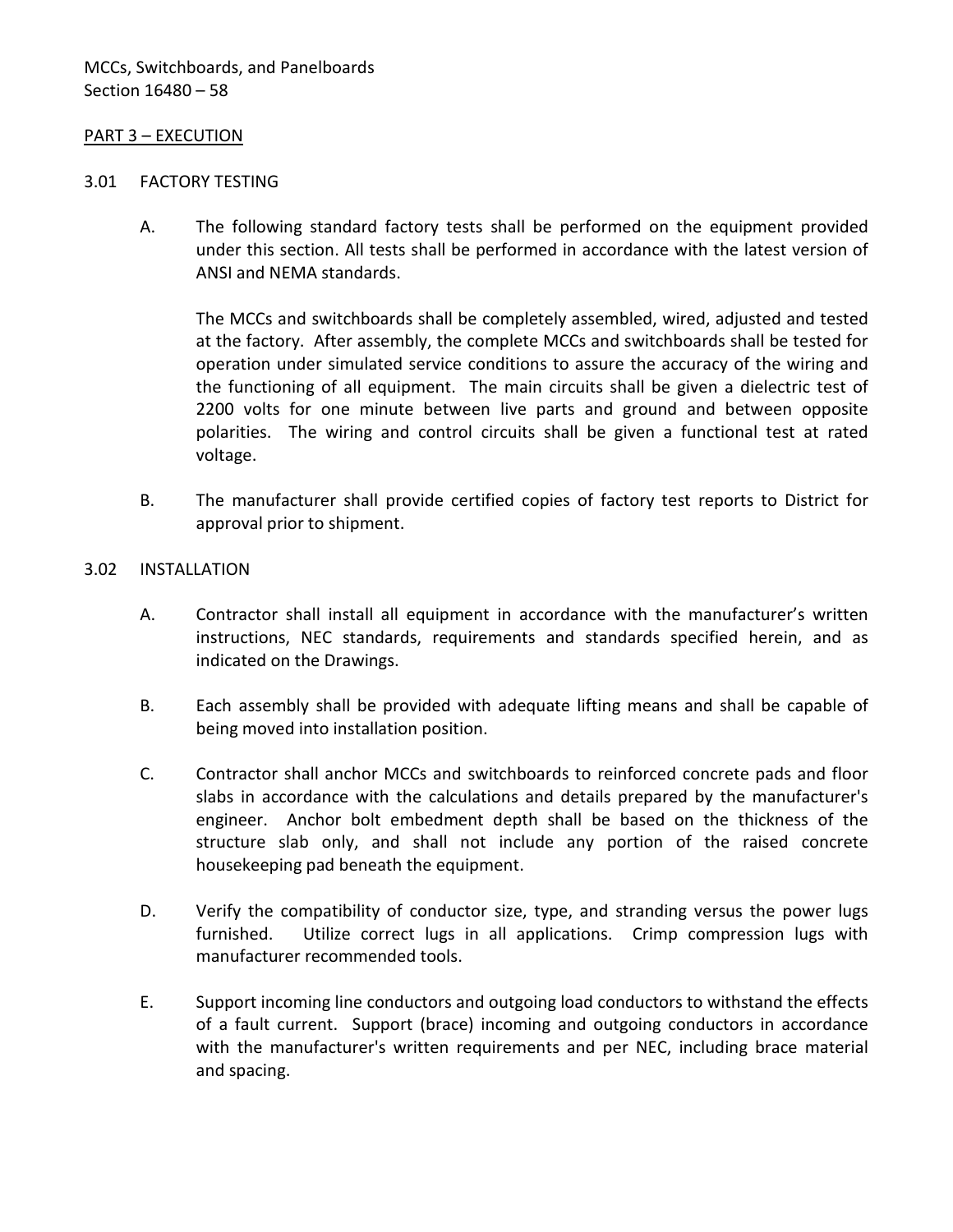- F. Tighten all bus splices, lugs, connectors, terminals, etc. in accordance with the equipment manufacturer's published torque tightening values for same.
- G. Perform all pre-energizing checks as recommended by the manufacturer, including, but not limited to, the following:
	- 1. Verify field wiring for proper conductor sizing.
	- 2. Verify field wiring connection points with the Drawings and manufacturer's electrical schematics.
	- 3. Verify the integrity of all field connections, including proper torqueing of connections.
	- 4. Verify field connections for proper spacing between adjacent phases and/or phases to ground.
	- 5. Verify proper support (bracing) of all incoming and outgoing conductors.
	- 6. Verify that all ground connections have been properly made, including: ground bar connections to facility grounding system, and ground conductor connections to equipment or facility grounding systems.
	- 7. Verify that all barriers and parts that may have been removed during installation have been re-installed.

### <span id="page-60-0"></span>3.03 FIELD QUALITY CONTROL

- A. Contractor shall provide the services of a qualified factory-trained manufacturer's representative to assist the Contractor in installation and start-up of the equipment specified under this Section. The manufacturer's representative shall provide technical direction and assistance to the Contractor in general assembly of the equipment, connections and adjustments, and testing of the assembly and components contained therein.
- B. The following minimum work shall be performed by the Contractor under the technical direction of the manufacturer's service representative.
	- 1. Rig the assembly into final location and install on level surface.
	- 2. Check all removable circuit breakers and starter units for easy removal and reinsertion.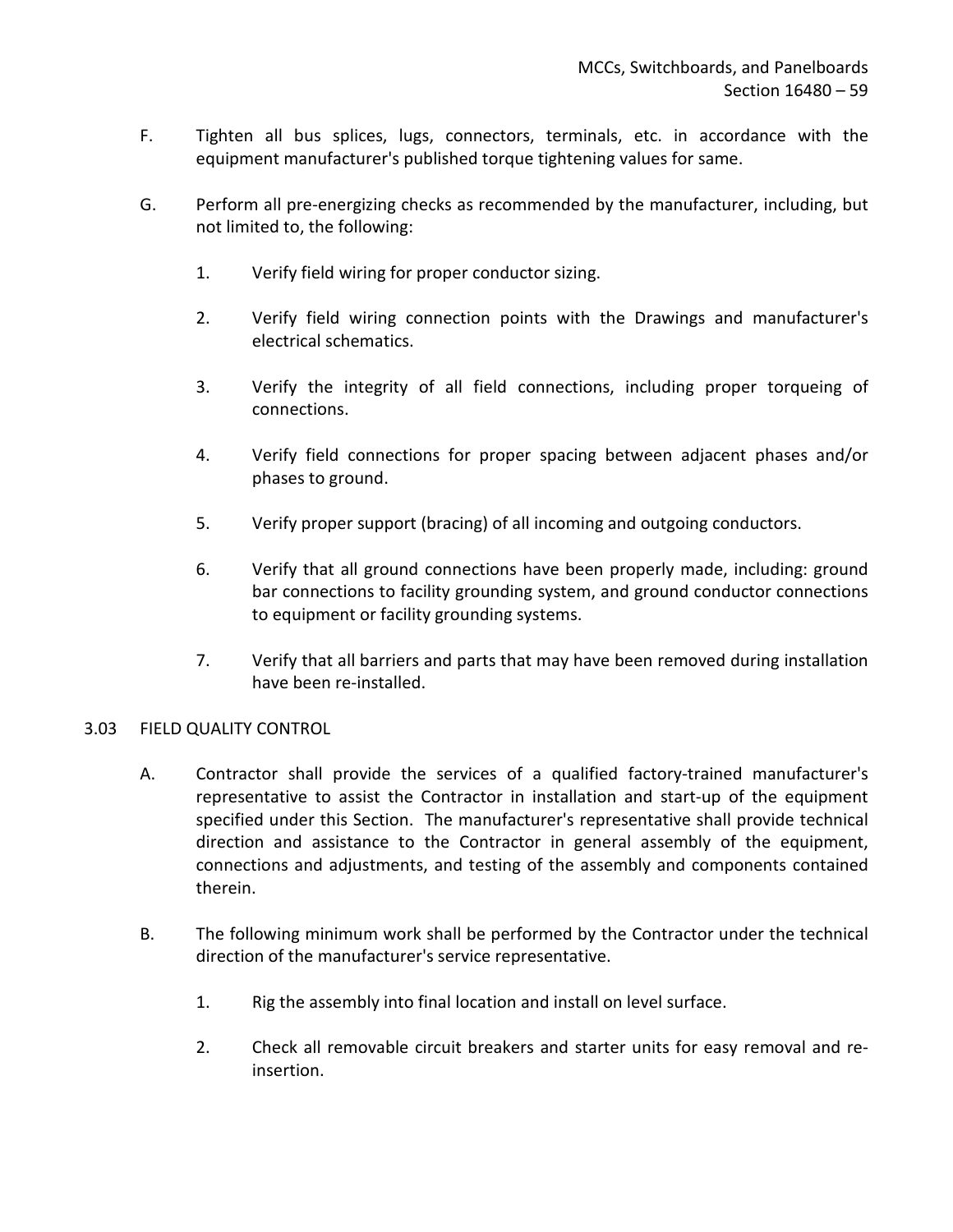- 3. Perform insulation tests on each power phase and verify low resistance ground connection on ground bus.
- 4. Connect all power wiring and control wiring and verify basic operation of each starter from control power source.
- 5. Torque all bolted connections made in the field and verify all factory bolted connections.
- 6. Calibrate any solid-state metering or control relays for their intended purpose and make written notations of adjustments on record drawings. Perform startup of any solid-state starters and variable frequency drives.

## <span id="page-61-0"></span>3.04 FIELD ADJUSTMENTS AND TESTING

- A. Contractor shall perform all equipment field adjustments and testing in accordance with the manufacturer's written instructions and Contract Document requirements, including, but not limited to: short-circuit protective device settings, overload relay settings, timing relays, and startup and testing.
- B. Contractor shall coordinate and set circuit breaker tripping sequence from main service protective device to individual motors.
- C. MCCs, switchboards, and panelboards shall be tested as stipulated in the NETA testing procedures for same and as specified in Section 16010.
- D. Contractor shall prepare formal field reports on all tests performed, providing a written description of each test, test values recorded, parameter limits, deficiencies, equipment adjustments, etc., and shall provide same to District for review and approval.

### <span id="page-61-1"></span>3.05 MANUFACTURER'S CERTIFICATION

- A. A qualified factory-trained manufacturer's representative shall certify in writing that the equipment has been installed, adjusted, and tested in accordance with the manufacturer's recommendations. Equipment shall be inspected prior to the performance of field testing and the generation of any reports.
- B. Manufacturer's written certification shall be provided in accordance with Section 16010.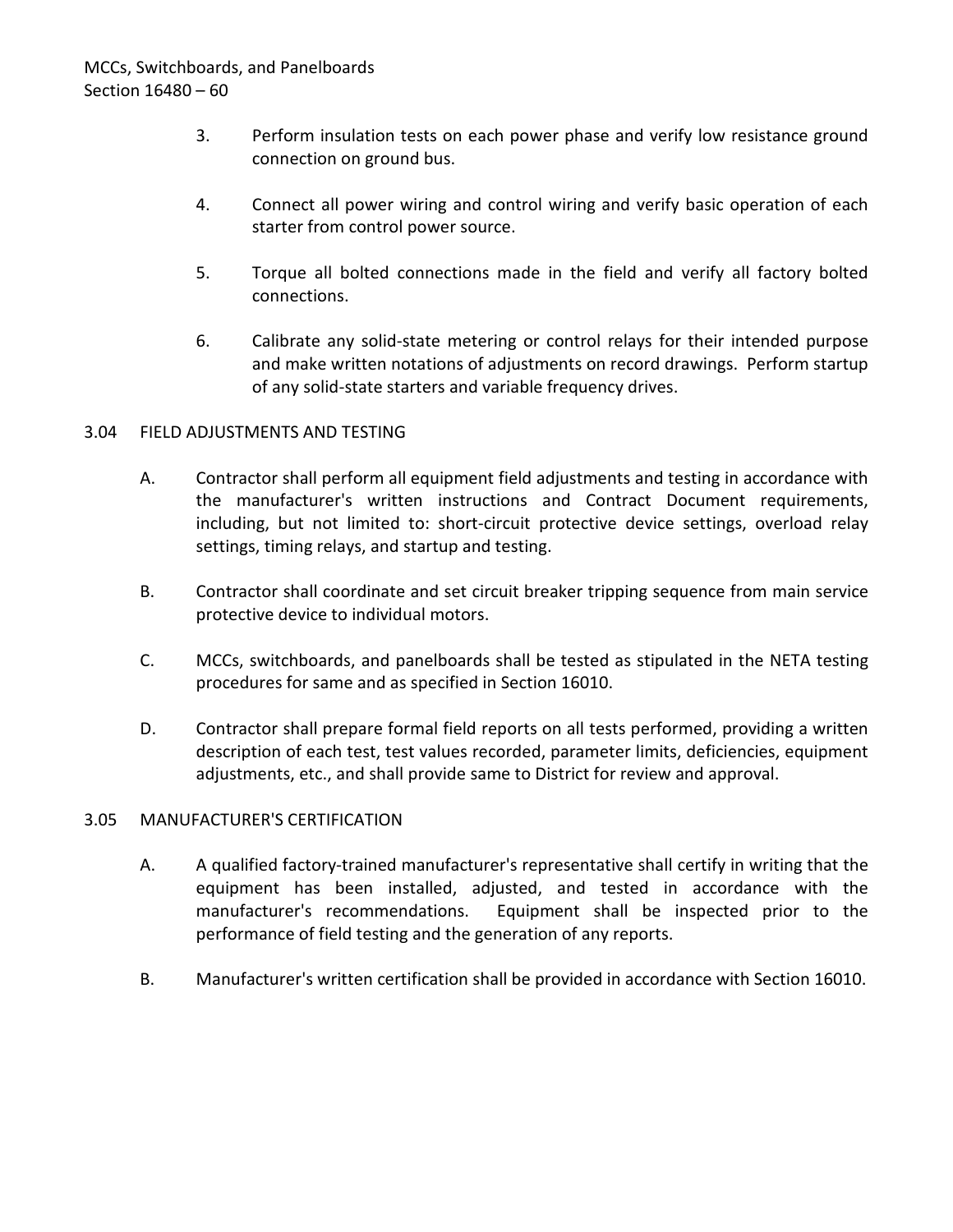### <span id="page-62-0"></span>3.06 CLEANUP

- A. All parts of the electrical equipment and materials shall be left in a clean condition. Exposed parts shall be clean of dust, dirt, cement, plaster and other materials, and all oil and grease spots shall be removed with a non-flammable cleaning solvent. Such surfaces shall be carefully wiped and cleaned. Paint touch-up shall be applied to all scratches on panels and cabinets. Electrical cabinets or enclosures shall be free of spider webs.
- B. Paint touch-up matching factory color and finish shall be applied to all scratches on panels and cabinets.

#### <span id="page-62-1"></span>3.07 INSTRUCTION

After the equipment has been installed, tested, and adjusted, and placed in satisfactory operating condition, the equipment manufacturer shall provide classroom instruction to District's personnel in the use and maintenance of the equipment. Four (4) hours of instruction shall be provided unless otherwise specified. Contractor shall give the District formal written notice of the proposed instruction period at least two weeks prior to commencement of the instruction period. Scheduled training shall be at a time acceptable to the District and the manufacturer. During this instruction period, the manufacturer shall answer any questions from District personnel. The manufacturer's obligation shall be considered ended when he and the District agree that no further instruction is needed.

#### **END OF SECTION 16480**